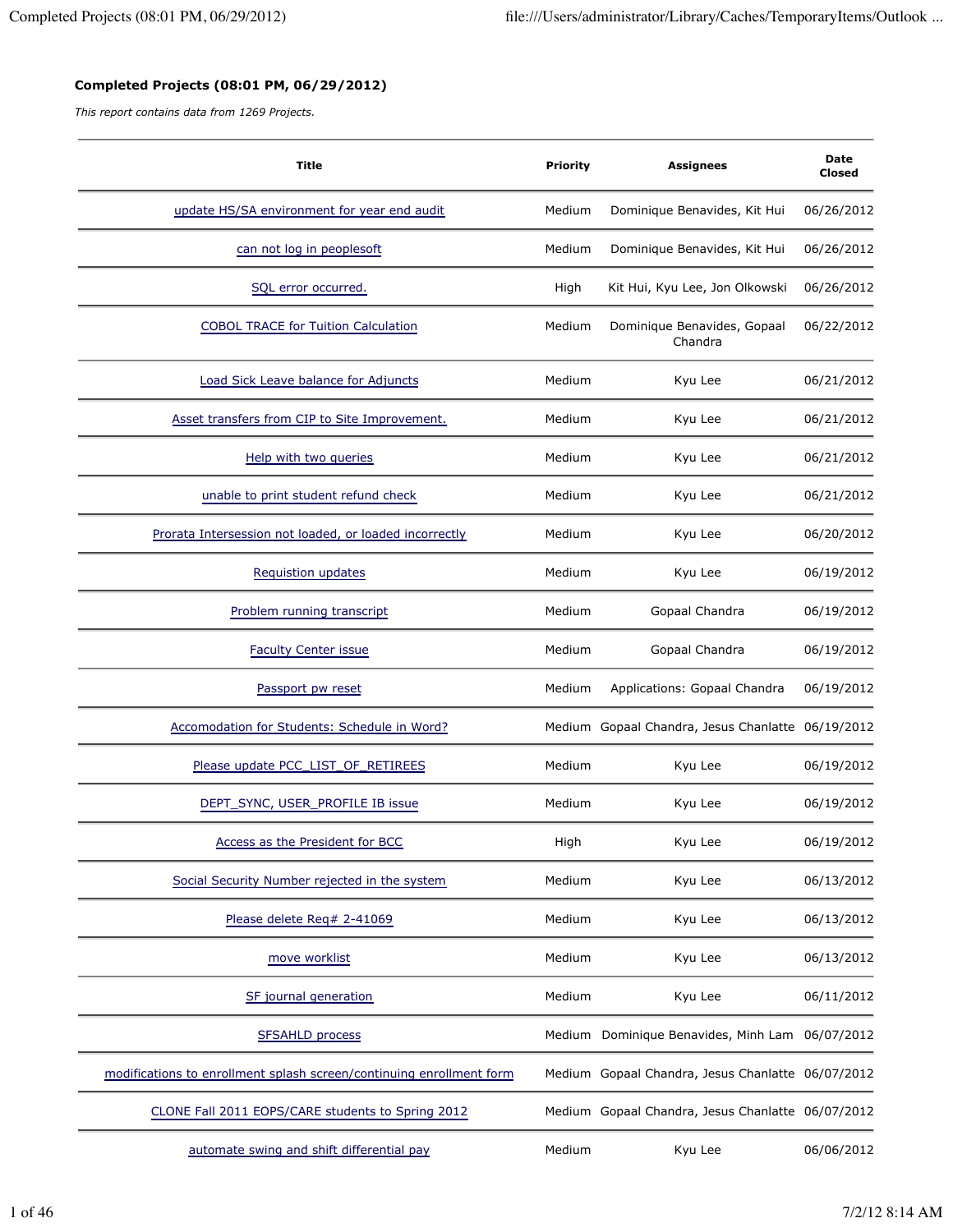| <b>Faculty Contract Balancing</b>                                     | Medium | Kyu Lee                                                 | 06/05/2012 |
|-----------------------------------------------------------------------|--------|---------------------------------------------------------|------------|
| missing voucher                                                       | Medium | Kyu Lee                                                 | 06/05/2012 |
| wrong signature                                                       | Medium | Kyu Lee                                                 | 06/04/2012 |
| return worklist to MaryBeth                                           | Medium | Kyu Lee                                                 | 06/04/2012 |
| CalPERS - Furlough Legislation Step 2 - ACTION REQUIRED               | Medium | Kyu Lee                                                 | 06/04/2012 |
| PERS Reporting modification                                           | Medium | Kyu Lee                                                 | 06/04/2012 |
| missing signature                                                     | Medium | Kyu Lee                                                 | 06/04/2012 |
| Cancel and disencumber PO                                             | Medium | Kyu Lee                                                 | 06/04/2012 |
| <b>Important: Census Roster Issue</b>                                 | High   | Gopaal Chandra                                          | 06/04/2012 |
| missing voucher No. SF32776, SF32768                                  | Medium | Kyu Lee                                                 | 06/01/2012 |
| move work list                                                        | Medium | Kyu Lee                                                 | 05/31/2012 |
| <b>Schedule Waitlist Process</b>                                      |        | Medium Gopaal Chandra, Jesus Chanlatte 05/29/2012       |            |
| MIS SX program debug - (RD grade for DR grade)                        | Medium | Gopaal Chandra                                          | 05/21/2012 |
| Create an Open Account origin                                         | Medium | Kyu Lee                                                 | 05/21/2012 |
| 2 Missing Requistions                                                 | Medium | Kyu Lee                                                 | 05/21/2012 |
| 2-66998, 2-67012, 2-67020, 2-67000, 2-6701, 2-67017                   | Medium | Kyu Lee                                                 | 05/21/2012 |
| won't be able to cancel PO#3-57209 successfully from the PROMT system | Medium | Kyu Lee                                                 | 05/21/2012 |
| unable to print refund check                                          | Medium | Kyu Lee                                                 | 05/21/2012 |
| Request Fall 2012 (1124) term be inlcuded in the nightly SCISFI run   |        | Medium Gopaal Chandra, Jesus Chanlatte 05/21/2012       |            |
| Dispatch/Printing of PO process not working                           | Medium | Kyu Lee                                                 | 05/14/2012 |
| update tuition calculation nightly run control                        | High   | Dominique Benavides, Gopaal<br>Chandra, Jesus Chanlatte | 05/14/2012 |
| pay cycle reset                                                       | Medium | Kyu Lee                                                 | 05/11/2012 |
| Set-up Furlough auto load process for RCL paygroup                    | Medium | Kyu Lee                                                 | 05/10/2012 |
| Unable to enter Benefits and Retirement Programs for new RCL hire     | Medium | Kyu Lee                                                 | 05/10/2012 |
| promt                                                                 | Medium | Kyu Lee                                                 | 05/10/2012 |
| PROBLEMS WITH PROMT                                                   | Medium | Kit Hui, Kyu Lee                                        | 05/09/2012 |
| PD430 process error on cost center 415                                | Medium | Kyu Lee                                                 | 05/08/2012 |

cannot pay tuition online Cannot pay tuition online Medium Dominique Benavides, Frank Chez 05/07/2012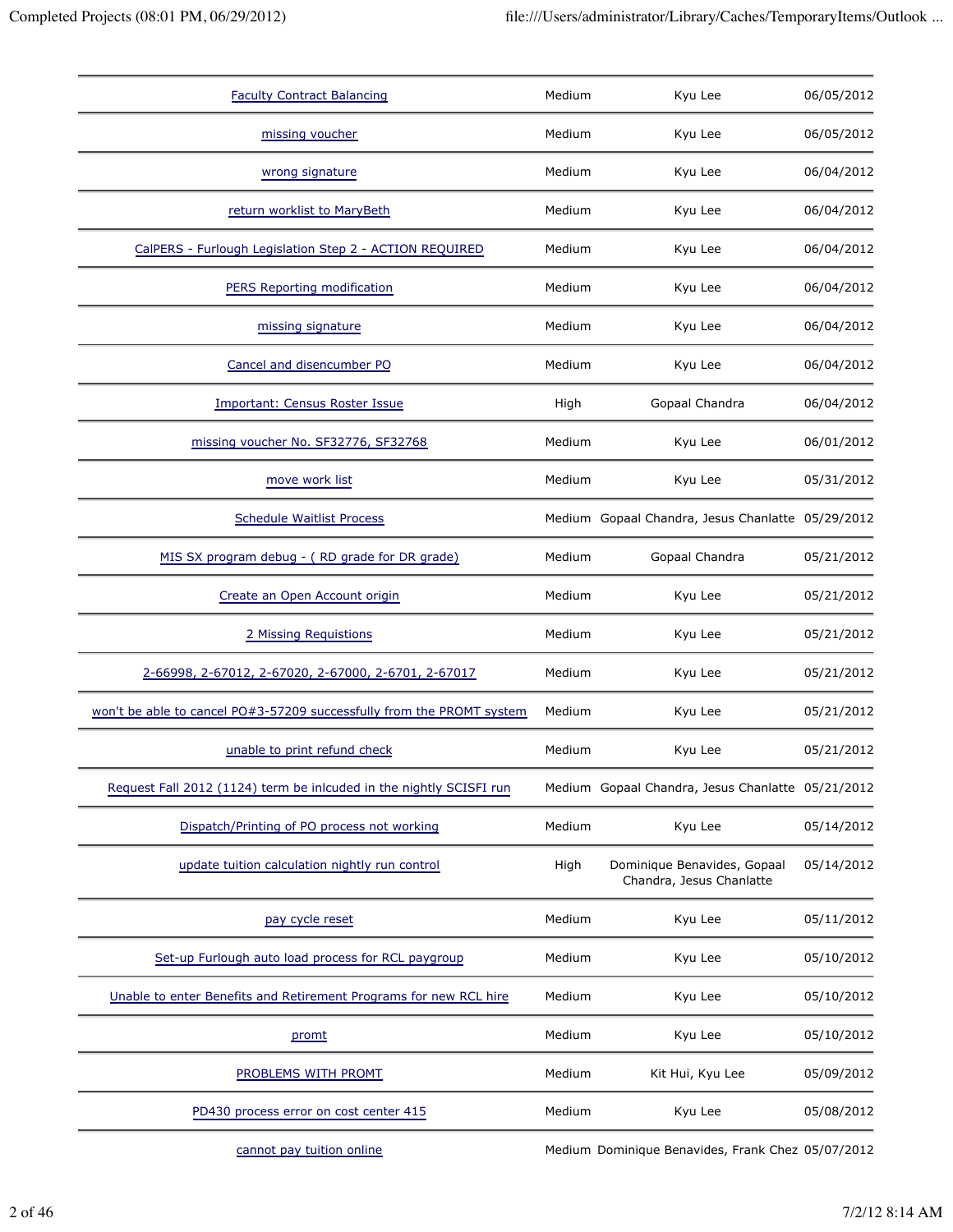| Fall 2011 ProRata Rate increase calculation Project | Medium | Kyu Lee | 05/03/2012 |
|-----------------------------------------------------|--------|---------|------------|
| transfer worklist                                   | Medium | Kyu Lee | 05/03/2012 |
| PO 3000054923 didn't roll over                      | Medium | Kyu Lee | 05/02/2012 |
| <b>MBB's worklist?</b>                              | Medium | Kyu Lee | 05/02/2012 |
| Requisitions in pending status                      | Medium | Kyu Lee | 04/30/2012 |
| Request to Cancel Req. # 2-67377                    | Medium | Kyu Lee | 04/30/2012 |
| Two Stale Checks are included in AP Cycle           | Medium | Kyu Lee | 04/30/2012 |
| Old reg in worklist                                 | Medium | Kyu Lee | 04/25/2012 |
| Req#2-67383 has never been sourced to a PO          | Medium | Kyu Lee | 04/25/2012 |
| <b>Employee iin Wrong Paygroup</b>                  | Medium | Kyu Lee | 04/25/2012 |
| move my worklist back to me                         | Medium | Kyu Lee | 04/25/2012 |
| PERSON BASIC sync                                   | Medium | Kyu Lee | 04/20/2012 |
| Switzerland not in county code                      | Medium | Kyu Lee | 04/20/2012 |
| Purchase Oder 3000055906                            | Medium | Kyu Lee | 04/20/2012 |
| transfer worklist to Ava Lee-Pang                   | Medium | Kyu Lee | 04/20/2012 |
| Furlough Day Deduction/April 2012                   | Medium | Kyu Lee | 04/17/2012 |
| Requisition # 2000066875 is not sourced to a PO     | Medium | Kyu Lee | 04/13/2012 |
| Requisition budget error                            | Medium | Kyu Lee | 04/13/2012 |
| Security Query page Access                          | Medium | Kyu Lee | 04/13/2012 |
| Union due Rate change                               | Medium | Kyu Lee | 04/13/2012 |
| Prompt System Access Request, Jennifer Stonestreet  | Medium | Kyu Lee | 04/11/2012 |
| cancel approved requisition #66929                  | Medium | Kyu Lee | 04/11/2012 |
| cancel approved req # 67047                         | Medium | Kyu Lee | 04/11/2012 |
| Update Bousquet, Giselle 10003316 Dept ID           | Medium | Kyu Lee | 04/11/2012 |
| need query/report                                   | Medium | Kyu Lee | 04/10/2012 |
| Reversal entered incorrectly                        | Medium | Kyu Lee | 04/05/2012 |
| <b>Error message for Employee</b>                   | Medium | Kyu Lee | 04/05/2012 |
| PO 51750 / Reg 53904 / Beliveau Engineering         | Medium | Kyu Lee | 04/05/2012 |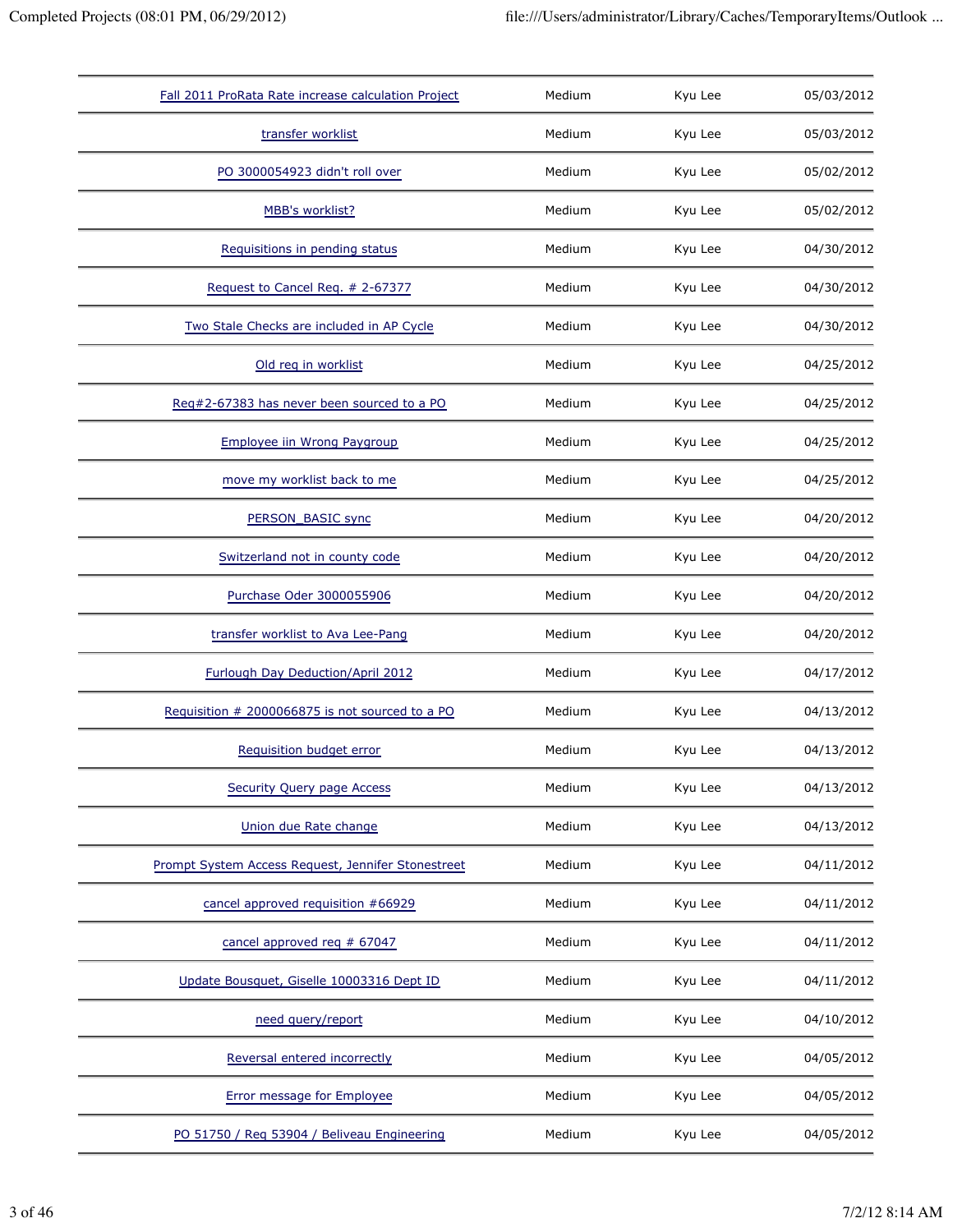| URGENT -I'm getting this error when trying to Calc PCT pay group.                            | Medium | Kyu Lee                                | 04/02/2012 |
|----------------------------------------------------------------------------------------------|--------|----------------------------------------|------------|
| req 65013 approved but now showing budget check                                              | Medium | Kyu Lee                                | 04/02/2012 |
| nVision Report error, Report ID COS_LA                                                       | Medium | Kyu Lee                                | 04/02/2012 |
| reqs showing up in worklist more than once                                                   | Medium | Kyu Lee                                | 04/02/2012 |
| Top code table access to Marybeth                                                            | Medium | Kyu Lee                                | 04/02/2012 |
| remove print signature from Trust fund checks                                                | Medium | Kyu Lee                                | 03/30/2012 |
| <b>Chartfields Form Limitaion</b>                                                            | Medium | Kyu Lee                                | 03/30/2012 |
| requisition                                                                                  | Medium | Kyu Lee                                | 03/29/2012 |
| cant finish a requisition                                                                    | Medium | Kyu Lee                                | 03/29/2012 |
| COTOP file submission                                                                        | Medium | Dominique Benavides, Gopaal<br>Chandra | 03/28/2012 |
| Query access to Marybeth                                                                     | Medium | Kyu Lee                                | 03/26/2012 |
| Check issue date is not changing                                                             | Medium | Kyu Lee                                | 03/21/2012 |
| STUDENT REFUND VOUCHER NOT PRINTED                                                           | Medium | Kyu Lee                                | 03/21/2012 |
| Req#2-66153 never sourced to a PO                                                            | Medium | Kyu Lee                                | 03/21/2012 |
| Unable to enter Benefits and Retirement Programs for new RCL hire                            | Medium | Kyu Lee                                | 03/21/2012 |
| Cancel Req# 2-66603                                                                          | High   | Kyu Lee                                | 03/21/2012 |
| Job record creation for retiree                                                              | Medium | Kyu Lee                                | 03/20/2012 |
| need my worklist back                                                                        | Medium | Kyu Lee                                | 03/19/2012 |
| ING Life/AD&D/LTD Census Request for Peralta Community College District,<br><b>July 2012</b> | Medium | Kyu Lee                                | 03/15/2012 |
| New Signature implementation, Student Refunds                                                | Medium | Kyu Lee                                | 03/15/2012 |
| Closing PO 3000059902                                                                        | Medium | Kyu Lee                                | 03/15/2012 |
| ING Life/AD&D/LTD Census Request for Peralta Community College District,<br><b>July 2012</b> | Medium | Kyu Lee                                | 03/15/2012 |
| cannot make payments via Passport                                                            | Medium | Dominique Benavides                    | 03/15/2012 |
| delete voucher#00084724                                                                      | Medium | Kyu Lee                                | 03/15/2012 |
| Urgent - Reg # 2-66420                                                                       | Urgent | Kyu Lee                                | 03/15/2012 |
| W-2 not printed for Jack Woodard, 10000069                                                   | Medium | Kyu Lee                                | 03/14/2012 |
| Approval route to Sadie when Connie is out                                                   | Medium | Kyu Lee                                | 03/14/2012 |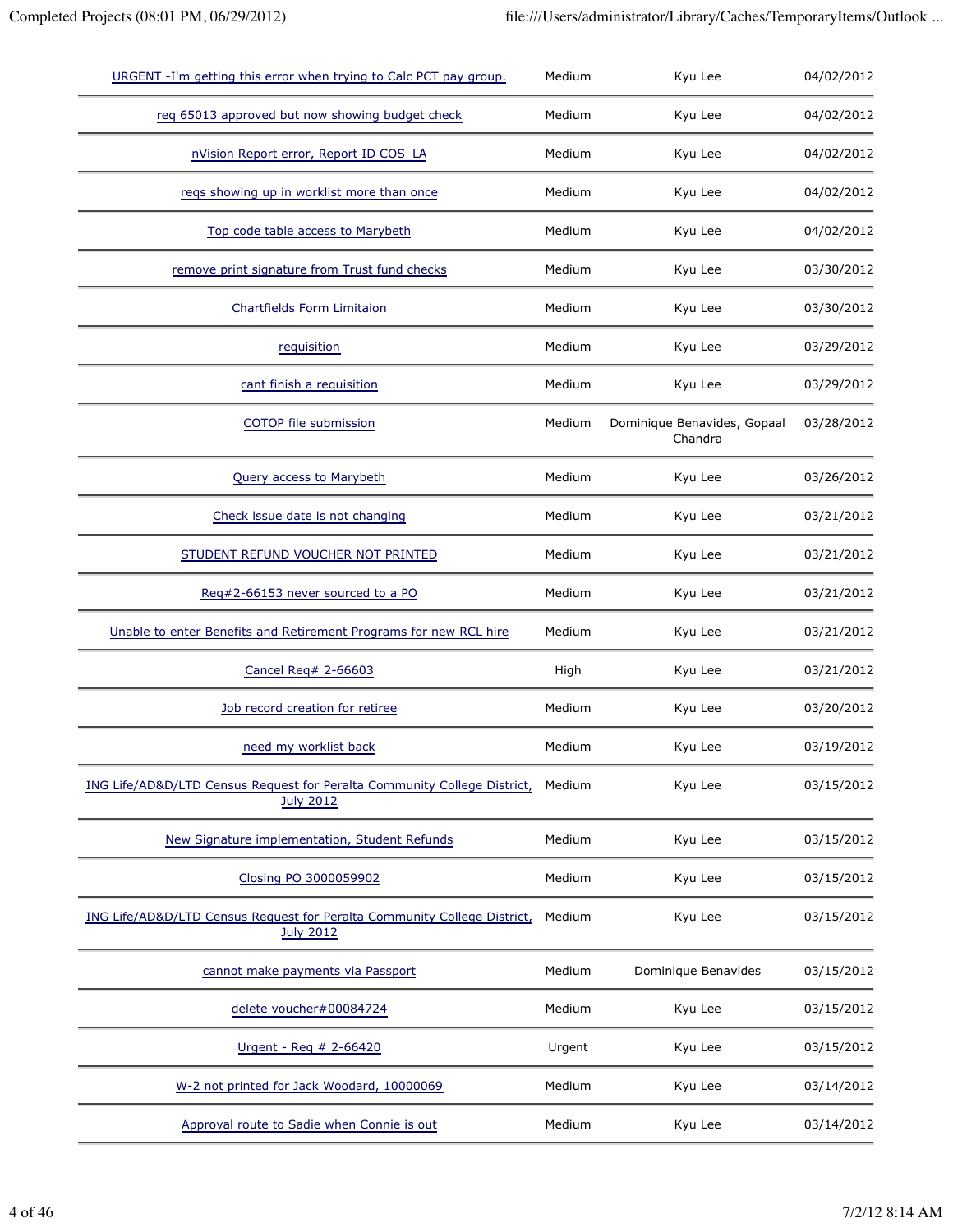| Promt problem                                                             | Medium | Kyu Lee                                 | 03/14/2012 |
|---------------------------------------------------------------------------|--------|-----------------------------------------|------------|
| conversion balance                                                        | Medium | Dominique Benavides                     | 03/14/2012 |
| update tuition calculation controls                                       | Medium | Dominique Benavides, Jesus<br>Chanlatte | 03/14/2012 |
| <b>Promt Access</b>                                                       | Medium | Kyu Lee                                 | 03/13/2012 |
| FW: Reg 2000066113                                                        | Medium | Kyu Lee                                 | 03/13/2012 |
| Unable to create another job record for ID 10815797                       | Medium | Kyu Lee                                 | 03/13/2012 |
| <b>Promt Access</b>                                                       | Medium | Kyu Lee                                 | 03/13/2012 |
| PERS Reporting update?                                                    | Medium | Kyu Lee                                 | 03/12/2012 |
| Marie Kobase resignation effective COB 3/9/12                             | Medium | Kyu Lee                                 | 03/12/2012 |
| reassign work list                                                        | Medium | Kyu Lee                                 | 03/12/2012 |
| Fall 2011 ProRata Rate increase calculation Project                       | Medium | Kyu Lee                                 | 03/09/2012 |
| req approval request not in worklist                                      | Medium | Kyu Lee                                 | 03/06/2012 |
| Unusual Pop Up Help!!!                                                    | Medium | Kyu Lee                                 | 03/05/2012 |
| Query does not show some entries                                          | Medium | Kyu Lee                                 | 03/05/2012 |
| Troy Signature Stamps - URGENT                                            | Medium | Kyu Lee                                 | 03/05/2012 |
| <b>PROMT Workflow Notifications</b>                                       | Medium | Kyu Lee                                 | 03/02/2012 |
| PD340 in error, HSUAT                                                     | Medium | Kyu Lee                                 | 03/02/2012 |
| Re: error message in Campus Community / Add- Update Person                | Medium | Kyu Lee                                 | 03/02/2012 |
| Error in prompt                                                           | Medium | Kyu Lee                                 | 03/02/2012 |
| Floating holiday balances                                                 | Medium | Kyu Lee                                 | 02/29/2012 |
| approve requistions                                                       | Medium | Kyu Lee                                 | 02/29/2012 |
| Problem selecting vendor in PROMT system                                  | Medium | Kyu Lee                                 | 02/29/2012 |
| Ap WEbsite                                                                | High   | Kyu Lee                                 | 02/29/2012 |
| AP training document                                                      | Medium | Kyu Lee                                 | 02/23/2012 |
| <b>REQ ERROR/BUDGET</b>                                                   | Medium | Kyu Lee                                 | 02/23/2012 |
| PD3340 to populate deductions and taxes for January 2011 has "no success" | Medium | Kyu Lee                                 | 02/23/2012 |
| CANCELLATION OR DEACTIVATION OF VENDOR # 0000728978                       | Medium | Kyu Lee                                 | 02/23/2012 |
| URGENT!!! pending req's not appearing in manager's worklist for approval  | Medium | Kyu Lee                                 | 02/23/2012 |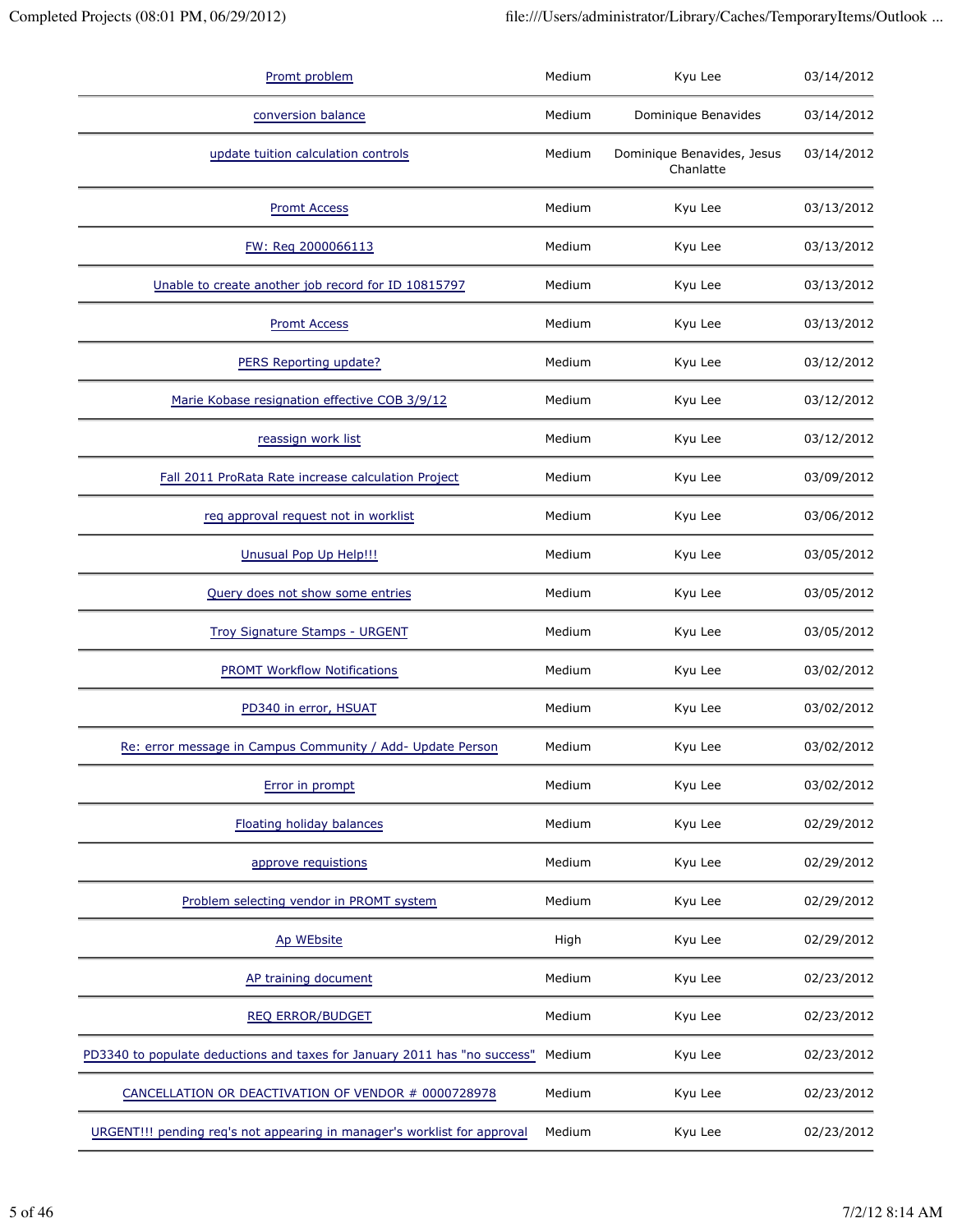| regs in my worklist that aren't mine                   | Medium | Kyu Lee                      | 02/21/2012 |
|--------------------------------------------------------|--------|------------------------------|------------|
| PROMT welcome page                                     | Medium | Kyu Lee                      | 02/21/2012 |
| Req #2000065281                                        | Medium | Kyu Lee                      | 02/21/2012 |
| reqs are not mine - in my worklist                     | Medium | Kyu Lee                      | 02/21/2012 |
| REq # 2000065319 and REq # 2000065321 are not sourcing | Medium | Kyu Lee                      | 02/09/2012 |
| Payment History by Vendor                              | Medium | Kyu Lee                      | 02/03/2012 |
| <b>PROMT Issue</b>                                     | Medium | Kyu Lee                      | 02/03/2012 |
| Question about increasng maximum rows in peoplesoft    | Medium | Kyu Lee                      | 02/03/2012 |
| 2011 1099 Process                                      | Medium | Kyu Lee                      | 01/27/2012 |
| PAYGL02 error with PayCheck NR 45082596                | Medium | Kyu Lee                      | 01/27/2012 |
| Cancel Req# 2-65067                                    | Medium | Kyu Lee                      | 01/27/2012 |
| Promt access Susan May                                 | Medium | Kyu Lee                      | 01/27/2012 |
| I am having difficulty access fund 1124 Location 8     | Medium | Kyu Lee                      | 01/27/2012 |
| 2011 W2 printing and related tax updates               | Medium | Kyu Lee                      | 01/27/2012 |
| PROMT keeps issuing an SQL error                       | Medium | Kyu Lee                      | 01/27/2012 |
| MIS XF07 field Calculation fix                         | Medium | Gopaal Chandra               | 01/20/2012 |
| cancel requisition #2000064857                         | Medium | Kyu Lee                      | 01/19/2012 |
| file path for 1098T transmission and extract files     | Medium | Kyu Lee                      | 01/18/2012 |
| <b>Approval for requisitions</b>                       | Medium | Kyu Lee                      | 01/17/2012 |
| transfer work list back to MBB                         | Medium | Kyu Lee                      | 01/17/2012 |
| the worklist is not up-to-date                         | Medium | Kyu Lee                      | 01/17/2012 |
| error message on requisition                           | Medium | Kyu Lee                      | 01/17/2012 |
| <b>Rush Payment</b>                                    | Medium | Kyu Lee                      | 01/17/2012 |
| Environmental Technical Services - Req 60218 PO 55918  | Medium | Kyu Lee                      | 01/13/2012 |
| Req#2-64523 has not been sourced to a PO yet           | Medium | Kyu Lee                      | 01/12/2012 |
| ProRata PRelimanry Run - please process on 6/13/11     | Medium | Applications                 | 01/12/2012 |
| AP cash allocation, December to January 2012           | Medium | Kyu Lee                      | 01/11/2012 |
| SF27078, created in error                              | Medium | Dominique Benavides, Kyu Lee | 01/11/2012 |
| Merritt Student Refund checks not printed              | Medium | Dominique Benavides, Kyu Lee | 01/10/2012 |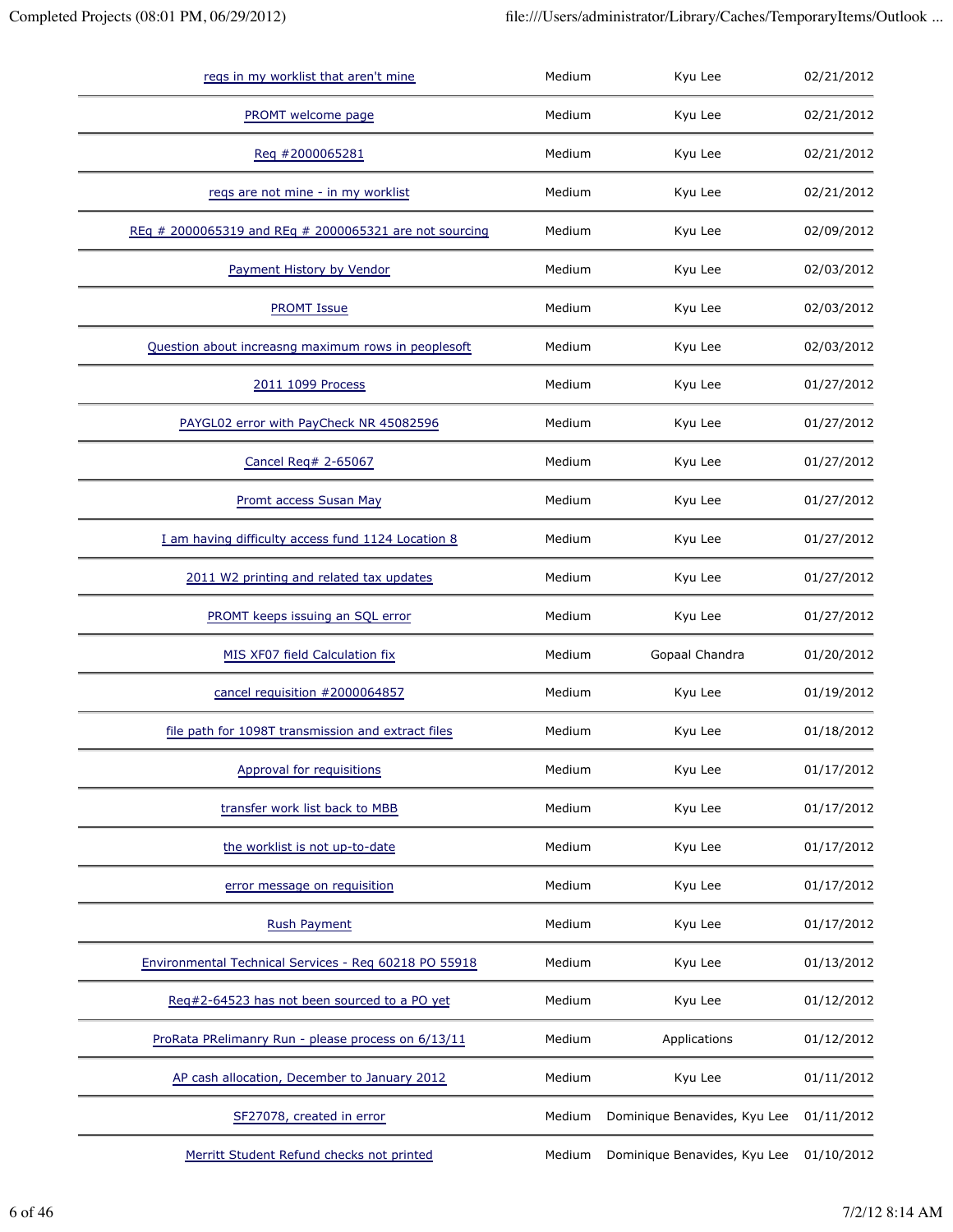| Prorata, EE#10005511 class #44049                                      | Medium | Kyu Lee                                     | 01/10/2012 |
|------------------------------------------------------------------------|--------|---------------------------------------------|------------|
| Worklist change at Merritt                                             | Medium | Kyu Lee                                     | 01/10/2012 |
| valid category needed                                                  | Medium | Kyu Lee                                     | 01/10/2012 |
| Purchase requisition approval stream                                   | Medium | Kyu Lee                                     | 01/10/2012 |
| 9000 Rollforward, FY 2011-12                                           | Medium | Kyu Lee                                     | 01/06/2012 |
| Request for another report                                             | Medium | Kyu Lee                                     | 01/06/2012 |
| requisitions                                                           | Medium | Kit Hui, Kyu Lee                            | 01/06/2012 |
| <b>Budget Overview Access</b>                                          | Medium | Kyu Lee                                     | 01/06/2012 |
| <b>Access issue</b>                                                    | Medium | Kyu Lee                                     | 01/06/2012 |
| Purchase order reports                                                 | Medium | Kyu Lee                                     | 01/06/2012 |
| <b>Request to Delete Requistions</b>                                   | Medium | Kyu Lee                                     | 01/05/2012 |
| email address request                                                  | Medium | Dominique Benavides, Frank<br>Chez, scortez | 01/05/2012 |
| Merritt, Trust fund check printing                                     | Medium | Kyu Lee                                     | 01/05/2012 |
| <b>Buyer Access</b>                                                    | Medium | Kyu Lee                                     | 01/05/2012 |
| New CIP Asset Additions, Audit additions                               | Medium | Kyu Lee                                     | 01/04/2012 |
| enrollment fee                                                         | Medium | Dominique Benavides                         | 01/04/2012 |
| unable to calculate the student fee. #10771396                         | Medium | Dominique Benavides                         | 01/04/2012 |
| 1114 December Estimate.xls---- One Correction - EXS PRORATA correction | Medium | Kyu Lee                                     | 01/04/2012 |
| Chancellor's Budget Detail                                             | Medium | Kyu Lee                                     | 01/04/2012 |
| <b>Access</b>                                                          | Medium | Kyu Lee                                     | 01/04/2012 |
| Fall Final at 1.3.12.xls                                               | Medium | Kyu Lee                                     | 01/04/2012 |
| Fall additional #10762116 at 1.3.12 Laney.xls                          | Medium | Kyu Lee                                     | 01/04/2012 |
| Voucher 82011                                                          | Medium | Kyu Lee                                     | 12/21/2011 |
| please cancel RPOs.                                                    | Medium | Kyu Lee                                     | 12/21/2011 |
| Purchase Order No. 2000064607                                          | Medium | Kyu Lee                                     | 12/21/2011 |
| New Benefits need to be mapped                                         | Medium | Kyu Lee                                     | 12/19/2011 |
| Fringe benefit mapping for Federal Work Study Employees                | Medium | Kyu Lee                                     | 12/19/2011 |
| Clean up of Authorized buyers for Peoplesoft                           | Medium | Kyu Lee                                     | 12/19/2011 |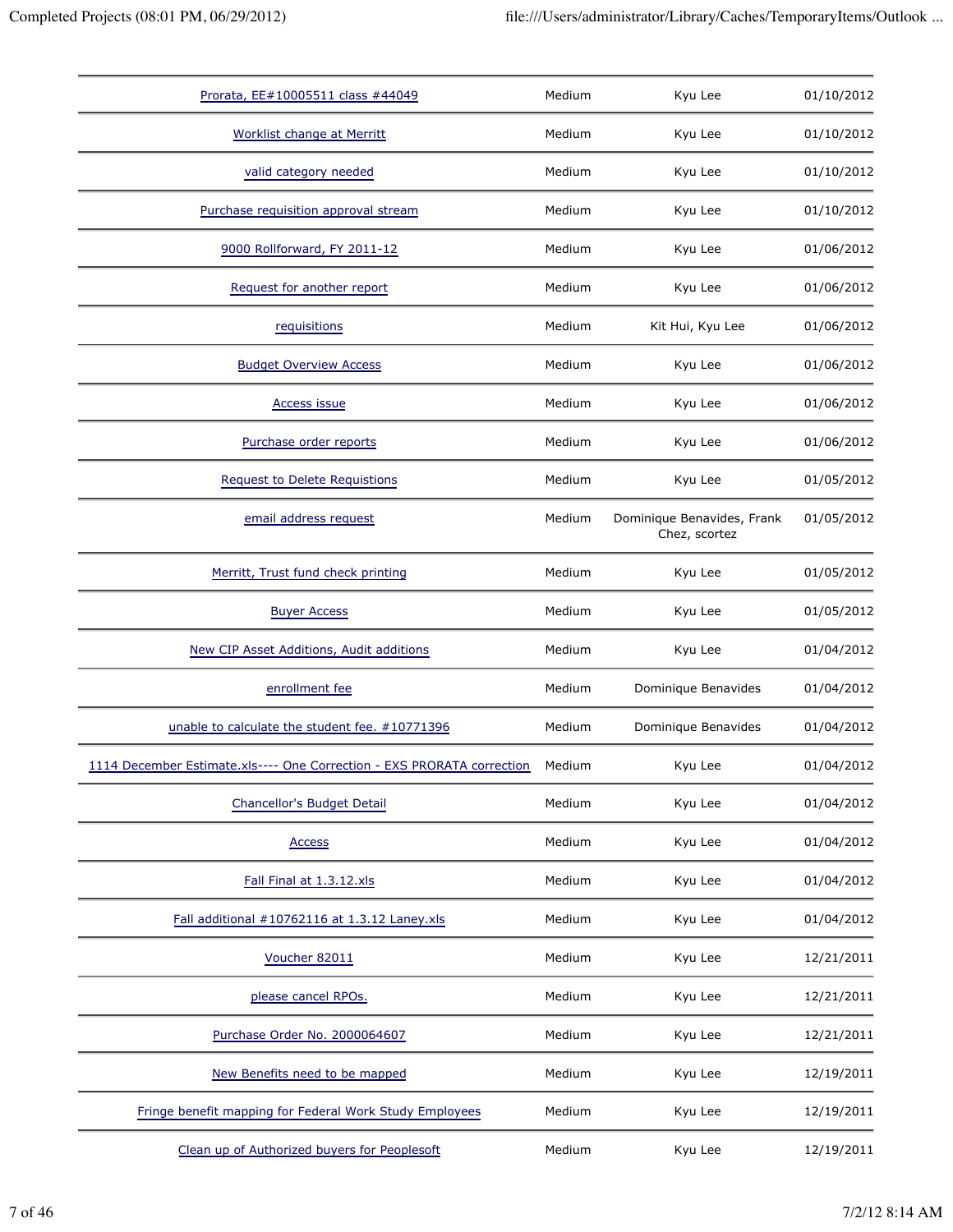| transfer worklist to Ava Lee-Pang                                                                                        | Medium | Kyu Lee          | 12/19/2011 |
|--------------------------------------------------------------------------------------------------------------------------|--------|------------------|------------|
| Can't create any requisitions for Fund 63 Measure A. No buyers are<br>authorized.                                        | Medium | Kyu Lee          | 12/14/2011 |
| <b>AP Cash Allocation</b>                                                                                                | Medium | Kyu Lee          | 12/14/2011 |
| <b>Access to Update Requisitions</b>                                                                                     | Medium | Kyu Lee          | 12/13/2011 |
| Please load check #'s and names to Nov PR GL detail                                                                      | Medium | Kyu Lee          | 12/13/2011 |
| OPEN ISSUE: Prorata - data review prior to EB5C test                                                                     | Medium | Raghuvir Goradia | 12/09/2011 |
| Posting Student Payroll Journals when payroll complete                                                                   | Medium | Raghuvir Goradia | 12/09/2011 |
| Delivery delays reported for March Direct Deposit statements                                                             | Medium | Raghuvir Goradia | 12/09/2011 |
| Reset 2011 calendars for PCT & PRC                                                                                       | Medium | Raghuvir Goradia | 12/09/2011 |
| Refresh of HRPROD & FSPROD on 7/14/11 for Provisional/Accrual entry<br>required for FY 2011                              | Medium | Raghuvir Goradia | 12/09/2011 |
| Rollback Payroll calendars in HS TST                                                                                     | Medium | Raghuvir Goradia | 12/09/2011 |
| <b>STRSDB FIle</b>                                                                                                       | Medium | Raghuvir Goradia | 12/09/2011 |
| Req                                                                                                                      | Medium | Kyu Lee          | 12/08/2011 |
| Name does not populate in Requester field                                                                                | Medium | Kyu Lee          | 12/08/2011 |
| Full Time Faculty Step Increase                                                                                          | Medium | Raghuvir Goradia | 12/08/2011 |
| Requisitions in que for approval but Dr Ikahro can not see them                                                          | Medium | Kyu Lee          | 12/08/2011 |
| <b>Employer Portion Benefit Contributions - rolled over to Suspense Account</b><br>Codes on PSPPFUND and PAYGL02 process | Medium | Raghuvir Goradia | 12/08/2011 |
| PCA does not post                                                                                                        | Medium | Raghuvir Goradia | 12/08/2011 |
| Request Manager's Data in Excel Spreadsheet                                                                              | Medium | Raghuvir Goradia | 12/08/2011 |
| Correct combination codes in KK, for November 2011 payroll                                                               | Medium | Kyu Lee          | 12/07/2011 |
| Inactivated codes causes Payroll posting error                                                                           | Medium | Kyu Lee          | 12/07/2011 |
| Requisition 53517 PO 49481                                                                                               | Medium | Kyu Lee          | 12/07/2011 |
| Budget Development Module (Discretionary, Non-Discretionary)                                                             | Low    | Kyu Lee          | 12/05/2011 |
| Reg # 63764                                                                                                              | Medium | Kyu Lee          | 12/05/2011 |
| <b>Access issue</b>                                                                                                      | Medium | Kyu Lee          | 12/05/2011 |
| Student Refund Vouchers are not ready                                                                                    | Medium | Kyu Lee          | 12/05/2011 |
| req #2000063336                                                                                                          | Medium | Kyu Lee          | 12/05/2011 |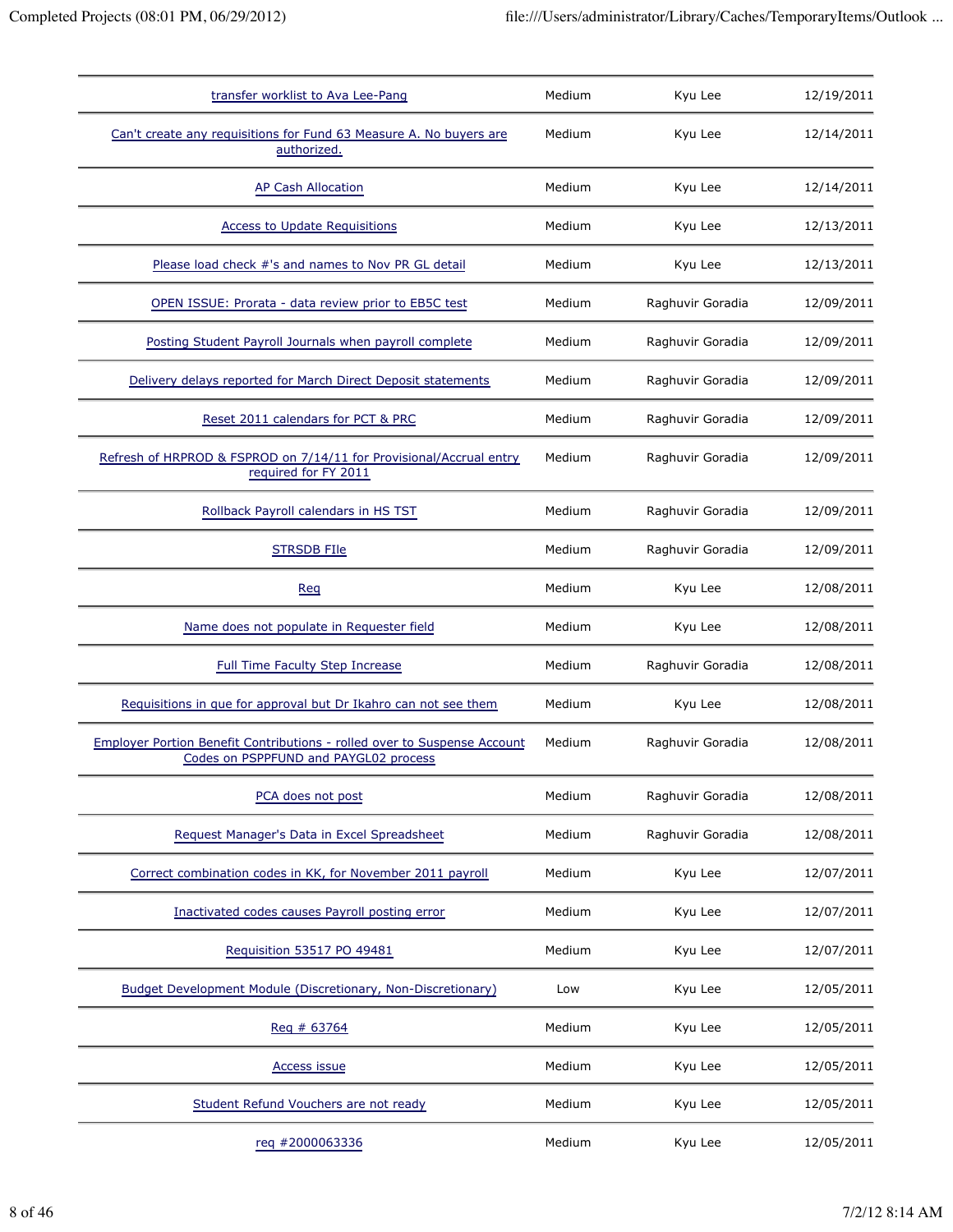| Reg#2-63746 did not source to PO                                                               | Medium | Kyu Lee                             | 12/05/2011 |
|------------------------------------------------------------------------------------------------|--------|-------------------------------------|------------|
| HR Benefit Program (10,11) employee list for fiscal year 2010-2011<br>$(7/1/2010 - 6/30/2011)$ | Urgent | Gopaal Chandra, Raghuvir<br>Goradia | 12/05/2011 |
| requisition pending since 11/21. Not moved to VPI worklist                                     | Medium | Kyu Lee                             | 12/02/2011 |
| need to schedule training                                                                      | Medium | Kyu Lee                             | 12/02/2011 |
| project 0685                                                                                   | Medium | Kyu Lee                             | 12/02/2011 |
| <u>Req</u>                                                                                     | Medium | Kyu Lee                             | 11/29/2011 |
| PCC_NBR_CHKS_ADVICES_BY_PYGRP issue                                                            | Medium | Kyu Lee                             | 11/29/2011 |
| PO Reports from PROMT                                                                          | Medium | Kyu Lee                             | 11/29/2011 |
| Prorata Paygroup update, Elliott                                                               | Medium | Kyu Lee                             | 11/22/2011 |
| Prorata Ern code update                                                                        | Medium | Kyu Lee                             | 11/21/2011 |
| RFI regarding Member salaries and Health coverage                                              | Medium | Kyu Lee                             | 11/21/2011 |
| <b>Employee Reporting Information in PeopleSoft</b>                                            | Medium | Kyu Lee                             | 11/21/2011 |
| Prorata Data Update                                                                            | Medium | Kyu Lee                             | 11/21/2011 |
| 1114 Nov Final.xls Class 44656                                                                 | Medium | Kyu Lee                             | 11/21/2011 |
| req#63694, 63419, can you please approve them                                                  | Medium | Kyu Lee                             | 11/18/2011 |
| Please source req # 2000063882 to a PO ASAP                                                    | Medium | Kyu Lee                             | 11/18/2011 |
| Please delete code 611653-23521672700-191000, it was created incorrectly                       | Medium | Kyu Lee                             | 11/18/2011 |
| Prorata, Ganding Update                                                                        | Medium | Kyu Lee                             | 11/18/2011 |
| <b>Budget Transfer</b>                                                                         | Medium | Kyu Lee                             | 11/17/2011 |
| Requisition with CF error                                                                      | Medium | Kyu Lee                             | 11/17/2011 |
| PeopleSoft                                                                                     | Medium | Kyu Lee                             | 11/16/2011 |
| <b>Report for General Services</b>                                                             | Medium | Kyu Lee                             | 11/16/2011 |
| HR Benefit Report for Benefit Plan 10,11 for Fiscal Year 7/1/10 to 6/30/11                     | Medium | Kyu Lee                             | 11/16/2011 |
| <b>Fixed Asset Additions</b>                                                                   | Medium | Kyu Lee                             | 11/15/2011 |
| Upload from Excel to PeopleSoft                                                                | Medium | Kyu Lee                             | 11/15/2011 |
| 2 Queries                                                                                      | Medium | Kyu Lee                             | 11/15/2011 |
| <b>Approval Changes</b>                                                                        | Medium | Kyu Lee                             | 11/15/2011 |
| <b>Business Manager access and approvals</b>                                                   | Medium | Kyu Lee                             | 11/15/2011 |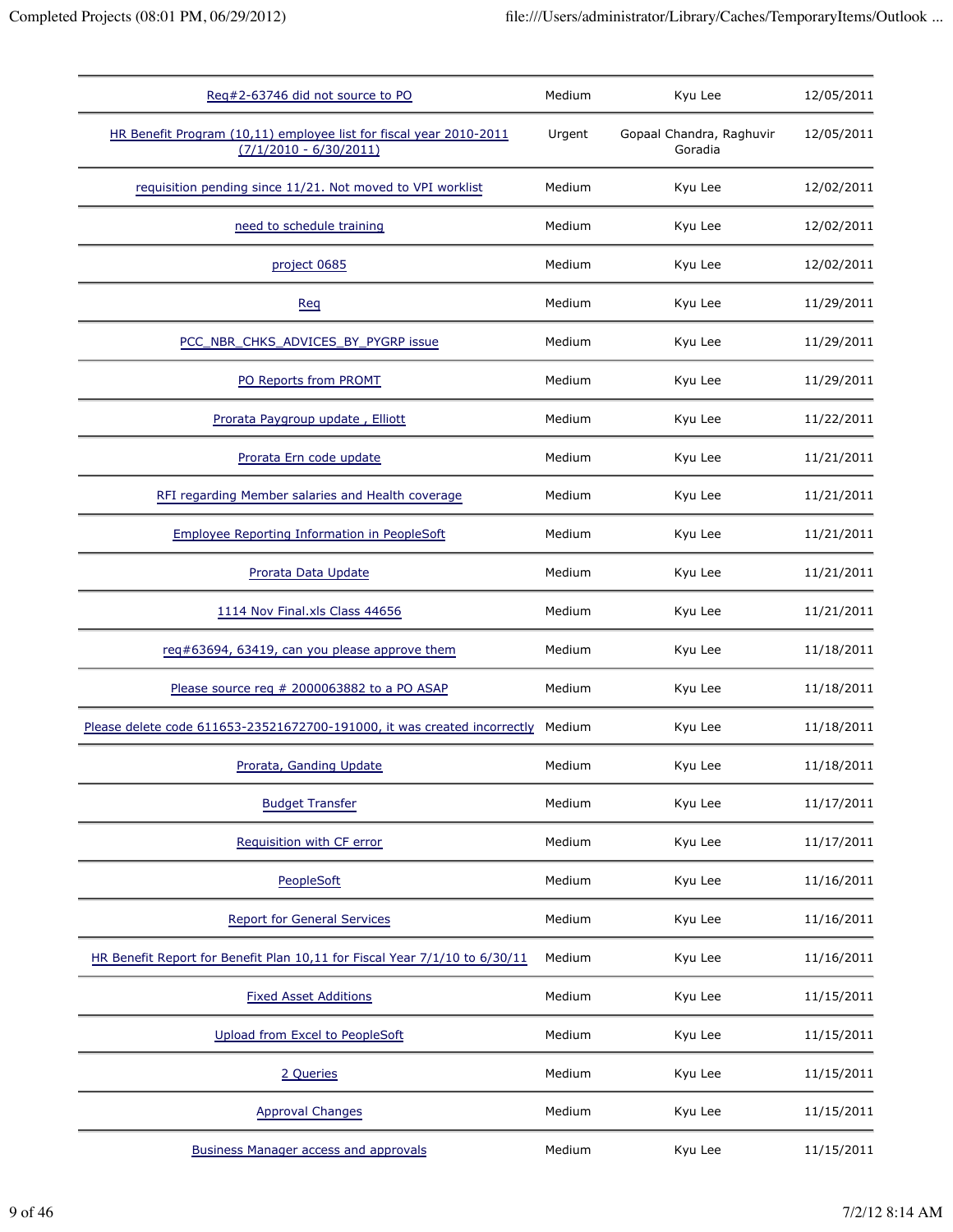| PD_PAYROLL_BY_ACCOUNT modification in FSPROD                                                                    | Medium | Kyu Lee                                                                                      | 11/15/2011 |
|-----------------------------------------------------------------------------------------------------------------|--------|----------------------------------------------------------------------------------------------|------------|
| Query request - 'Permanent' Benefit Eligible employees from July 2008 to<br>current                             | Medium | Kyu Lee                                                                                      | 11/15/2011 |
| Table updates. Payroll processing is contingent on this data to ensure                                          | Medium | Kyu Lee                                                                                      | 11/15/2011 |
| Process to sync 2 combo code table fails again                                                                  | Medium | Kyu Lee                                                                                      | 11/15/2011 |
| Information request                                                                                             | Medium | Kyu Lee                                                                                      | 11/14/2011 |
| New Query (AP_PAYTO_TIMELINE)                                                                                   | Medium | Kyu Lee                                                                                      | 11/14/2011 |
| Please populate Payroll ID, Name, Group & End Date on HRPAY26317                                                | Medium | Kyu Lee                                                                                      | 11/14/2011 |
| EMPLOYEE MIS EJ SUBMISSION                                                                                      |        | Medium Gopaal Chandra, Jesus Chanlatte 11/14/2011                                            |            |
| Combo code errors, activity missing one digit                                                                   | Medium | Kyu Lee                                                                                      | 11/14/2011 |
| <b>SAFE to GL</b>                                                                                               | High   | Kyu Lee                                                                                      | 11/14/2011 |
| Active Employees Salary and Benefit list                                                                        | High   | Applications: Ramarao Anumula, 11/14/2011<br>Gopaal Chandra. Individual Users:<br>Frank Chez |            |
| Passport error                                                                                                  | Medium | Ramarao Anumula                                                                              | 11/10/2011 |
| Student directed to a website that may have stolen his access to Passport and Medium<br>demographic information |        | Applications. Individual Users:<br>Ramarao Anumula                                           | 11/10/2011 |
| <b>PROMT-Passport/Faculty Self-Service</b>                                                                      | Medium | Ramarao Anumula                                                                              | 11/10/2011 |
| Missing Attendance roster                                                                                       | Medium | Ramarao Anumula                                                                              | 11/10/2011 |
| CCFFS320 Detailed Report for P-3                                                                                | Medium | Ramarao Anumula                                                                              | 11/10/2011 |
| <b>PROMPT</b>                                                                                                   | Medium | Applications. Individual Users:<br>Ramarao Anumula                                           | 11/10/2011 |
| Need Access to College of Alameda Student Transcripts ASAP                                                      | Medium | Applications. Individual Users:<br>Ramarao Anumula                                           | 11/10/2011 |
| Counselors report problem running student transcript                                                            | Medium | Ramarao Anumula                                                                              | 11/10/2011 |
| <b>Can't Access Transcrips</b>                                                                                  | Medium | Ramarao Anumula                                                                              | 11/10/2011 |
| error in passport logon                                                                                         | Medium | Ramarao Anumula                                                                              | 11/10/2011 |
| I can not go into the Student Aministration area of Peoplesoft to get student<br>records, transcripts etc.      | Medium | Ramarao Anumula                                                                              | 11/10/2011 |
| PCC_SF_TCALC                                                                                                    | Medium | Ramarao Anumula                                                                              | 11/10/2011 |
| people soft enrollment/transcript not working                                                                   | Medium | Ramarao Anumula                                                                              | 11/10/2011 |
| <b>Student Administration issue</b>                                                                             | Medium | Ramarao Anumula                                                                              | 11/10/2011 |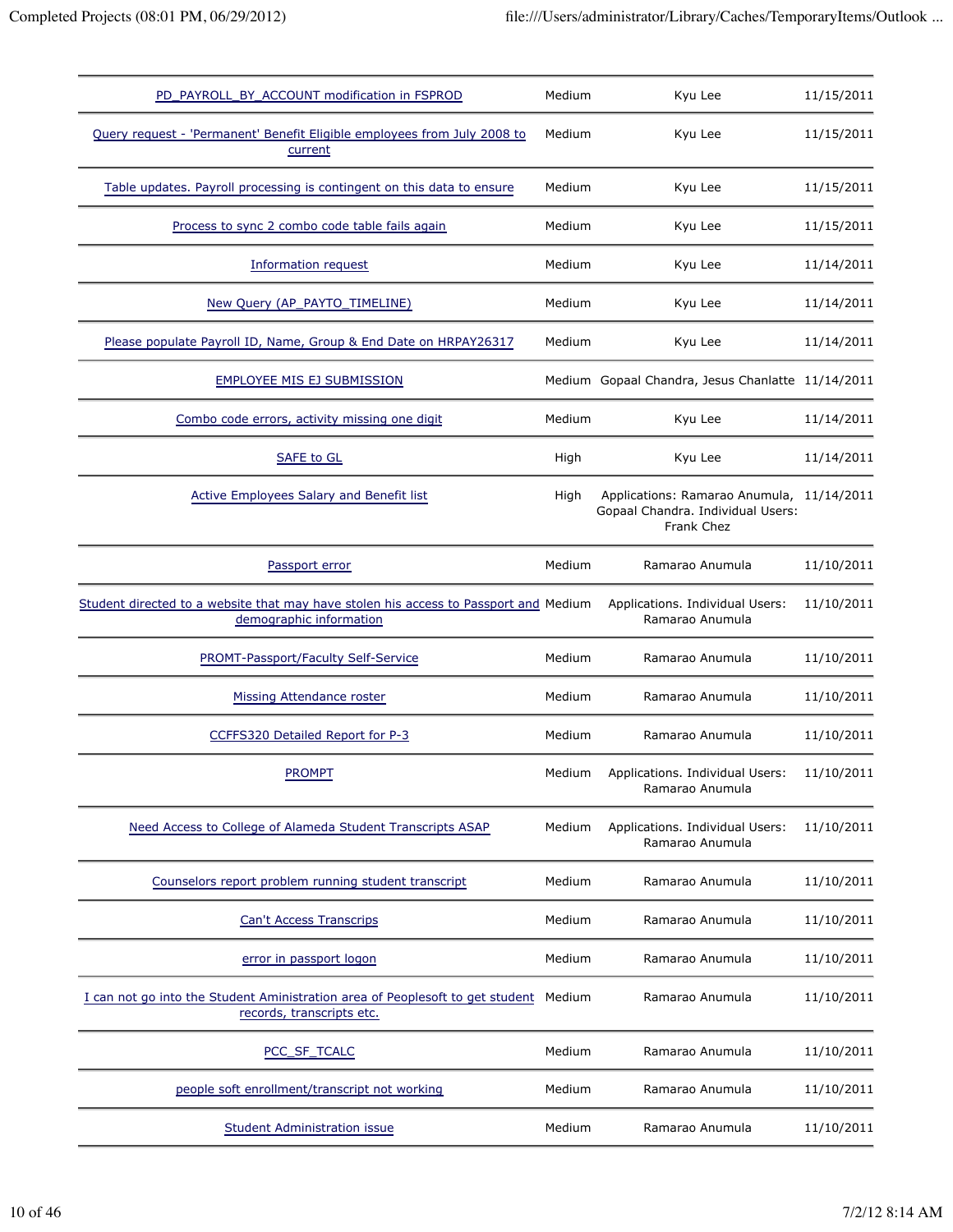| <b>Issues with Requisition Approvals</b>                                                                                                         | Medium | Ramarao Anumula                                       | 11/10/2011 |
|--------------------------------------------------------------------------------------------------------------------------------------------------|--------|-------------------------------------------------------|------------|
| <b>Request for Cancellation of Requisition</b>                                                                                                   | Medium | Ramarao Anumula                                       | 11/10/2011 |
| Requisitions                                                                                                                                     | Medium | Ramarao Anumula                                       | 11/10/2011 |
| <b>Promt System Error</b>                                                                                                                        | Medium | Ramarao Anumula                                       | 11/10/2011 |
| need assistance with error in cashiering                                                                                                         | Medium | Ramarao Anumula                                       | 11/10/2011 |
| no matching buffer error for studnt                                                                                                              | Medium | Ramarao Anumula                                       | 11/10/2011 |
| REQ # 2000057421                                                                                                                                 | Medium | Ramarao Anumula                                       | 11/10/2011 |
| REQ # 2000057421                                                                                                                                 | Medium | Ramarao Anumula                                       | 11/10/2011 |
| Student transcript link dead                                                                                                                     | Medium | Ramarao Anumula                                       | 11/10/2011 |
| Display all rows of academic standing status on academic tab of<br>student/faculty center (Request submitted for Vice Chancellor of Ed Services) | Medium | Ramarao Anumula                                       | 11/10/2011 |
| Request EOPS Rollover Process                                                                                                                    | Medium | Ramarao Anumula                                       | 11/10/2011 |
| <b>Report for Auditors</b>                                                                                                                       | Medium | Kyu Lee                                               | 11/10/2011 |
| <b>Revenue Report for Auditor</b>                                                                                                                | Medium | Kyu Lee                                               | 11/10/2011 |
| Changes for the supplemental payroll                                                                                                             | Medium | Kyu Lee                                               | 11/10/2011 |
| Degree Audit Support                                                                                                                             | High   | Ramarao Anumula, Gopaal<br>Chandra, Kit Hui, Minh Lam | 11/10/2011 |
| EARN_CREDIT                                                                                                                                      | High   | Ramarao Anumula                                       | 11/10/2011 |
| sd form??                                                                                                                                        | High   | Ramarao Anumula, Gopaal<br>Chandra                    | 11/10/2011 |
| Quiry for flex plan participants                                                                                                                 | High   | Ramarao Anumula                                       | 11/10/2011 |
| <b>Cancelation of Requisition</b>                                                                                                                | Medium | Kyu Lee                                               | 11/09/2011 |
| Access to the My Personal section in Promt/PeopleSoft                                                                                            | Medium | Raghuvir Goradia                                      | 11/09/2011 |
| W/C calc for Jul- Sep 2010 for JE entry                                                                                                          | Medium | Raghuvir Goradia                                      | 11/08/2011 |
| swing shift automatic payment calculations                                                                                                       | Medium | Raghuvir Goradia                                      | 11/08/2011 |
| PCT paygroup calendar issue encountered during PSPPFUND process                                                                                  | Medium | Raghuvir Goradia                                      | 11/08/2011 |
| Please delete combo code 811851-14562601400-105101 because of typo                                                                               | Medium | Raghuvir Goradia                                      | 11/08/2011 |
| Salary Placement for faculty for the period Fall 2010                                                                                            | Medium | Raghuvir Goradia                                      | 11/08/2011 |
| pct code reassignment                                                                                                                            | Medium | Raghuvir Goradia                                      | 11/08/2011 |
| requisition problem                                                                                                                              | Medium | Kyu Lee                                               | 11/07/2011 |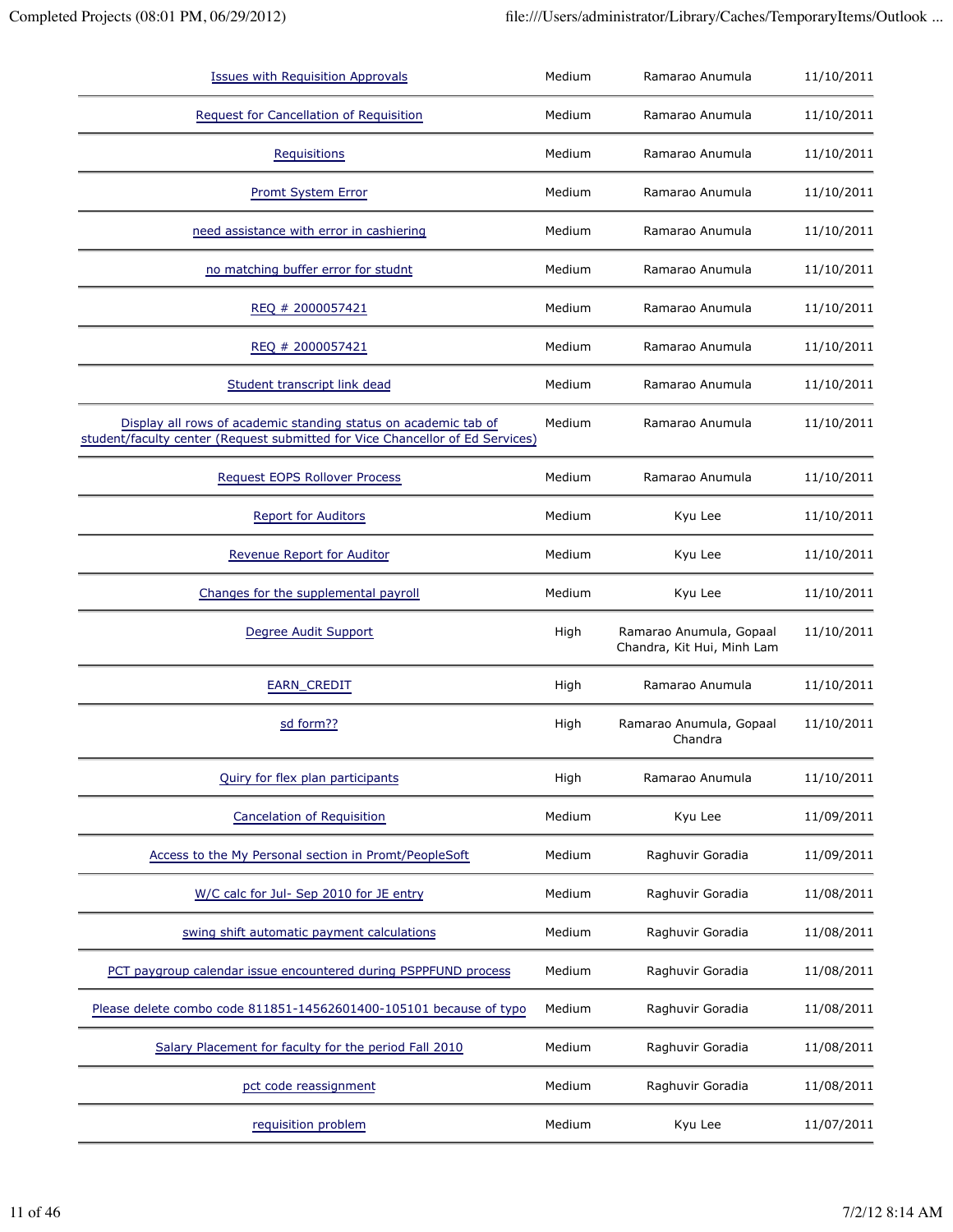| error in Jrn Set ChartFields link                                                 | Medium | Kyu Lee                            | 11/07/2011 |
|-----------------------------------------------------------------------------------|--------|------------------------------------|------------|
| Itc census.xlsx                                                                   | Medium | Ramarao Anumula, Gopaal<br>Chandra | 11/07/2011 |
| Please update 511543-23521672700-071100                                           | Medium | Kyu Lee                            | 11/03/2011 |
| <b>Vendor Information access</b>                                                  | Medium | Kyu Lee                            | 11/03/2011 |
| <b>PSPPFUND in HSUAT</b>                                                          | Medium | Kyu Lee                            | 11/03/2011 |
| Expense report, auditors                                                          | Medium | Kyu Lee                            | 11/03/2011 |
| Source REQ # 2000063524 ASAP                                                      | Medium | Kyu Lee                            | 11/03/2011 |
| Vendor #505719                                                                    | Medium | Kyu Lee                            | 11/02/2011 |
| <b>Census for Modeling</b>                                                        | Medium | Kyu Lee                            | 11/02/2011 |
| Add criteria to queries                                                           | Medium | Kyu Lee                            | 11/02/2011 |
| Update new budget codes                                                           | Medium | Kyu Lee                            | 11/02/2011 |
| please push req from Elnora Webb's worklist                                       | Medium | Kyu Lee                            | 10/27/2011 |
| Lost requistions                                                                  | Medium | Kyu Lee                            | 10/27/2011 |
| missing voucher no.                                                               | Medium | Kyu Lee                            | 10/25/2011 |
| reg 63338                                                                         | Medium | Kyu Lee                            | 10/25/2011 |
| Combo Code has SETID error                                                        | Medium | Kyu Lee                            | 10/25/2011 |
| Source REq # 2000062837                                                           | Medium | Kyu Lee                            | 10/24/2011 |
| Cancelation of Requisition #2000062602                                            | Medium | Kyu Lee                            | 10/21/2011 |
| Please update 511543-14534631100-112300 in Account Code Table                     | Medium | Kyu Lee                            | 10/21/2011 |
| Change Combination code table template                                            | Medium | Kyu Lee                            | 10/21/2011 |
| <b>Fixed Asset Implementation</b>                                                 | Medium | Kyu Lee                            | 10/20/2011 |
| Voucher/PO matching rule                                                          | Medium | Kyu Lee                            | 10/20/2011 |
| Petty Cash POs -- auto-dispatch?                                                  | Medium | Kyu Lee                            | 10/20/2011 |
| missing student voucher                                                           | Medium | Dominique Benavides                | 10/19/2011 |
| Problem with my query: PCC PYMNT BY FUND OBJ                                      | Medium | Kyu Lee                            | 10/19/2011 |
| schedule SF_AP_INTFC to run nightly                                               | Medium | Dominique Benavides, Kyu Lee       | 10/19/2011 |
| refund reversal                                                                   | Medium | Dominique Benavides, Kyu Lee       | 10/19/2011 |
| Budget Overview Financial Data needed from Fiscal Year 05/06 through 07/08 Medium |        | Kyu Lee                            | 10/19/2011 |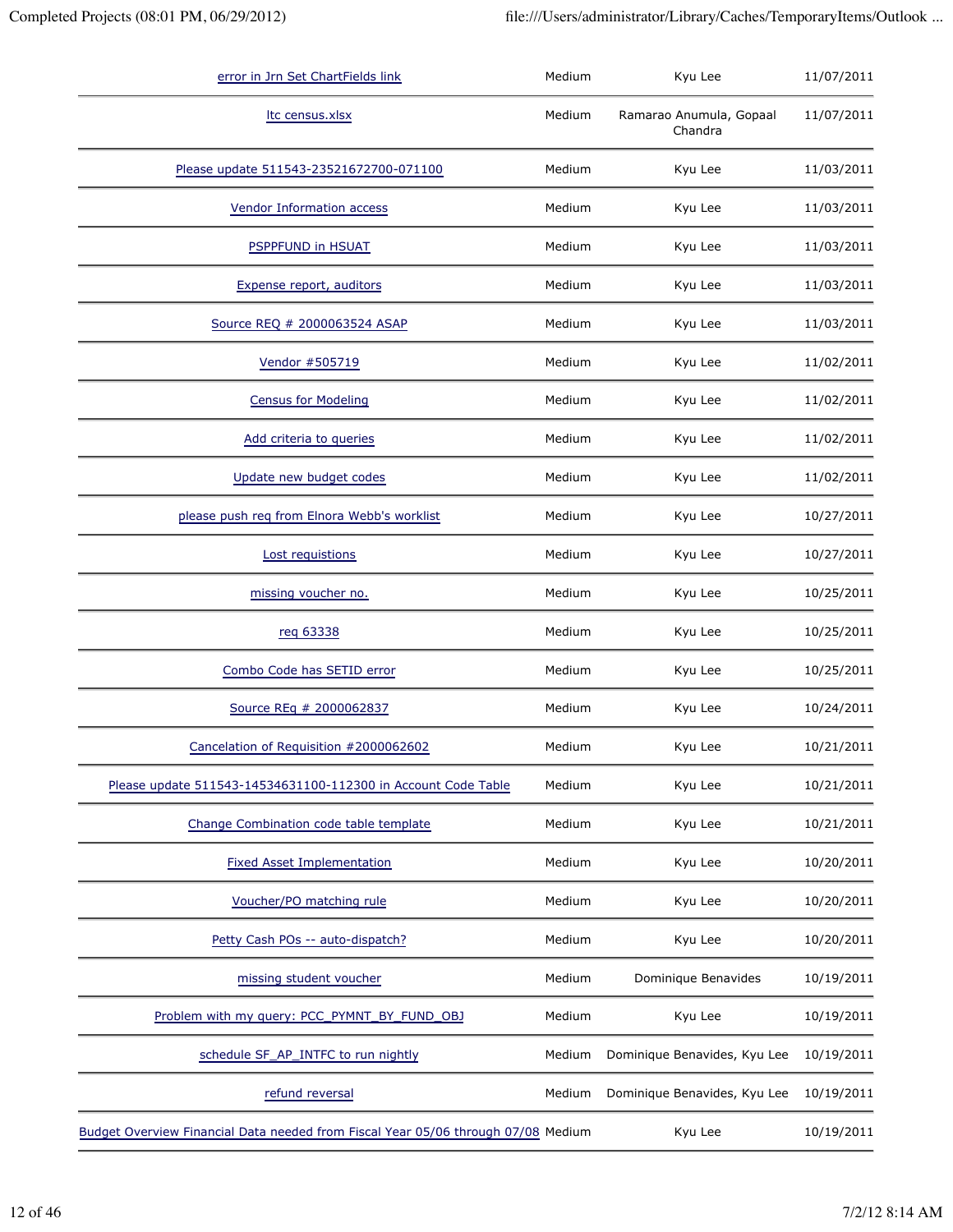| <b>Cash Allocation for September</b>                                                                                                                                     | Medium | Kyu Lee          | 10/19/2011 |
|--------------------------------------------------------------------------------------------------------------------------------------------------------------------------|--------|------------------|------------|
| <b>Query Manager Access</b>                                                                                                                                              | Medium | Kyu Lee          | 10/19/2011 |
| Requisitions for Cost Center 121 and 126                                                                                                                                 | Medium | Kyu Lee          | 10/19/2011 |
| automate swing and shift differential pay                                                                                                                                | Medium | Kyu Lee          | 10/18/2011 |
| <b>Grant Access to Reports</b>                                                                                                                                           | Medium | Kyu Lee          | 10/18/2011 |
| Remove MacArthur and Amany from Auto PS New Hire Workflow notification<br>email list                                                                                     | Medium | Kyu Lee          | 10/18/2011 |
| <b>Fixed Asset Implementation</b>                                                                                                                                        | Urgent | Kyu Lee          | 10/18/2011 |
| New AP county file layout, Positive payment                                                                                                                              | Medium | Kyu Lee          | 10/17/2011 |
| Please add Harizon Odembo to PS Workflow Notification for New Hires & Pay<br><b>Group Transfer</b>                                                                       | Medium | Kyu Lee          | 10/17/2011 |
| Problem with requisition budget check                                                                                                                                    | Medium | Kyu Lee          | 10/17/2011 |
| missing voucher                                                                                                                                                          | Medium | Kyu Lee          | 10/14/2011 |
| Load Name ID GROUP data to GL please                                                                                                                                     | Medium | Kyu Lee          | 10/14/2011 |
| SF JOURNAL GENERATION                                                                                                                                                    | Medium | Kyu Lee          | 10/14/2011 |
| Requisition is not moving                                                                                                                                                | Medium | Kyu Lee          | 10/14/2011 |
| Reg# 2-62566                                                                                                                                                             | Medium | Kyu Lee          | 10/06/2011 |
| <b>Budget Error</b>                                                                                                                                                      | Medium | Kyu Lee          | 10/06/2011 |
| New Account to ACCT CD table                                                                                                                                             | Medium | Kyu Lee          | 10/06/2011 |
| voucher#00080133                                                                                                                                                         | Medium | Kyu Lee          | 10/06/2011 |
| <b>Master Project 16</b><br><b>Fixed Asset Implementation</b>                                                                                                            | Medium | Kyu Lee          | 10/05/2011 |
| <b>Subtasks of Master Project 16</b><br><b>Setup Test environments</b>                                                                                                   | Medium | Kyu Lee          | 08/11/2011 |
| <b>Additional Access</b>                                                                                                                                                 | Medium | Kyu Lee          | 08/22/2011 |
| Could you please establish the following two additional directories in parallel<br>with the ProRata Project directory so that team members can access and<br>share data. | Medium | Kit Hui, Kyu Lee | 08/15/2011 |
| 2tier access and PS HOME access for Lucky Narayan                                                                                                                        | Medium | Kyu Lee          | 08/30/2011 |
| Create an Object code, 6700                                                                                                                                              | Medium | Kyu Lee          | 08/30/2011 |
| Create Location 9, solely used for Fixed Asset                                                                                                                           | Medium | Kyu Lee          | 10/05/2011 |
| Employees not populated to Review Actuals                                                                                                                                | Medium | Kyu Lee          | 10/05/2011 |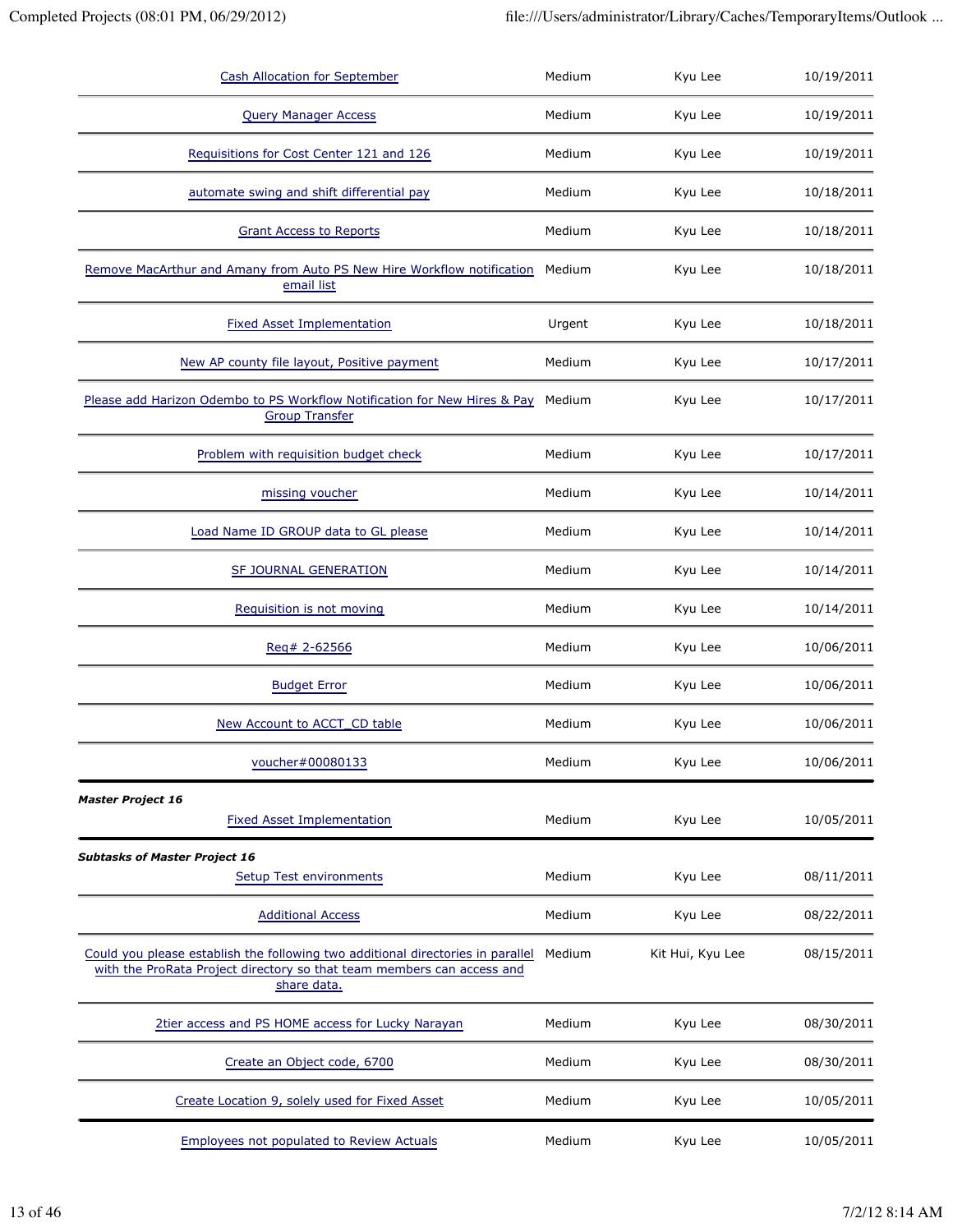| Refund checks at BCC                                                    | Medium | Kyu Lee        | 10/05/2011 |
|-------------------------------------------------------------------------|--------|----------------|------------|
| missing voucher ID - student refund                                     | Medium | Kyu Lee        | 10/05/2011 |
| Requisition is not sourced to a PO                                      | Medium | Kyu Lee        | 10/05/2011 |
| <b>ENTERPRISE SETUP message stuck in HRPROD</b>                         | Medium | Kyu Lee        | 10/04/2011 |
| <b>Cancel Requisitions</b>                                              | Medium | Kyu Lee        | 09/30/2011 |
| Requisition id#2000062332                                               | Medium | Kyu Lee        | 09/30/2011 |
| Merritt Reqs in my worklist                                             | Medium | Kyu Lee        | 09/29/2011 |
| Please update 10002269's deductions and taxes                           | Medium | Kyu Lee        | 09/26/2011 |
| Requisition 2000062659- Your Approval Required                          | Medium | Kyu Lee        | 09/23/2011 |
| Requisition 2000062654- Your Approval Required                          | Medium | Kyu Lee        | 09/23/2011 |
| Requisition 2000062653- Your Approval Required                          | Medium | Kyu Lee        | 09/23/2011 |
| Requisition 2000062651- Your Approval Required                          | Medium | Kyu Lee        | 09/23/2011 |
| Requisition 2000062650- Your Approval Required                          | Medium | Kyu Lee        | 09/23/2011 |
| Requisition 2000062594                                                  | Medium | Kyu Lee        | 09/23/2011 |
| Vouchers posted to FY 12 in GL, but FY 11 in KK                         | Medium | Kyu Lee        | 09/22/2011 |
| Update Deductions and Taxes August 2011                                 | Medium | Kyu Lee        | 09/22/2011 |
| Please add 2 new combo codes to the the table                           | Medium | Kyu Lee        | 09/22/2011 |
| Adding a new department ID                                              | Medium | Kyu Lee        | 09/22/2011 |
| Refund Check did not print                                              | Medium | Kyu Lee        | 09/21/2011 |
| Having a problem with PeopleSoft Job Data                               | Medium | Kyu Lee        | 09/21/2011 |
| Missing Employment Record ID 10001430                                   | Medium | Kyu Lee        | 09/21/2011 |
| <b>Review Actuals Issues</b>                                            | Medium | Kyu Lee        | 09/21/2011 |
| Vendor Not showing in HR                                                | Medium | Kyu Lee        | 09/21/2011 |
| Voucher (73386) did not produce check                                   | Medium | Kyu Lee        | 09/20/2011 |
| <b>Requisitions</b>                                                     | Medium | Kyu Lee        | 09/20/2011 |
| worklist doesn't work                                                   | Medium | Kyu Lee        | 09/20/2011 |
| request for additional access for staff in business office - Hoa Nguyen | Medium | Kyu Lee        | 09/20/2011 |
| MIS XB11 Data issue.                                                    | Medium | Gopaal Chandra | 09/19/2011 |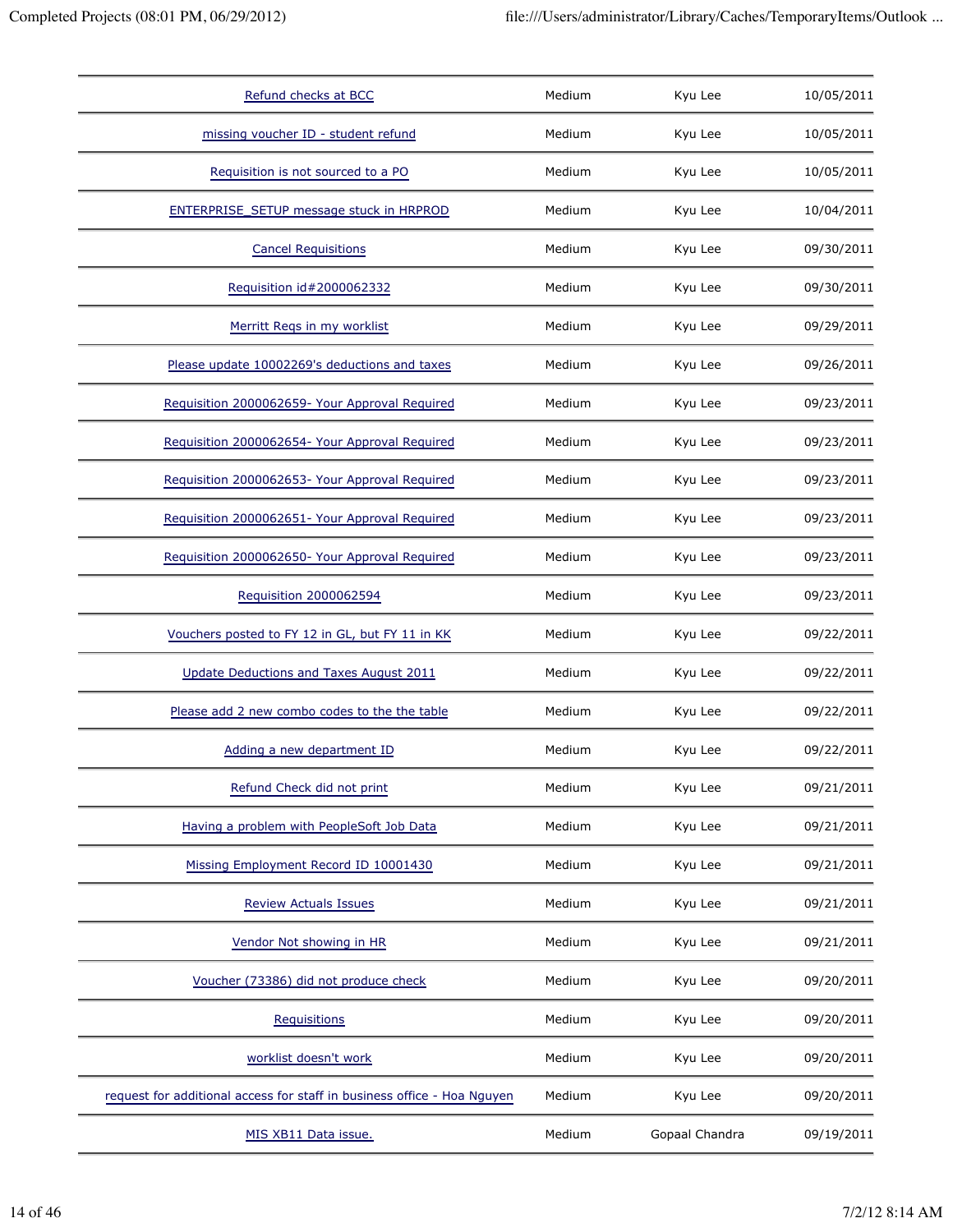| Payroll adjustment has "no success" error                                                                 | Medium | Kyu Lee                      | 09/19/2011 |
|-----------------------------------------------------------------------------------------------------------|--------|------------------------------|------------|
| Peralta Custom Page (Payroll Pre-Audit)                                                                   | Medium | Kyu Lee                      | 09/19/2011 |
| <b>Student Center Links Malfunction</b>                                                                   | Medium | Applications: Gopaal Chandra | 09/16/2011 |
| have not been able to access the student's transcript which I previously had<br>authorization to utilize. | Medium | Gopaal Chandra               | 09/16/2011 |
| <b>Official Transcript Link</b>                                                                           | Medium | Gopaal Chandra               | 09/16/2011 |
| 2011 Year End Closing                                                                                     | Medium | Kyu Lee                      | 09/15/2011 |
| Combo Code with wrong detail                                                                              | Medium | Kyu Lee                      | 09/15/2011 |
| Requisition 2000062395- Your Approval Required enail                                                      | Medium | Kyu Lee                      | 09/15/2011 |
| Need Assistance with Requisition Approval                                                                 | Medium | Kyu Lee                      | 09/15/2011 |
| Work list function                                                                                        | Medium | Kyu Lee                      | 09/13/2011 |
| Unable to Approve Requisitions for Dr. Betty Inclan, President of BCC                                     | Medium | Kyu Lee                      | 09/13/2011 |
| People who change department ID                                                                           | Medium | Kyu Lee                      | 09/13/2011 |
| <b>Promt Access</b>                                                                                       | Medium | Kyu Lee                      | 09/13/2011 |
| Measure A report                                                                                          | Medium | Kyu Lee                      | 09/13/2011 |
| 00000355 can't be added in Position management can't be added                                             | Medium | Kyu Lee                      | 09/13/2011 |
| attempting to approve requisition 2-62378.                                                                | Medium | Kyu Lee                      | 09/13/2011 |
| Report of hourly paid on 8/30/11                                                                          | Medium | Applications: Gopaal Chandra | 09/09/2011 |
| <b>LAR Report</b>                                                                                         | Medium | Kyu Lee                      | 09/09/2011 |
| Payroll posted into incorrect FY and Period                                                               | Medium | Kyu Lee                      | 09/09/2011 |
| Stale dated checks not cancelled properly                                                                 | Medium | Kyu Lee                      | 09/09/2011 |
| KK and GL out of balance                                                                                  | Medium | Kyu Lee                      | 09/09/2011 |
| AP Year End Process/ Year End Cash Allocation                                                             | Medium | Kyu Lee                      | 09/09/2011 |
| AP payment                                                                                                | Medium | Kyu Lee                      | 09/09/2011 |
| Student Refund checks did not print                                                                       | Medium | Kyu Lee                      | 09/09/2011 |
| Student Refund check not printed                                                                          | Medium | Kyu Lee                      | 09/09/2011 |
| Summer 11 MIS SV data file new field SV10                                                                 | High   | Applications: Gopaal Chandra | 09/09/2011 |
| SUmmer 11 MIS SX data file new field SX06                                                                 | Urgent | Gopaal Chandra               | 09/09/2011 |
| Summer 11 SB data file two new fields SB31 and SB32.                                                      | Urgent | Gopaal Chandra               | 09/09/2011 |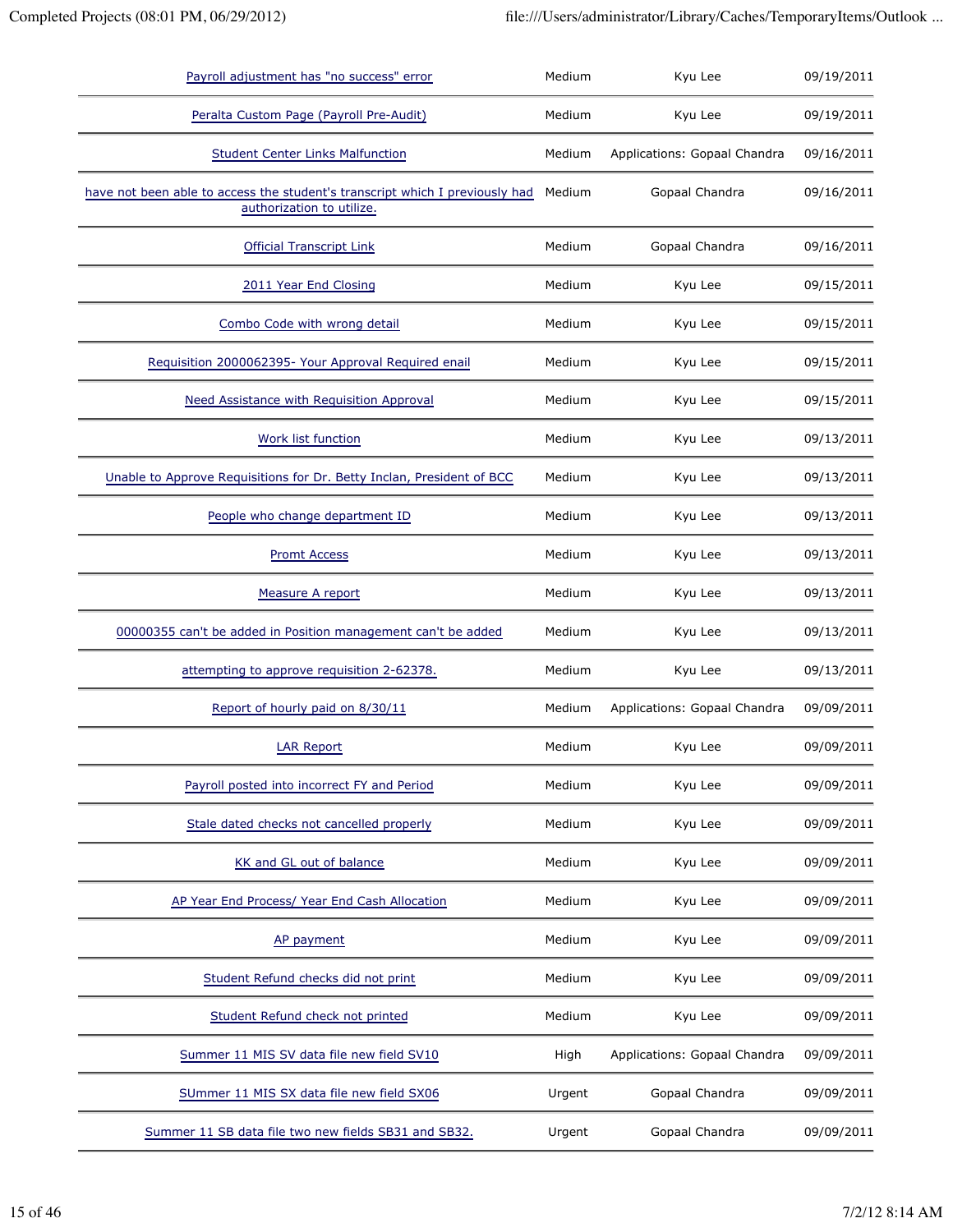| <b>Travel Check</b>                                                                                       | Medium | Kyu Lee                                           | 09/08/2011 |
|-----------------------------------------------------------------------------------------------------------|--------|---------------------------------------------------|------------|
| <b>General Counsel Wrong Budget Code</b>                                                                  | Medium | Kyu Lee                                           | 09/08/2011 |
| access to Quickbooks Pro on pc                                                                            |        | Medium Dominique Benavides, Frank Chez 09/08/2011 |            |
| set up department 124 in hr/payroll processing                                                            | Medium | Kyu Lee                                           | 09/07/2011 |
| <b>International Student Refund</b>                                                                       | Medium | Dominique Benavides, Kyu Lee                      | 09/07/2011 |
| cost center 252                                                                                           | Medium | Kyu Lee                                           | 09/02/2011 |
| Student refund check schedule date is Net 30                                                              | Medium | Kyu Lee                                           | 09/02/2011 |
| The CATALOG_NBR field has some bad data values - Problem                                                  | Medium | Gopaal Chandra                                    | 09/01/2011 |
| Create MIS Term Data submission (IT) Document                                                             | Medium | Gopaal Chandra                                    | 09/01/2011 |
| Report of hourly paid on 8/30/11                                                                          | Medium | Gopaal Chandra                                    | 09/01/2011 |
| <b>Requisition Approvals</b>                                                                              | Medium | Kyu Lee                                           | 09/01/2011 |
| Budget Error Problems - Fund 63                                                                           | Medium | Kyu Lee                                           | 09/01/2011 |
| voucher issue                                                                                             | Medium | Kyu Lee                                           | 09/01/2011 |
| MIS SPRING 11 DATA ERROR (XF07 Field)                                                                     | High   | Applications: Gopaal Chandra                      | 09/01/2011 |
| <b>Library Millennium Project</b>                                                                         | High   | Gopaal Chandra                                    | 09/01/2011 |
| EasyPass list of active passes                                                                            | High   | Gopaal Chandra                                    | 09/01/2011 |
| HR accounting Line employee update                                                                        | Medium | Applications: Kyu Lee                             | 08/31/2011 |
| Budget Overview Download not working                                                                      | Medium | Kyu Lee                                           | 08/30/2011 |
| access                                                                                                    | Medium | Kyu Lee                                           | 08/30/2011 |
| Access to PO distribution schedule inquiry page                                                           | Medium | Kyu Lee                                           | 08/30/2011 |
| Budget Overview - measure A                                                                               | Medium | Kyu Lee                                           | 08/29/2011 |
| List of Requesters, First Level & Second Level Approvers                                                  | Medium | Kyu Lee                                           | 08/29/2011 |
| <b>Requisition Cancellation</b>                                                                           | Medium | Kyu Lee                                           | 08/29/2011 |
| FUND 00 posted to FY 2011 Period 12                                                                       | Medium | Applications: Kyu Lee                             | 08/23/2011 |
| Financial Aid budget/requisition access for Gary Nicholes                                                 | Medium | Kyu Lee                                           | 08/22/2011 |
| can't pull up regs now                                                                                    | Medium | Kyu Lee                                           | 08/22/2011 |
| hsuat not working since refreshing the data last nightand you weren't<br>supposed to refresh the database | Medium | Kyu Lee                                           | 08/22/2011 |
| List of payments paid in FY 2012 period 1 and posted to FY 2011 period 12                                 | Medium | Kyu Lee                                           | 08/22/2011 |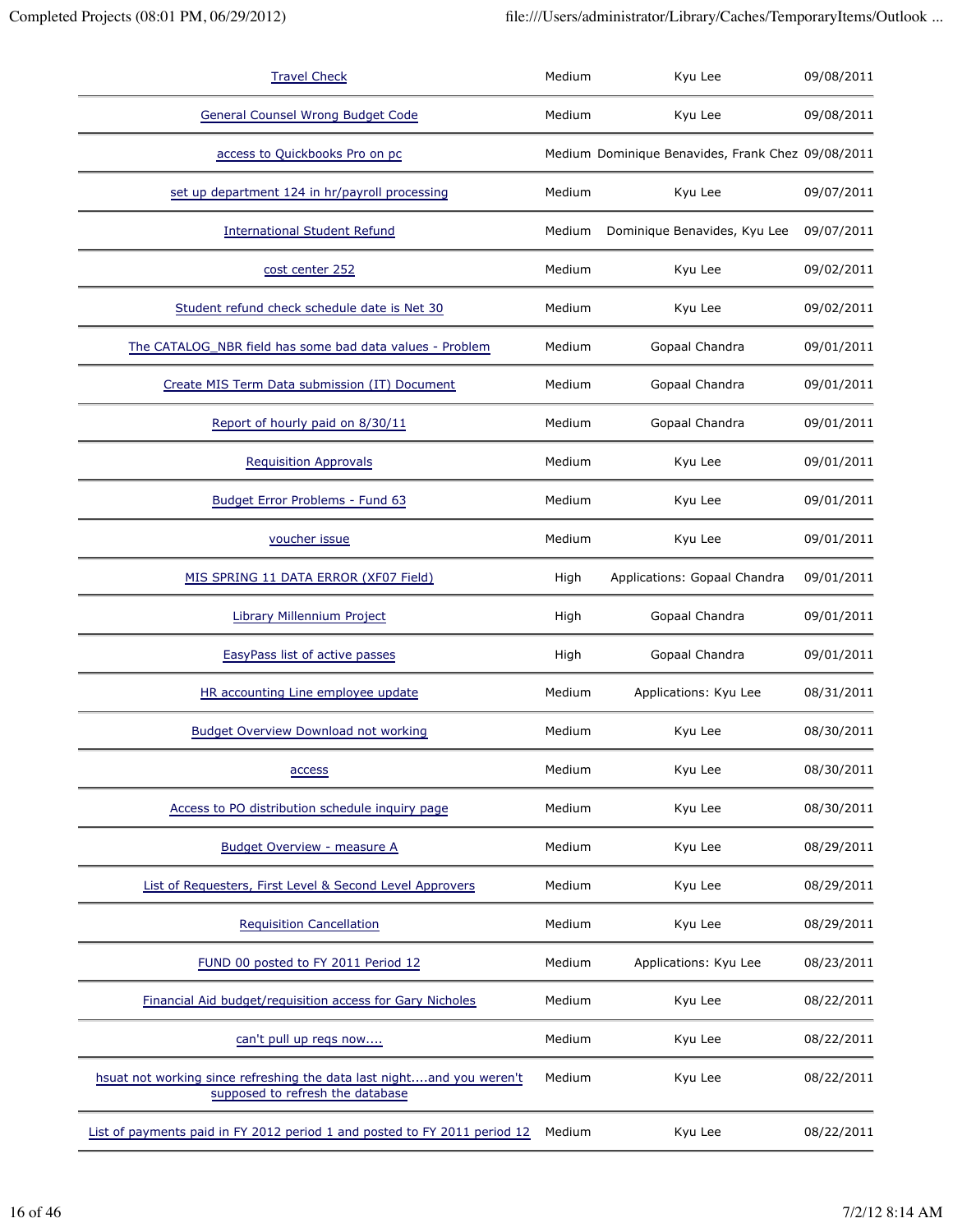| need req moved to my queue                                                                                                              | Medium | Kyu Lee               | 08/22/2011 |
|-----------------------------------------------------------------------------------------------------------------------------------------|--------|-----------------------|------------|
| Regs not sourcing to a PO.                                                                                                              | Medium | Kyu Lee               | 08/22/2011 |
| req 61646 should be in VC Budd's queue                                                                                                  | Medium | Kyu Lee               | 08/22/2011 |
| Counselor problems at BCC                                                                                                               | Medium | Ramarao Anumula       | 08/17/2011 |
| ledger period comparison form                                                                                                           | Medium | Kyu Lee               | 08/16/2011 |
| PCS - Antoinette Richardson error                                                                                                       | Medium | Kyu Lee               | 08/15/2011 |
| DD#114717 did not post to GL May 2011                                                                                                   | Medium | Kyu Lee               | 08/15/2011 |
| <b>Commitment Control Budget Check</b>                                                                                                  | Medium | Kyu Lee               | 08/15/2011 |
| missing check                                                                                                                           | Medium | Kyu Lee               | 08/11/2011 |
| Report IA004 Erroring out for Laney 1113-DOE                                                                                            | Medium | Gopaal Chandra        | 08/11/2011 |
| journal generate template for HR journals                                                                                               | Medium | Kyu Lee               | 08/10/2011 |
| hrpay journals - changes                                                                                                                | Medium | Kyu Lee               | 08/10/2011 |
| <b>Interim Audit</b>                                                                                                                    | Medium | Kyu Lee               | 08/10/2011 |
| A mainframe printer added for BCC                                                                                                       | Medium | Kyu Lee               | 08/10/2011 |
| messed up combo code set up                                                                                                             | Medium | Applications: Kyu Lee | 08/10/2011 |
| <b>Student Refunds printer Destination</b>                                                                                              | Medium | Kyu Lee               | 08/10/2011 |
| Roll of POs for funds 63, 64, and 65                                                                                                    | Medium | Kyu Lee               | 08/09/2011 |
| Fix negative pre-encumbrances and encumbrances                                                                                          | Medium | Applications: Kyu Lee | 08/09/2011 |
| <b>Negative Expenses</b>                                                                                                                | Medium | Applications: Kyu Lee | 08/09/2011 |
| forward reqs to AVC Orkin's que                                                                                                         | Medium | Kyu Lee               | 08/09/2011 |
| <b>Manual Sourcing</b>                                                                                                                  | Medium | Kyu Lee               | 08/09/2011 |
| budget status report does not match commitment control                                                                                  | Medium | Kyu Lee               | 08/09/2011 |
| Access to PCC_CY_DATA_DTL_FND_LOC                                                                                                       | Medium | Kyu Lee               | 08/09/2011 |
| Special run process in order for timesheet reporters be paid 2x in July -<br>resulting in an accrual of 7/14 (for hours worked in FY11) | Medium | Kyu Lee               | 08/08/2011 |
| regs for cost center 531 not showing in current worklist                                                                                | Medium | Kyu Lee               | 08/05/2011 |
| PCC_PAY_CHECK_DETAILS_MK                                                                                                                | Medium | Kyu Lee               | 08/05/2011 |
| initiating budget transfers or journals                                                                                                 | Medium | Kyu Lee               | 08/05/2011 |
| Promt                                                                                                                                   | Medium | Kyu Lee               | 08/05/2011 |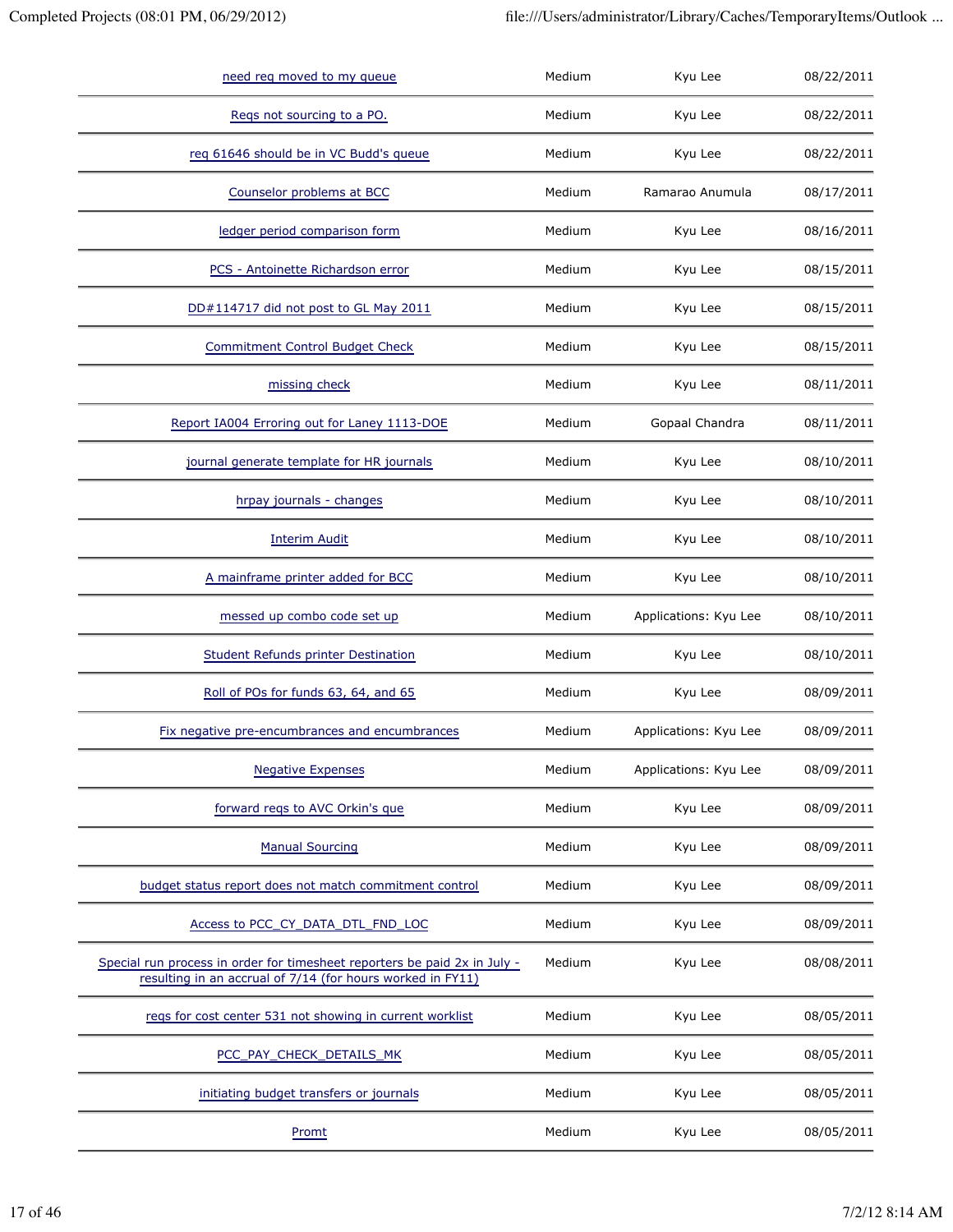| <b>PROMT Issues in Purchasing/Finance</b>                                                                    | Medium | Kyu Lee                            | 08/05/2011 |
|--------------------------------------------------------------------------------------------------------------|--------|------------------------------------|------------|
| AP cash allocation, 2011 payments made in 2012                                                               | Medium | Applications: Kyu Lee              | 08/04/2011 |
| Spring 2011 and Fall 2011 Enrollment Figures for AC Transit                                                  | Medium | Gopaal Chandra                     | 08/04/2011 |
| MIS SX data extract program has a bug                                                                        | Medium | Gopaal Chandra                     | 08/04/2011 |
| MIS SM data extract Fix                                                                                      | Medium | Applications: Gopaal Chandra       | 08/04/2011 |
| Created a cost center, need to include in work flow                                                          | Medium | Kyu Lee                            | 08/04/2011 |
| Wrong email address attached to Recipient search in Promt                                                    | Medium | Kyu Lee                            | 08/04/2011 |
| Req. 2-60639                                                                                                 | Medium | Kyu Lee                            | 08/04/2011 |
| Please delete 202251-14563602000-000000, has fund 01 in detail, correct<br>code is 201251-14563602000-000000 | Medium | Kyu Lee                            | 08/04/2011 |
| <b>Urgent - Requisitions</b>                                                                                 | Medium | Kyu Lee                            | 08/04/2011 |
| URGENT Re: Requisition id#2-61688 (Yvonne Carter)                                                            | Medium | Kyu Lee                            | 08/04/2011 |
| <b>Sourcing POs</b>                                                                                          | Medium | Kyu Lee                            | 08/04/2011 |
| <b>OPEN ENCUMBRANCES report</b>                                                                              | Medium | Kyu Lee                            | 08/04/2011 |
| Finance Security Access for Constance Koo                                                                    | Medium | Kyu Lee                            | 08/04/2011 |
| Place holds on all students who have past due balances                                                       | Urgent | Ramarao Anumula, Gopaal<br>Chandra | 08/04/2011 |
| can't Access to Test Results & Student Transcripts screens                                                   | High   | Ramarao Anumula, Kit Hui           | 08/01/2011 |
| Remove all x59s from combo code table and translate them to department<br>IDs in Top code Activity           | Medium | Kyu Lee                            | 07/28/2011 |
| Robert Dias Security Access to Finance                                                                       | Medium | Kyu Lee                            | 07/28/2011 |
| Negative encumbrance on voucher#00078602 (PO#3-56930)                                                        | Medium | Kyu Lee                            | 07/28/2011 |
| Reqs for approval                                                                                            | Medium | Kyu Lee                            | 07/27/2011 |
| 3000056862 Dispatch problem                                                                                  | Medium | Kyu Lee                            | 07/27/2011 |
| restore HSUAR with HR data only                                                                              | Medium | Kyu Lee                            | 07/27/2011 |
| Dave Nguyen PS access                                                                                        | Medium | Kyu Lee                            | 07/27/2011 |
| <b>Master Project 2636</b><br>no journal generated for payroll                                               | Medium | Kyu Lee                            | 07/26/2011 |
| <b>Subtasks of Master Project 2636</b><br>Create queries to count HR_ACCTG_LINE                              | Medium | Kyu Lee                            | 06/06/2011 |
| Req. # 2000061145                                                                                            | Medium | Kyu Lee                            | 07/26/2011 |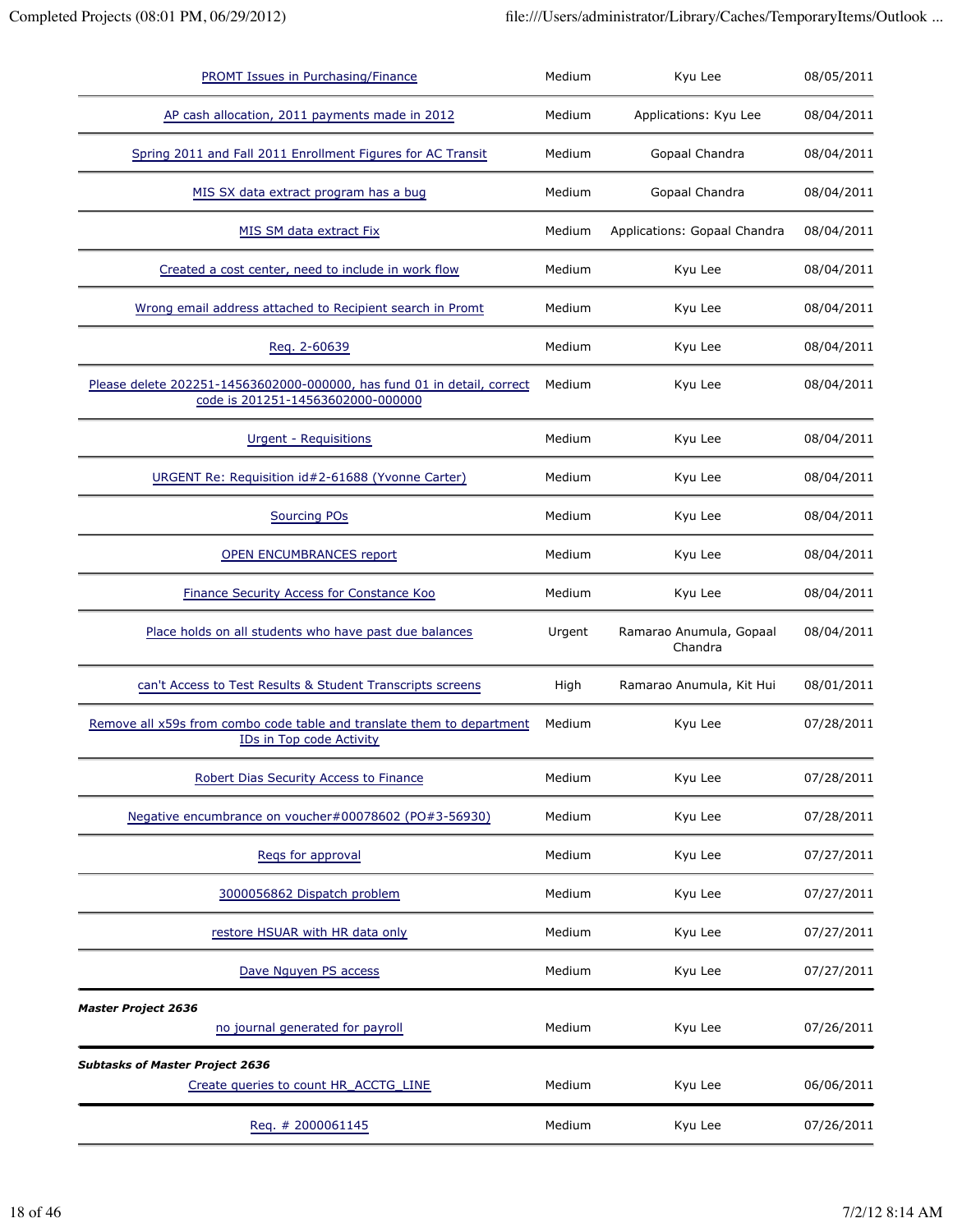| Approve Reg # 2-61626                                                                            | Medium | Kyu Lee          | 07/26/2011 |
|--------------------------------------------------------------------------------------------------|--------|------------------|------------|
| <b>Create Direct Deposit Files</b>                                                               | Medium | Raghuvir Goradia | 07/25/2011 |
| PO Rollover Request                                                                              | Medium | Kyu Lee          | 07/25/2011 |
| Laney requisitions                                                                               | Medium | Kyu Lee          | 07/25/2011 |
| How is this check posted?                                                                        | Medium | Kyu Lee          | 07/21/2011 |
| clear 2010-11FY encumbrances                                                                     | Medium | Kyu Lee          | 07/21/2011 |
| New PERS file format effective with July 2011 contributions                                      | Medium | Kyu Lee          | 07/21/2011 |
| Can you fix PO 3000056645 because it won't let me budget check?                                  | Medium | Kyu Lee          | 07/21/2011 |
| move req in Linda Berry's absense                                                                | Medium | Kyu Lee          | 07/20/2011 |
| No student refund checks produced                                                                | Medium | Kyu Lee          | 07/19/2011 |
| process server blank?                                                                            | Medium | Kyu Lee          | 07/19/2011 |
| Budget check won't run for PO 3000056868                                                         | Medium | Kyu Lee          | 07/19/2011 |
| Reopen PO 3000048741                                                                             | Medium | Kyu Lee          | 07/19/2011 |
| <b>Express check</b>                                                                             | Medium | Kyu Lee          | 07/19/2011 |
| EXPRESS CHECK from last FY 2011                                                                  | Medium | Kyu Lee          | 07/19/2011 |
| <b>Requisition Approval</b>                                                                      | Medium | Kyu Lee          | 07/19/2011 |
| <b>SARS PASSPORT INTERFACE</b>                                                                   | Urgent | Gopaal Chandra   | 07/19/2011 |
| Constantly have "NO SUCCESS, NOT POSTED" error when doing payroll<br>adjustment                  | Medium | Kyu Lee          | 07/18/2011 |
| monthly reports                                                                                  | Medium | Kyu Lee          | 07/14/2011 |
| Urgent need to view Receipts (lines of invoices) and Posted amounts on<br><b>Document Status</b> | Medium | Kyu Lee          | 07/14/2011 |
| Release Pre-encumbrance                                                                          | Medium | Kyu Lee          | 07/14/2011 |
| REg 2-61523                                                                                      | Medium | Kyu Lee          | 07/14/2011 |
| REq 2-61517, Commitment Control Default Budget date Option                                       | Medium | Kyu Lee          | 07/14/2011 |
| Unable to budget check Sam Clar's PO 56545                                                       | Medium | Kyu Lee          | 07/14/2011 |
| need to cancel PO # 30000524592000056436                                                         | Medium | Kyu Lee          | 07/14/2011 |
| Work order Request: Change Po to FY 10-11                                                        | Medium | Kyu Lee          | 07/13/2011 |
| PO # 3000056879                                                                                  | Medium | Kyu Lee          | 07/13/2011 |
| PO 56745 / Budget Check                                                                          | Medium | Kyu Lee          | 07/12/2011 |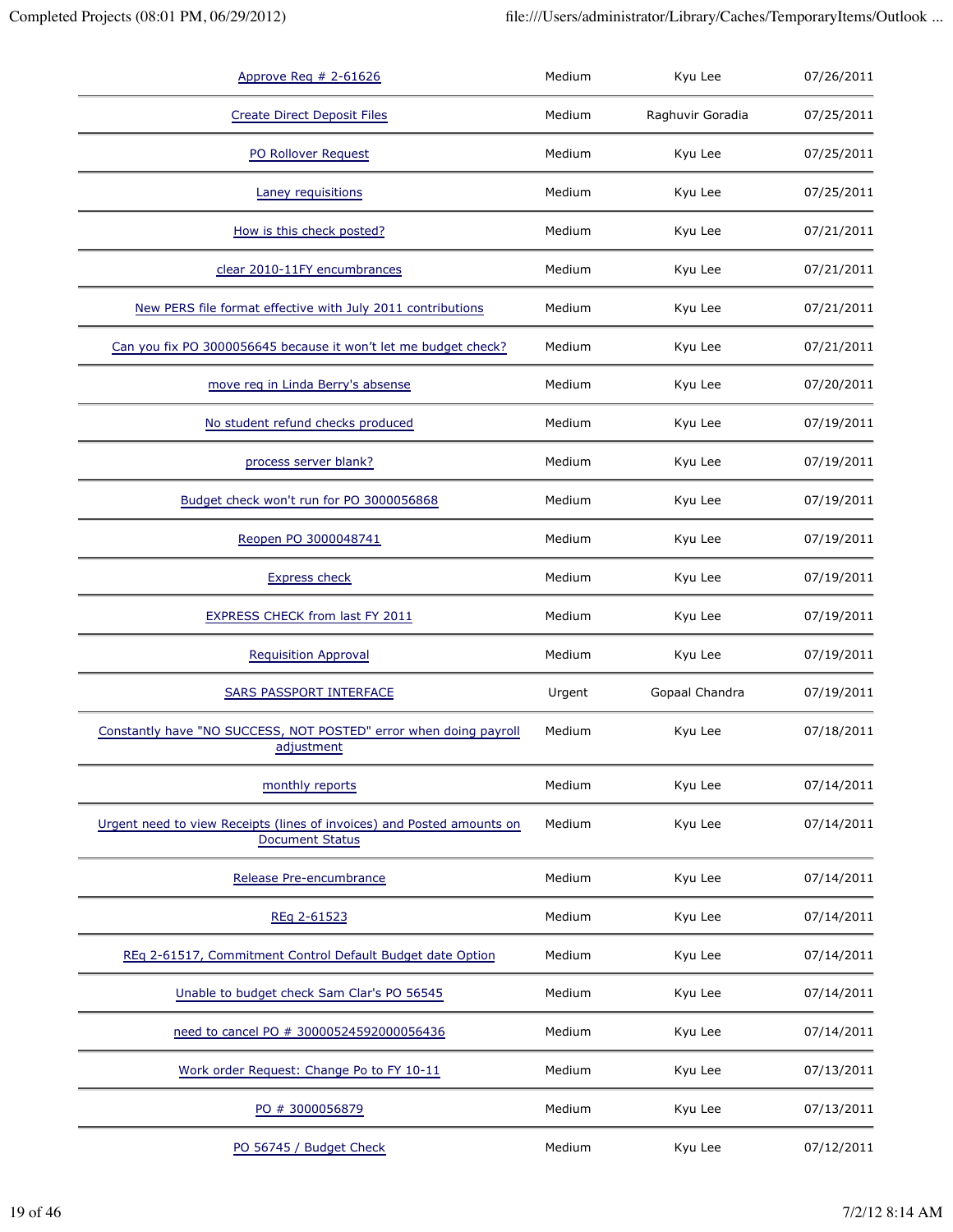| Is a Load Gross/Fringe Data USA job still running?                                              | Medium | Kyu Lee                            | 07/12/2011 |
|-------------------------------------------------------------------------------------------------|--------|------------------------------------|------------|
| Req 60805 / PO 56384 / Laura Lyons                                                              | Medium | Kyu Lee                            | 07/12/2011 |
| P10 Earn Distrib Query PE 6.30.11.xls                                                           | Medium | Kyu Lee                            | 07/12/2011 |
| VOUCHER# 00078123 - PG&E                                                                        | Medium | Kyu Lee                            | 07/12/2011 |
| Processes are not posting                                                                       | Medium | Kyu Lee                            | 07/12/2011 |
| Antoinette Richardson PCS #10757815 - April Payroll                                             | Medium | Kyu Lee                            | 07/12/2011 |
| PO # 3000056913 will not budget check                                                           | Medium | Kyu Lee                            | 07/12/2011 |
| Negative pre-encumbrance and encumbrance fix in FY2012                                          | Medium | Kyu Lee                            | 07/12/2011 |
| 2000061460 budget issue                                                                         | Medium | Kyu Lee                            | 07/12/2011 |
| <b>Waiting List Problem</b>                                                                     | Medium | Gopaal Chandra                     | 07/11/2011 |
| combo codes don't work in pre-audit                                                             | Medium | Kyu Lee                            | 07/11/2011 |
| <b>Waiting List Problem</b>                                                                     | Medium | Ramarao Anumula, Gopaal<br>Chandra | 07/11/2011 |
| FI Query Access for Michelle Lenh and Amany ElMasry                                             | Medium | Kyu Lee                            | 07/11/2011 |
| combo codes don't work in pre-audit                                                             | Medium | Kyu Lee                            | 07/11/2011 |
| combo code in table - I didn't just create but payroll pre-audit doesn't have in Medium<br>list |        | Kyu Lee                            | 07/11/2011 |
| employee not populating on review actuals                                                       | Medium | Kyu Lee                            | 07/11/2011 |
| <b>CAN'T PAY THIS PO</b>                                                                        | Medium | Kyu Lee                            | 07/11/2011 |
| Can't pay this PO                                                                               | Medium | Kyu Lee                            | 07/11/2011 |
| Can't run Laney student refund pay-cycle                                                        | Medium | Dominique Benavides, Kyu Lee       | 07/11/2011 |
| CCC Apply - Student Residence issue for student (XiuHua No Middle Zheng<br>626-63-4035)         | Medium | Applications: Gopaal Chandra       | 07/07/2011 |
| P.O. 3-56946, PO using previous year's budget                                                   | Medium | Kyu Lee                            | 07/07/2011 |
| Tax rate changed to 8.75                                                                        | Medium | Kyu Lee                            | 07/07/2011 |
| Close Budget in KK in Test                                                                      | Medium | Kyu Lee                            | 07/06/2011 |
| Roll of POs for funds 63, 64, and 65                                                            | Medium | Kyu Lee                            | 07/06/2011 |
| Cancel Req #2-60463 - Thanks                                                                    | Medium | Kyu Lee                            | 07/06/2011 |
| Reverse Budget Journals imported for FY 2012                                                    | Medium | Kyu Lee                            | 07/06/2011 |
| VCHR_MTCH_WS3 - VENDOR_ID (124,64)                                                              | Medium | Kyu Lee                            | 07/06/2011 |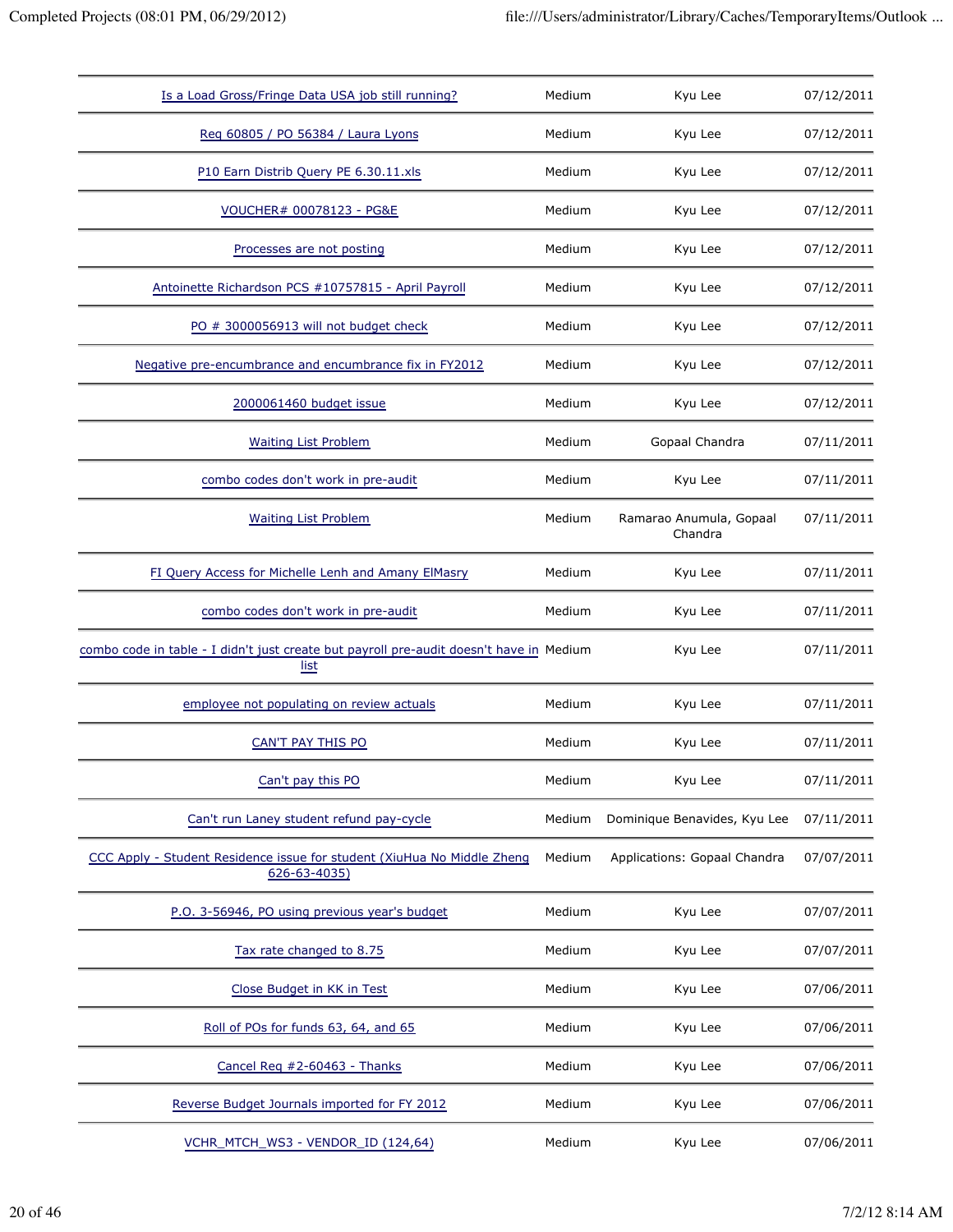| changing routing                                                                           | Medium | Kyu Lee                                        | 07/06/2011 |
|--------------------------------------------------------------------------------------------|--------|------------------------------------------------|------------|
| voucher 77732 PO 3-54560                                                                   | Medium | Kyu Lee                                        | 07/06/2011 |
| Student refund check                                                                       | Medium | Kyu Lee                                        | 07/06/2011 |
| Voucher 75121                                                                              | Medium | Kyu Lee                                        | 07/06/2011 |
| report repository                                                                          | Medium | Kyu Lee                                        | 07/06/2011 |
| request to budget check PO                                                                 | Medium | Kyu Lee                                        | 07/06/2011 |
| Governet and Taskforce                                                                     | Medium | Kyu Lee                                        | 07/06/2011 |
| won't be able to complete the entry due to PO #3-56931 on budget status<br>says"NOT CHK'D" | Medium | Kyu Lee                                        | 07/06/2011 |
| Cannot log into PROMT                                                                      | Medium | Kyu Lee                                        | 07/05/2011 |
| oracle                                                                                     | Medium | Kyu Lee                                        | 06/30/2011 |
| Could not access Document status under purchace order                                      | Medium | Kyu Lee                                        | 06/30/2011 |
| salary and benefit file                                                                    | Medium | Kyu Lee                                        | 06/30/2011 |
| Please help make queries to extract deductions and taxes per employee                      | Medium | Kyu Lee                                        | 06/30/2011 |
| Tuition calculation problem resolution support                                             | Urgent | Ramarao Anumula, Dominique<br><b>Benavides</b> | 06/30/2011 |
| Student email                                                                              | Urgent | Ramarao Anumula, Kit Hui                       | 06/29/2011 |
| Transcript Request Screen is not working---please fix                                      | Medium | Ramarao Anumula, Kit Hui                       | 06/28/2011 |
| Journal entry - Combo code issue                                                           | Medium | Kyu Lee                                        | 06/28/2011 |
| Req problem                                                                                | Medium | Kyu Lee                                        | 06/28/2011 |
| 2012 POSITION ROLL                                                                         | Medium | Kyu Lee                                        | 06/28/2011 |
| did not cut checks on voucher#00077405 & 00077409                                          | Medium | Kyu Lee                                        | 06/28/2011 |
| <b>Promt Permissions for 2 Employees</b>                                                   | Medium | Kyu Lee                                        | 06/28/2011 |
| Cancel a req                                                                               | Medium | Kyu Lee                                        | 06/28/2011 |
| Student Enrollment/Waitlist List Summer 2011 for Laney College                             | Urgent | Applications: Gopaal Chandra                   | 06/27/2011 |
| Automated notification of imminent roster due dates for faculty                            | Low    | Gopaal Chandra                                 | 06/23/2011 |
| Requisition clears data when it's not saved before budget check                            | Medium | Kyu Lee                                        | 06/23/2011 |
| Remove Monthly Exp by Acct from Expense report                                             | Medium | Kyu Lee                                        | 06/22/2011 |
| Sequencial Journal ID for Allocation Journals                                              | Medium | Applications: Kyu Lee                          | 06/22/2011 |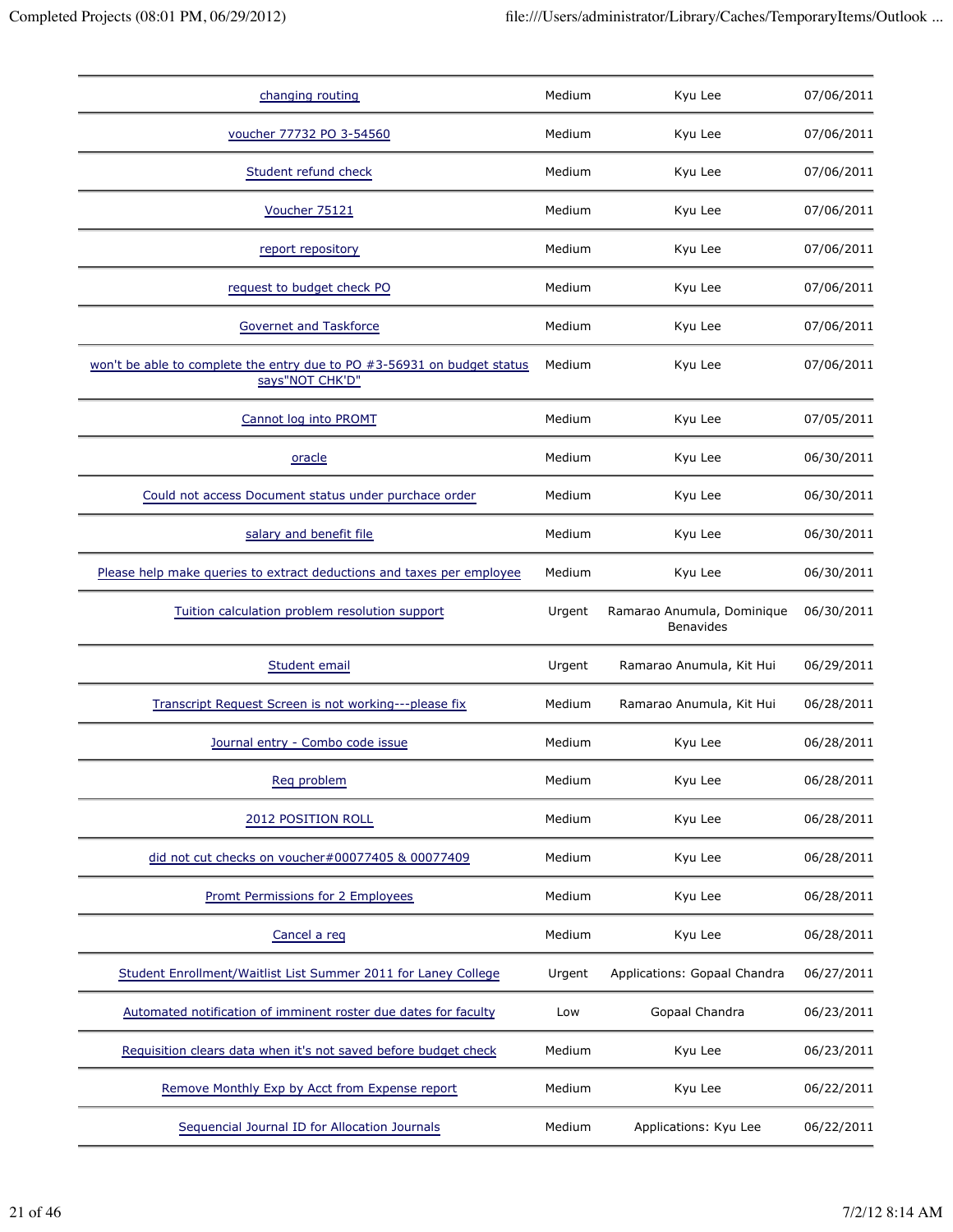| Expense, Salary, Revenue report                               | Medium | Kyu Lee                                        | 06/22/2011 |
|---------------------------------------------------------------|--------|------------------------------------------------|------------|
| <b>Query Request</b>                                          | Medium | Kyu Lee                                        | 06/22/2011 |
| Do not allow users to enter Journal ID                        | Medium | Kyu Lee                                        | 06/22/2011 |
| AP cash allocation details                                    | Medium | Kyu Lee                                        | 06/22/2011 |
| Combo Code mistake                                            | Medium | Kyu Lee                                        | 06/22/2011 |
| Please add access to HSTST                                    | Medium | Kyu Lee                                        | 06/22/2011 |
| FW: Breakdown of Fund 07 on APCSH6001                         | Medium | Kyu Lee                                        | 06/22/2011 |
| REQ#57230                                                     | Medium | Kyu Lee                                        | 06/22/2011 |
| <b>Refresh HSTST</b>                                          | Medium | Kyu Lee                                        | 06/22/2011 |
| HSTST - FI posting mystery                                    | Medium | Kyu Lee                                        | 06/22/2011 |
| Refresh HSTRN from HRPROD and export data from HSCFG to HSTRN | Medium | Hank Phan                                      | 06/21/2011 |
| API for McGraw Hill                                           | Medium | Anthony Hale                                   | 06/21/2011 |
| Passport Training Workshop for Early June                     | Medium | Anthony Hale                                   | 06/21/2011 |
| Need to post SF transactions to KK                            | Medium | Kyu Lee                                        | 06/21/2011 |
| Credit card processing                                        | Urgent | Dominique Benavides, Anthony<br>Hale, Minh Lam | 06/20/2011 |
| Re-export tables from HRPROD after tuition-calc process       | Medium | Hank Phan                                      | 06/19/2011 |
| Error running query to html or excel in HRPROD                | Medium | Hank Phan                                      | 06/19/2011 |
| <b>Apply maintenance to HSHLD</b>                             | Medium | Hank Phan                                      | 06/19/2011 |
| Create HSHLD instance                                         | Medium | Hank Phan                                      | 06/19/2011 |
| Download fund                                                 | Medium | Kyu Lee                                        | 06/17/2011 |
| Requition # 2-52083 PO 3-48005                                | Medium | Kyu Lee                                        | 06/17/2011 |
| Canceling a PO Requisition                                    | Medium | Kyu Lee                                        | 06/17/2011 |
| reg 60402                                                     | Medium | Kyu Lee                                        | 06/17/2011 |
| Can Not Process Req Due to Error Messsage                     | Medium | Kyu Lee                                        | 06/17/2011 |
| SF journal generation                                         | High   | Kyu Lee                                        | 06/17/2011 |
|                                                               |        |                                                |            |
| Cancel Register to County, Create voucher and cancel register | Medium | Kyu Lee                                        | 06/16/2011 |
| Moving data from HSCFG to HSTRN                               | Medium | Hank Phan                                      | 06/15/2011 |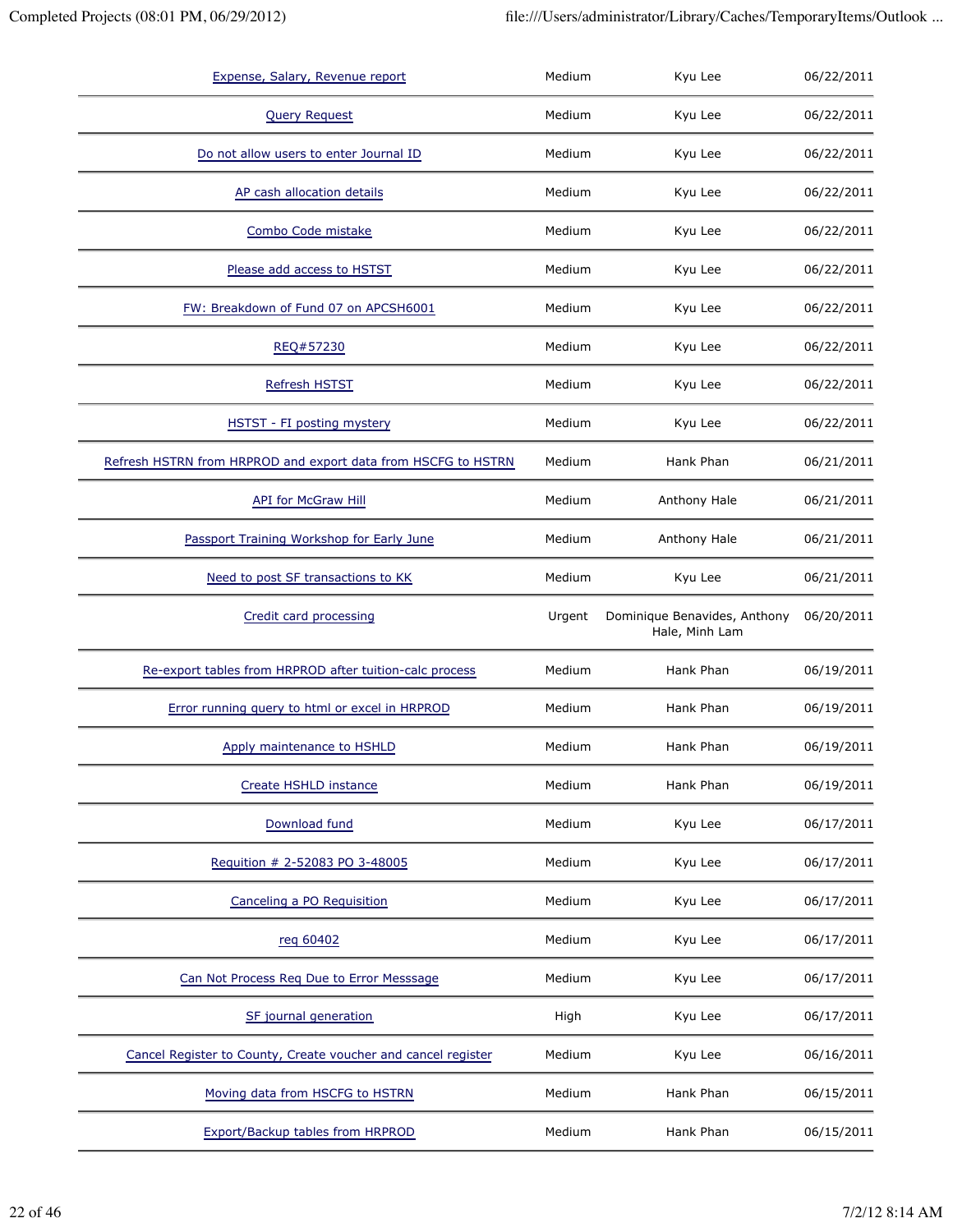| Reg #60855                                                                   | Medium | Kyu Lee                   | 06/15/2011 |
|------------------------------------------------------------------------------|--------|---------------------------|------------|
| Requisition approval to Michael Orkins'                                      | Medium | Kyu Lee                   | 06/15/2011 |
| <b>HSTST</b> refresh                                                         | Medium | Hank Phan                 | 06/14/2011 |
| Delete Journal 0000023901                                                    | Medium | Applications: Kyu Lee     | 06/14/2011 |
| <b>Extend timeout for testing environments</b>                               | Low    | Ashok Aggarwal, Hank Phan | 06/13/2011 |
| Grant TRUNCATE priviledge in FSUAT & HSUAT for user: klee                    | Medium | Hank Phan                 | 06/13/2011 |
| Grade 'FW'                                                                   | Medium | Gopaal Chandra            | 06/13/2011 |
| Ronnie C ROberts Access to finance profiles-                                 | Medium | Kyu Lee                   | 06/13/2011 |
| error on build combination rule                                              | Medium | Kyu Lee                   | 06/13/2011 |
| Req 59514 not budget chk'd                                                   | Medium | Kyu Lee                   | 06/13/2011 |
| Please give Vu Ngyuen access to HSTST                                        | Medium | Kyu Lee                   | 06/13/2011 |
| Can't cancel a req 200060301                                                 | Medium | Kyu Lee                   | 06/13/2011 |
| <b>Budget Transfer access to Seraphine Nzomo</b>                             | Medium | Kyu Lee                   | 06/13/2011 |
| Refresh HSUAT from HSPROD as soon as possible                                | High   | Hank Phan                 | 06/13/2011 |
| <b>Code Migration Request</b>                                                | Medium | Hank Phan                 | 06/10/2011 |
| Add "POSTED DATE" column to finance query PD_GL_LEDGER_RANGE                 | Medium | Kyu Lee                   | 06/10/2011 |
| Can't save vouchers                                                          | Medium | Kyu Lee                   | 06/10/2011 |
| File share security request for sqr.HSTRN                                    | Low    | Hank Phan                 | 06/09/2011 |
| Database Read-Only Access Request: Gopaal Chandrasevkaran                    | Low    | Ashok Aggarwal, Hank Phan | 06/09/2011 |
| MIS EB File error                                                            | Medium | Gopaal Chandra            | 06/09/2011 |
| Process running in HSTRN for over 24 hours                                   | Medium | Hank Phan                 | 06/09/2011 |
| Java unknown host exception when running in HSTRN and HSUAT: SCCACCCB Medium |        | Hank Phan                 | 06/09/2011 |
| Retreive cobol trace files for PI 816476 - Process: (SFPBCALC)               | Medium | Hank Phan                 | 06/09/2011 |
| Report Repository showing up disabled on HSCFG                               | Medium | Hank Phan                 | 06/09/2011 |
| Reports not posting in non prod envs                                         | Medium | Hank Phan                 | 06/09/2011 |
| <b>Grant Access to Dom and Ram in HSTRN</b>                                  | High   | Ashok Aggarwal, Hank Phan | 06/09/2011 |
| Unable to run jobs in Production, database transaction logs full             | High   | Hank Phan                 | 06/09/2011 |
| PeopleSoft HR Access                                                         | Medium | Kyu Lee                   | 06/07/2011 |
| Sam Clar Reg 53626 PO 50198 Voucher 68937                                    | Medium | Kyu Lee                   | 06/07/2011 |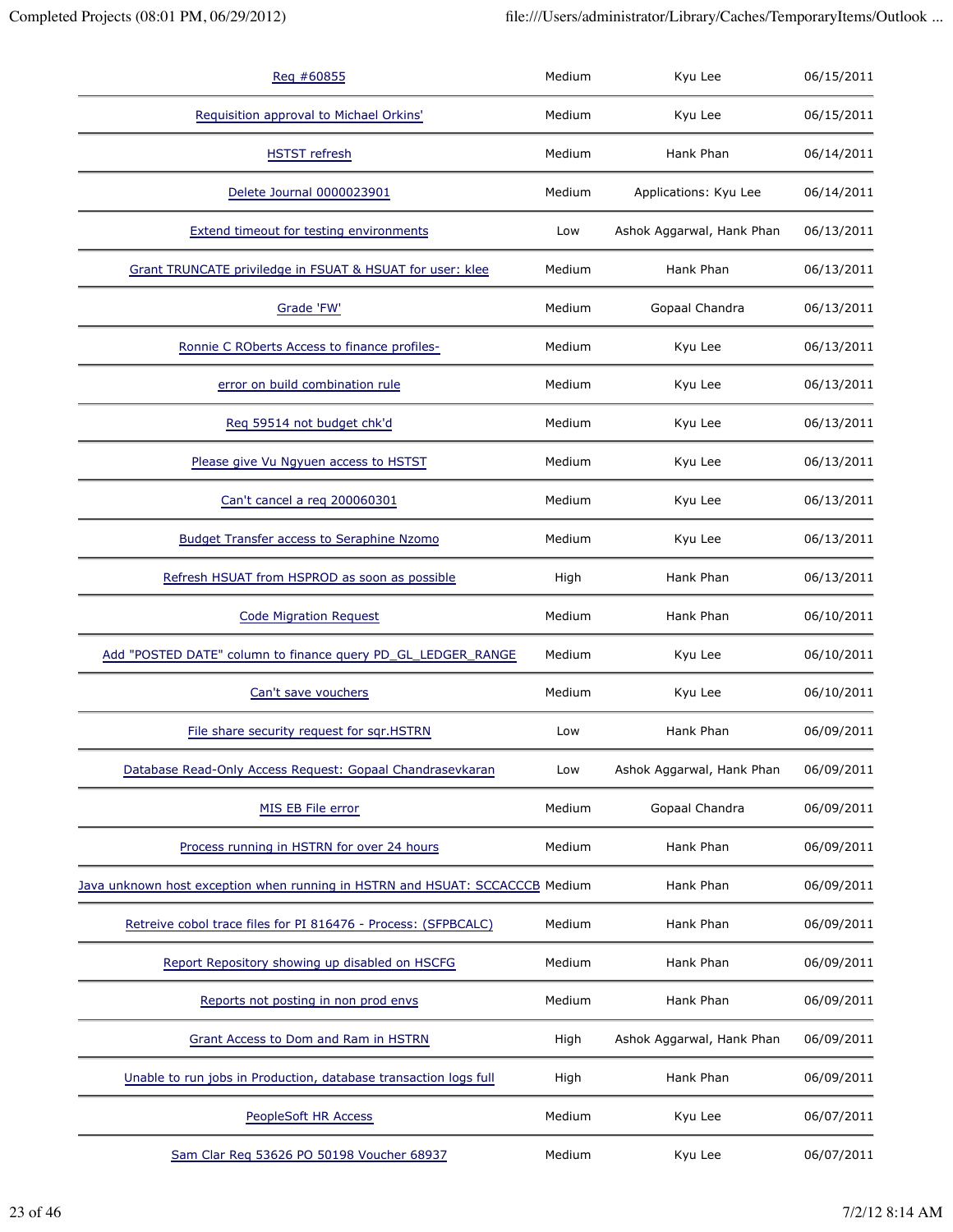| Add to Auto Combo Code Email Distribution                                                    | Medium | Ramarao Anumula               | 06/07/2011 |
|----------------------------------------------------------------------------------------------|--------|-------------------------------|------------|
| <b>Master Project 2661</b><br>check messages!!! on psppfund                                  | Medium | Kyu Lee                       | 06/06/2011 |
| <b>Subtasks of Master Project 2661</b><br>Populate ACCT_CD_TBL for the new codes for Prorata | Medium | Kyu Lee                       | 06/06/2011 |
| help finding journal entry in payroll                                                        | Medium | Kyu Lee                       | 06/06/2011 |
| Changing requistion dollar amount                                                            | Medium | Kyu Lee                       | 06/06/2011 |
| <b>PROMT Finance Access for Lashawn Brumfield</b>                                            | Medium | Kyu Lee                       | 06/06/2011 |
| reverse sf journals                                                                          | Medium | Dominique Benavides, Kyu Lee  | 06/02/2011 |
| reverse Journal ID 0000021685                                                                | Medium | Kyu Lee                       | 06/02/2011 |
| Req#2000060095-changing the amount                                                           | Medium | Kyu Lee                       | 06/02/2011 |
| Moodle Support                                                                               | Medium | Anthony Hale                  | 05/31/2011 |
| <b>Vendor List</b>                                                                           | Medium | Kyu Lee                       | 05/31/2011 |
| <b>Budget Transfer Access</b>                                                                | Medium | Kyu Lee                       | 05/27/2011 |
| PeopleSoft Finance workshop                                                                  | Medium | Kyu Lee                       | 05/26/2011 |
| <b>Archive Commitment Control Tables</b>                                                     | Medium | Kyu Lee                       | 05/26/2011 |
| Reg # 59062                                                                                  | Medium | Kyu Lee                       | 05/26/2011 |
| security to post budget transfers and budget journals                                        | Medium | Kyu Lee                       | 05/25/2011 |
| Modifying the Student Payments Page                                                          | Medium | Ramarao Anumula               | 05/24/2011 |
| refund check will not print                                                                  | Medium | Dominique Benavides, Kyu Lee  | 05/24/2011 |
| Active Spring 2011 Laney College Student List                                                | Low    | Gopaal Chandra                | 05/23/2011 |
| Transcript Summary Report for the students                                                   | Medium | Applications                  | 05/23/2011 |
| <b>Transcript Summary Report for the students</b>                                            | Medium | Ramarao Anumula               | 05/23/2011 |
| prompt problem with requisition                                                              | Medium | Kyu Lee                       | 05/23/2011 |
| 2012 Budget Load                                                                             | Medium | Kyu Lee                       | 05/23/2011 |
| JE#APCSH00001                                                                                | Medium | Kyu Lee                       | 05/23/2011 |
| Cancel the Req $# 2-58136$                                                                   | Medium | Kyu Lee                       | 05/23/2011 |
| <b>Mailing Labels</b>                                                                        | High   | Applications: Ramarao Anumula | 05/23/2011 |
| <b>Mailing Labels</b>                                                                        | High   | Ramarao Anumula               | 05/23/2011 |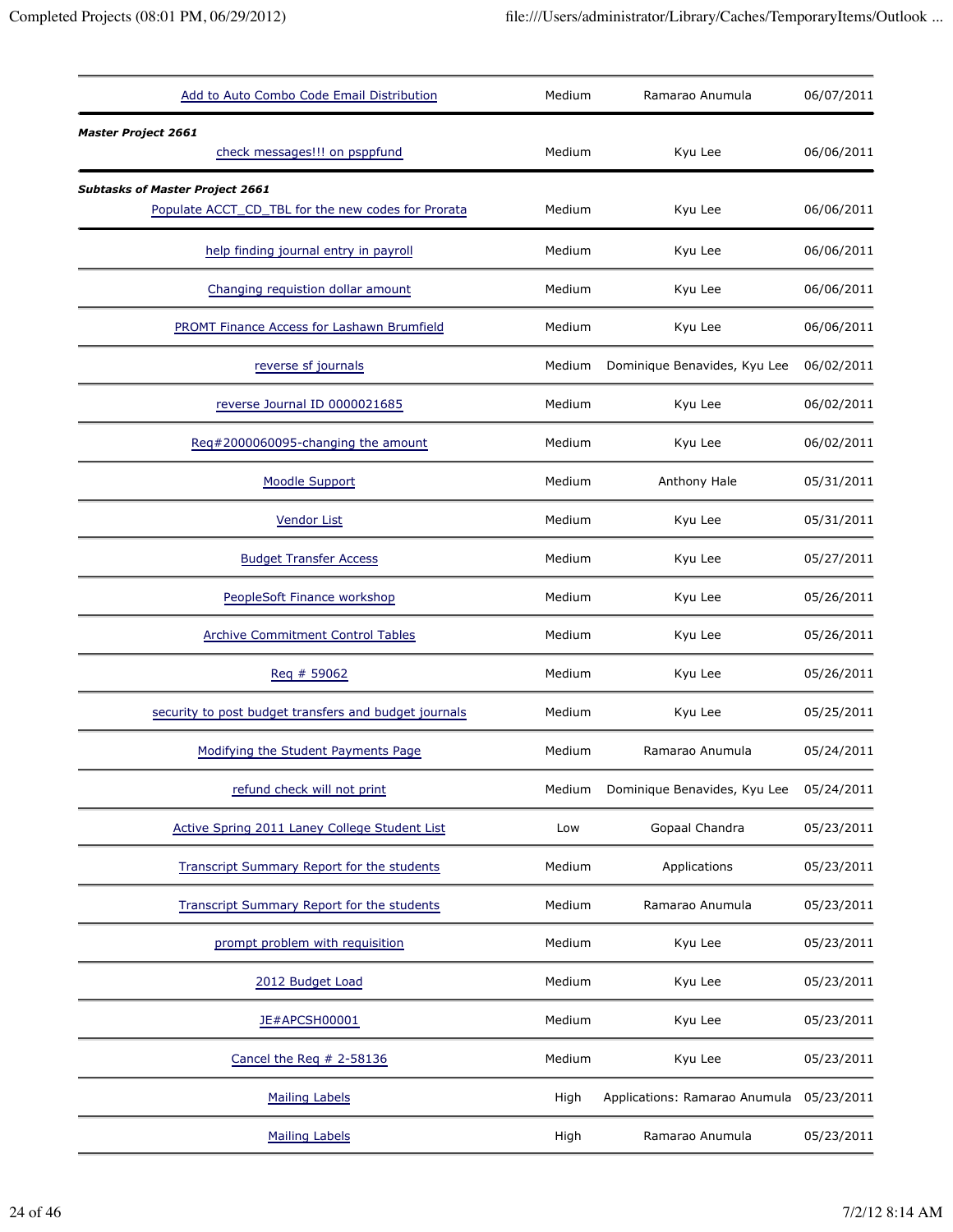| Revise Ethnicity Loading from CCCApply to account for new Ethnicity Scheme Medium |        | Anthony Hale                                      | 05/16/2011 |
|-----------------------------------------------------------------------------------|--------|---------------------------------------------------|------------|
| <b>RCL OT code correction</b>                                                     | Medium | Raghuvir Goradia                                  | 05/13/2011 |
| change budget code for PCT - Location 5                                           | Medium | Raghuvir Goradia                                  | 05/13/2011 |
| need a query                                                                      | Medium | Raghuvir Goradia                                  | 05/13/2011 |
| <b>NO DOCUMENTS</b>                                                               | Medium | Kyu Lee                                           | 05/13/2011 |
| Voucher delete requests                                                           | Medium | Kyu Lee                                           | 05/13/2011 |
| Student Payroll ER STATE UI expense in error                                      | Urgent | Raghuvir Goradia                                  | 05/13/2011 |
| Calculate Pay                                                                     | Medium | Raghuvir Goradia                                  | 05/12/2011 |
| Tax shelter file conversion training                                              | Medium | Raghuvir Goradia                                  | 05/12/2011 |
| <b>Bureau of Labor Statistics Report</b>                                          | Medium | Raghuvir Goradia                                  | 05/12/2011 |
| Garnishment Deduction subset set-up                                               | Medium | Raghuvir Goradia                                  | 05/12/2011 |
| <b>Garnishment Problem</b>                                                        | Medium | Raghuvir Goradia                                  | 05/12/2011 |
| Garnishment Set-up For Prorata Processing                                         | Medium | Raghuvir Goradia                                  | 05/12/2011 |
| PCS - STUDENT PAYROLL TO BE CONFIRMED on 5/11/11 - No UI tax please!              | Medium | Raghuvir Goradia                                  | 05/12/2011 |
| Payroll adjustment, no success error                                              | Medium | Raghuvir Goradia, Kyu Lee                         | 05/12/2011 |
| <b>Reverse Voucher</b>                                                            | Medium | Kyu Lee                                           | 05/12/2011 |
| Delete Voucher                                                                    | Medium | Applications: Kyu Lee                             | 05/12/2011 |
| PO ISSUE                                                                          | Medium | Applications: Kyu Lee                             | 05/12/2011 |
| journal upload training                                                           | Medium | Kyu Lee                                           | 05/12/2011 |
| help tracing a payroll expense                                                    |        | Medium Applications: Raghuvir Goradia,<br>Kyu Lee | 05/11/2011 |
| Problem with Promt                                                                | Medium | Kyu Lee                                           | 05/11/2011 |
| PeopleSoft Finance workshop                                                       | Medium | Kyu Lee                                           | 05/10/2011 |
| Budget Overview drill down Max Rows Criteria                                      | Medium | Kyu Lee                                           | 05/10/2011 |
| OPEN Encumbrance report add on                                                    | Medium | Kyu Lee                                           | 05/10/2011 |
| <b>Transfer Journal load</b>                                                      | Medium | Kyu Lee                                           | 05/10/2011 |
| refresh the secur resource for BCC                                                | Medium | Kyu Lee                                           | 05/10/2011 |
| Please set up my access to FSUAT                                                  | Medium | Kyu Lee                                           | 05/10/2011 |
| Payroll Pre-audit module                                                          | Urgent | Kyu Lee                                           | 05/10/2011 |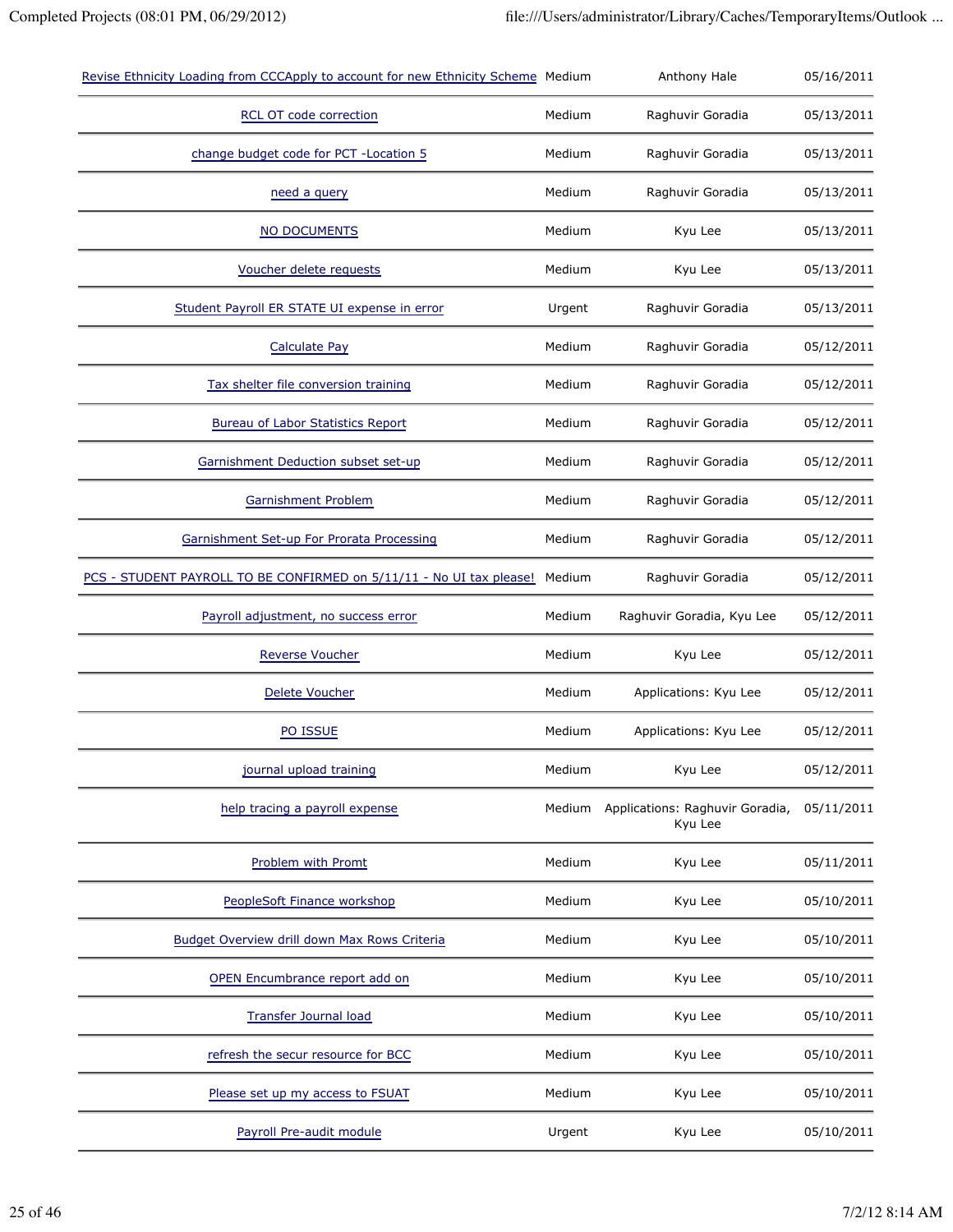| Update Employee ID in HR_ACCTG_LINE                                                                    | Medium | Raghuvir Goradia, Kyu Lee                      | 05/09/2011 |
|--------------------------------------------------------------------------------------------------------|--------|------------------------------------------------|------------|
| Requisition 2000059885 Appears to be Stuck in the Que                                                  | Medium | Kyu Lee                                        | 05/09/2011 |
| <b>Active Vendor list</b>                                                                              | Medium | Kyu Lee                                        | 05/09/2011 |
| Need a seurity access to reversal voucher and view approvers                                           | Medium | Kyu Lee                                        | 05/09/2011 |
| Mainframe check printing problem                                                                       | Medium | Kyu Lee                                        | 05/09/2011 |
| CleanDQ 2007 Version                                                                                   | Medium | Kyu Lee                                        | 05/04/2011 |
| Approvers on reg 58442                                                                                 | Medium | Kyu Lee                                        | 05/04/2011 |
| Prorata Paysheet create - deductions from EE records?                                                  | Medium | Raghuvir Goradia                               | 05/04/2011 |
| Delete Voucher                                                                                         | Medium | Kyu Lee                                        | 05/04/2011 |
| See if payroll journals can be posted per paygroup, Different journal name for Medium<br>each paygroup |        | Kyu Lee                                        | 05/03/2011 |
| PeopleSoft Finance workshop                                                                            | Medium | Kyu Lee                                        | 05/03/2011 |
| Query for Deductions and Taxes details                                                                 | Medium | Kyu Lee                                        | 05/03/2011 |
| Student Payroll ER STATE UI expense in error                                                           | Medium | Raghuvir Goradia                               | 05/03/2011 |
| PeopleSoft                                                                                             | Medium | Ramarao Anumula                                | 05/03/2011 |
| Trust Fund check printing system in PS                                                                 | High   | Kyu Lee                                        | 05/03/2011 |
| Requisition can't be saved (Message popped up: The accounting date 2011<br>05-02 is not open)          | Medium | Kyu Lee                                        | 05/02/2011 |
| <b>Question regarding Prompt</b>                                                                       | Medium | Kyu Lee                                        | 05/02/2011 |
| invoice requisition                                                                                    | Medium | Kyu Lee                                        | 05/02/2011 |
| CCC Apply students (applied on 3/28/2011) not downloaded                                               | Urgent | Gopaal Chandra                                 | 04/29/2011 |
| budget checking on benfitst                                                                            | Medium | Kyu Lee                                        | 04/28/2011 |
| student refund check did not print                                                                     | High   | Dominique Benavides, Kyu Lee                   | 04/28/2011 |
| Close PO                                                                                               | Medium | Kyu Lee                                        | 04/26/2011 |
| PeopleSoft Finance workshop                                                                            | Medium | Kyu Lee                                        | 04/26/2011 |
| Shirley Willison report issue with student Financial                                                   | Urgent | Ramarao Anumula, Dominique<br><b>Benavides</b> | 04/26/2011 |
| All Processing Suspended: Restart OPRID=VNGUYEN, RUNID=10007217,<br>$PI = 795006$                      | Medium | Kyu Lee                                        | 04/21/2011 |
| Requistions not forwarding to manager                                                                  | Medium | Kyu Lee                                        | 04/21/2011 |
| help with posting payroll adjustments                                                                  | Medium | Kyu Lee                                        | 04/21/2011 |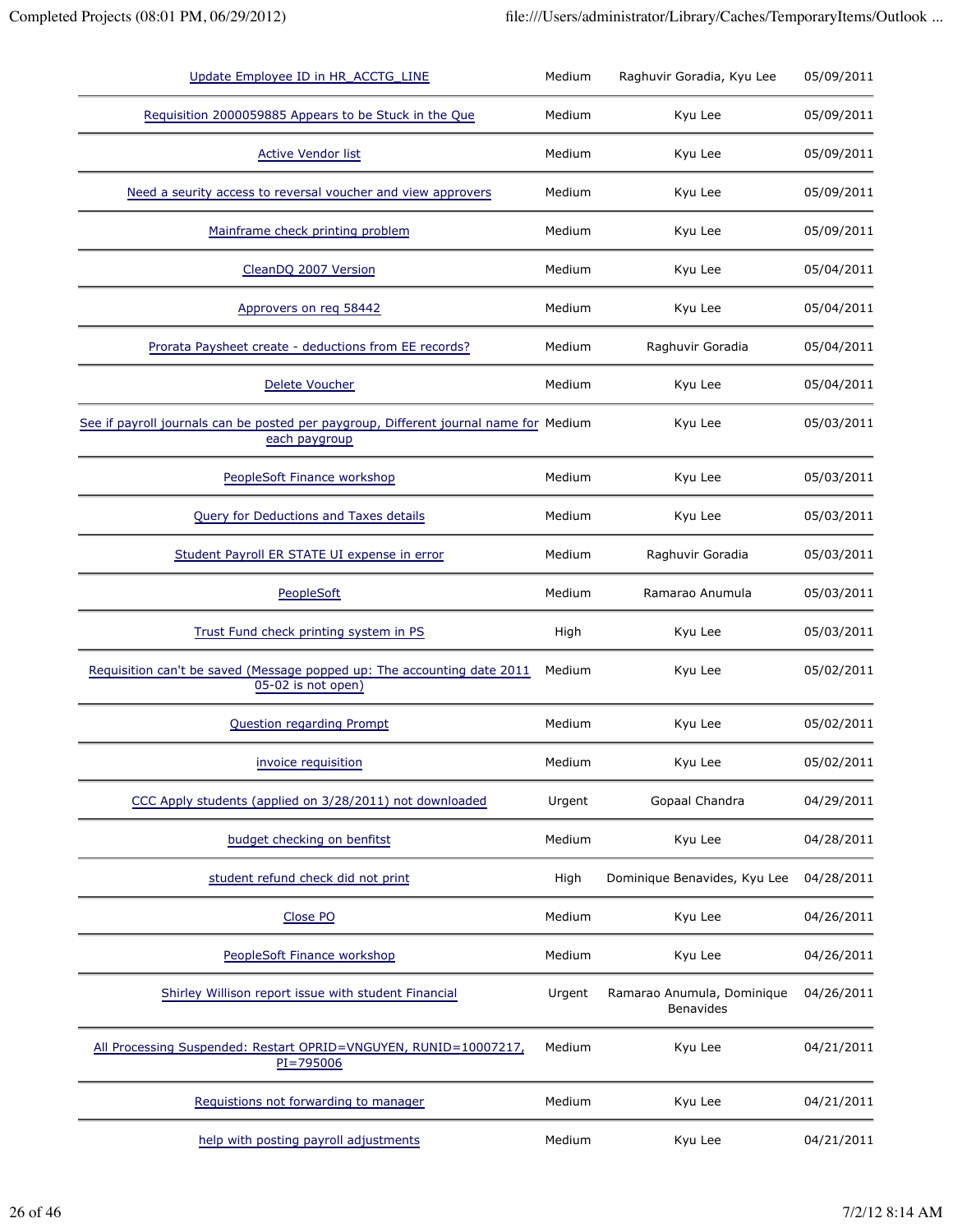| Match Status: EXCEPTIONS Voucher# 00074949                                                                | Medium | Kyu Lee                                        | 04/21/2011 |
|-----------------------------------------------------------------------------------------------------------|--------|------------------------------------------------|------------|
|                                                                                                           | Medium |                                                |            |
| Requisitons                                                                                               |        | Kyu Lee                                        | 04/21/2011 |
| PCA Benefit program error per Jennifer - Need help to Un-confirm ADM                                      | Medium | Raghuvir Goradia                               | 04/20/2011 |
| <b>Prompt Problem</b>                                                                                     | Medium | Raghuvir Goradia                               | 04/20/2011 |
| PeopleSoft/Oracle processing hangs                                                                        | Medium | Raghuvir Goradia                               | 04/20/2011 |
| Server not reconized to run calc                                                                          | Medium | Raghuvir Goradia, Kyu Lee                      | 04/20/2011 |
| LTD doesn't show on employee's paycheck                                                                   | Medium | Raghuvir Goradia                               | 04/20/2011 |
| <b>Error Message</b>                                                                                      | Medium | Raghuvir Goradia                               | 04/20/2011 |
| <b>Student Voter Verification List</b>                                                                    | High   | Gopaal Chandra                                 | 04/20/2011 |
| Student ID # 10056826                                                                                     | Medium | Dominique Benavides                            | 04/19/2011 |
| unable to calculate tuition                                                                               | Medium | Dominique Benavides                            | 04/19/2011 |
| <b>Student Financials-Contract Education</b>                                                              | Medium | Dominique Benavides                            | 04/19/2011 |
| student account-merge request                                                                             | Medium | Dominique Benavides                            | 04/19/2011 |
| Req. #2000059738                                                                                          | Medium | Kyu Lee                                        | 04/19/2011 |
| Dropped Student breakdown with Campus and Ethniciy                                                        | High   | Applications: Ramarao Anumula,                 | 04/19/2011 |
|                                                                                                           |        | Gopaal Chandra                                 |            |
| Measure A Expense report                                                                                  | Medium | Kyu Lee                                        | 04/18/2011 |
| access to promt                                                                                           | Medium | Kyu Lee                                        | 04/18/2011 |
| No Docs                                                                                                   | Medium | Kyu Lee                                        | 04/15/2011 |
| Private Secure Drive for Payroll Staff files                                                              | Medium | Raghuvir Goradia                               | 04/14/2011 |
| 403B/457 files                                                                                            | Medium | Raghuvir Goradia                               | 04/14/2011 |
| Query Request for identifying the employees who pay into union dues, fees or<br>Rebate payers by Paygroup | High   | Raghuvir Goradia                               | 04/14/2011 |
| PS/Oracle - VERRRRY SLOW                                                                                  | Urgent | Raghuvir Goradia, Kyu Lee                      | 04/14/2011 |
| <b>SQR Comp Time Report</b>                                                                               | Medium | Applications: Raghuvir Goradia                 | 04/12/2011 |
| PCC Custom EDD Report for Benefit Audit Responses                                                         | Medium | Raghuvir Goradia                               | 04/12/2011 |
| <b>SQR's for Finance/Cashiering</b>                                                                       | Medium | Ramarao Anumula, Dominique<br><b>Benavides</b> | 04/12/2011 |
| requisition # 2000059612                                                                                  | Medium | Kyu Lee                                        | 04/12/2011 |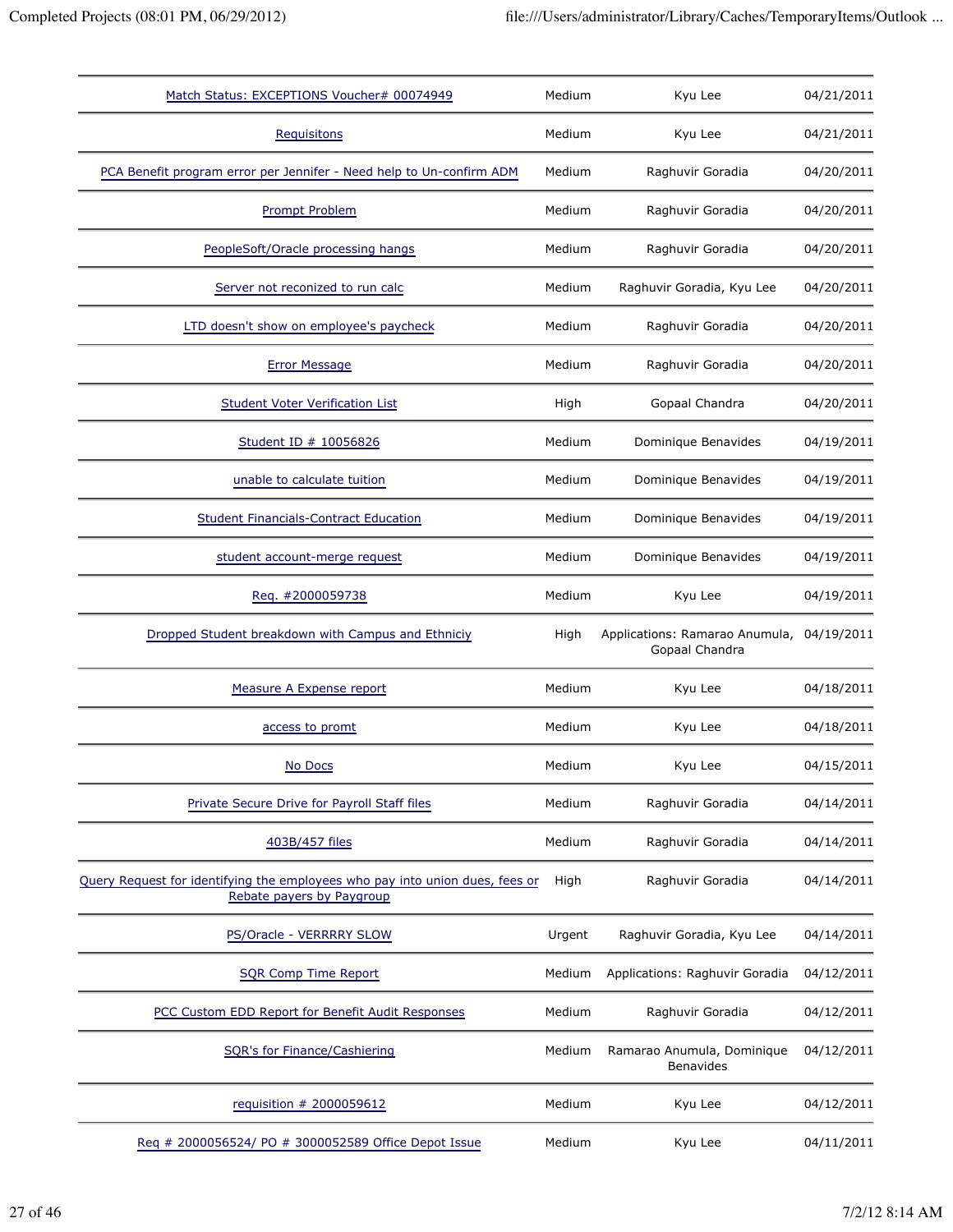| PRR with benefit mapping in suspense 9918 - should be exempt from<br>program participation? | Medium | Applications: Raghuvir Goradia                     | 04/11/2011 |
|---------------------------------------------------------------------------------------------|--------|----------------------------------------------------|------------|
| DP 2 Party Taxable in A/C 9918                                                              | Medium | Applications: Raghuvir Goradia                     | 04/11/2011 |
| <b>Requisition Approval Problem</b>                                                         | Medium | Kyu Lee                                            | 04/11/2011 |
| CARE Payroll adjustment - Project 1009 to 0909                                              | Medium | Kyu Lee                                            | 04/11/2011 |
| Cancel requisition 2-59102                                                                  | Medium | Kyu Lee                                            | 04/11/2011 |
| Pay Cycle Problem                                                                           | Medium | Kyu Lee                                            | 04/11/2011 |
| Fringe expense on split payroll expense                                                     | High   | Kyu Lee                                            | 04/11/2011 |
| Update deductions and tax customization                                                     | High   | Kyu Lee                                            | 04/11/2011 |
| Reg 2000057295                                                                              | Medium | Kyu Lee                                            | 04/08/2011 |
| APO#2-58545                                                                                 | Medium | Kyu Lee                                            | 04/08/2011 |
| Delete all PO in old Buyer's queue                                                          | Medium | Kyu Lee                                            | 04/07/2011 |
| <b>SQL Fetch limit</b>                                                                      | Medium | Kyu Lee                                            | 04/07/2011 |
| EPOS OFFICIAL PAYMENT integration                                                           | Medium | Dominique Benavides, Raghuvir<br>Goradia, Minh Lam | 04/06/2011 |
| Passport Issue with adding classes                                                          | Medium | Raghuvir Goradia, Minh Lam                         | 04/06/2011 |
| Comp Time Report for Trudy Largent                                                          | Medium | Raghuvir Goradia                                   | 04/06/2011 |
| part of a payroll journal posted to general ledger twice                                    | Medium | Kyu Lee                                            | 04/06/2011 |
| <b>Student Fee Aging Report</b>                                                             | Medium | Kyu Lee                                            | 04/05/2011 |
| access in PROMT                                                                             | Medium | Kyu Lee                                            | 04/01/2011 |
| <b>Requisition Problem</b>                                                                  | Medium | Kyu Lee                                            | 04/01/2011 |
| Location change & Bursar's admin. access for Guang Chen                                     | Medium | Kyu Lee                                            | 04/01/2011 |
| student refund check                                                                        | Medium | Kyu Lee                                            | 03/31/2011 |
| Double notification for approval                                                            | Medium | Kyu Lee                                            | 03/31/2011 |
| <b>QUESTION ON VOUCHER</b>                                                                  | Medium | Kyu Lee                                            | 03/31/2011 |
| Re: Requisition# 2000059381- Scott's Seafood                                                | Medium | Kyu Lee                                            | 03/31/2011 |
| Reg #2000059395                                                                             | Medium | Kyu Lee                                            | 03/31/2011 |
| Delete all PO in old Buyer's queue                                                          | Medium | Kyu Lee                                            | 03/31/2011 |
| Open account payments -- multiple quantity / multiple invoice prices.                       | Medium | Kyu Lee                                            | 03/31/2011 |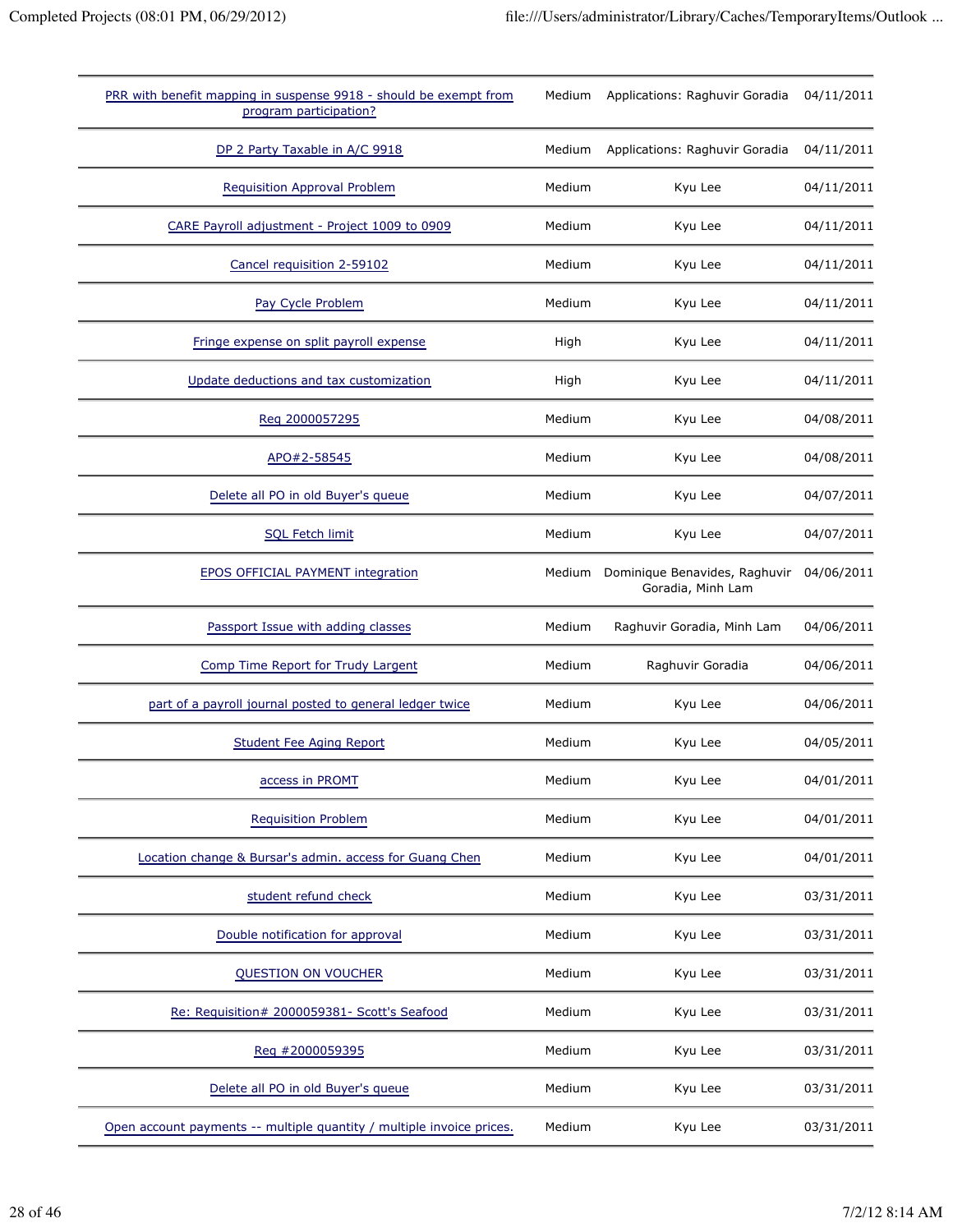| Load Sick Balances for Adjuncts so their leave(s) are updated as of<br>12/31/2010. | Urgent | Applications: Raghuvir Goradia,<br>Kyu Lee | 03/31/2011 |
|------------------------------------------------------------------------------------|--------|--------------------------------------------|------------|
| 1099 For Larry Chang Ven#727703 for \$23000.00                                     | Medium | Kyu Lee                                    | 03/29/2011 |
| Requisition 2000059289,                                                            | Medium | Kyu Lee                                    | 03/29/2011 |
| <b>Electronic Benefit Reconcilitaion</b>                                           |        | Medium Raghuvir Goradia, Anthony Hale      | 03/28/2011 |
| posting to g/l problem                                                             | Medium | Kyu Lee                                    | 03/28/2011 |
| Creation of PS Record for Retiree                                                  | Medium | Raghuvir Goradia                           | 03/28/2011 |
| <b>Electronic Benefit Reconcilitaion</b>                                           | Medium | Raghuvir Goradia                           | 03/28/2011 |
| unencumbering of requisition funds                                                 | Medium | Kyu Lee                                    | 03/28/2011 |
| Turn on Process failure notification                                               | Medium | Kyu Lee                                    | 03/25/2011 |
| Req. 58741 Cancellation                                                            | Medium | Kyu Lee                                    | 03/25/2011 |
| Requisitions with out Po numbers                                                   | Medium | Kyu Lee                                    | 03/25/2011 |
| wrong encumberance                                                                 | Medium | Kyu Lee                                    | 03/25/2011 |
| Re: Unable to cancel PO #3-53882                                                   | Medium | Kyu Lee                                    | 03/25/2011 |
| Double notification for approval                                                   | Medium | Kyu Lee                                    | 03/25/2011 |
| Payroll adjustment, 10002269,10002194                                              | Medium | Kyu Lee                                    | 03/25/2011 |
| Pcc_open_enc and Pcc_open_pre_enc                                                  | Medium | Kyu Lee                                    | 03/25/2011 |
| OPEN Encumbrance report add on                                                     | Medium | Kyu Lee                                    | 03/25/2011 |
| Security Access List of users in Finance module                                    | Medium | Kyu Lee                                    | 03/25/2011 |
| nVision Report turns to error status                                               | Medium | Kyu Lee                                    | 03/25/2011 |
| Remove Monthly Exp by Acct from Expense report                                     | Medium | Kyu Lee                                    | 03/25/2011 |
| ledger period comparison form                                                      | Medium | Kyu Lee                                    | 03/25/2011 |
| Requisition clears data when it's saved and budget checked                         | Medium | Kyu Lee                                    | 03/25/2011 |
| Close Budget in KK in Test                                                         | Medium | Kyu Lee                                    | 03/25/2011 |
| CleanDQ 2007 Version                                                               | Medium | Kyu Lee                                    | 03/25/2011 |
| 2011 Feb Payroll Posting                                                           | Medium | Kyu Lee                                    | 03/25/2011 |
| Budget Overview drill down Max Rows Criteria                                       | Medium | Kyu Lee                                    | 03/25/2011 |
| 2011 Feb Payroll Posting                                                           | Medium | Kyu Lee                                    | 03/25/2011 |
| student refund check                                                               | Medium | Dominique Benavides, Kyu Lee               | 03/25/2011 |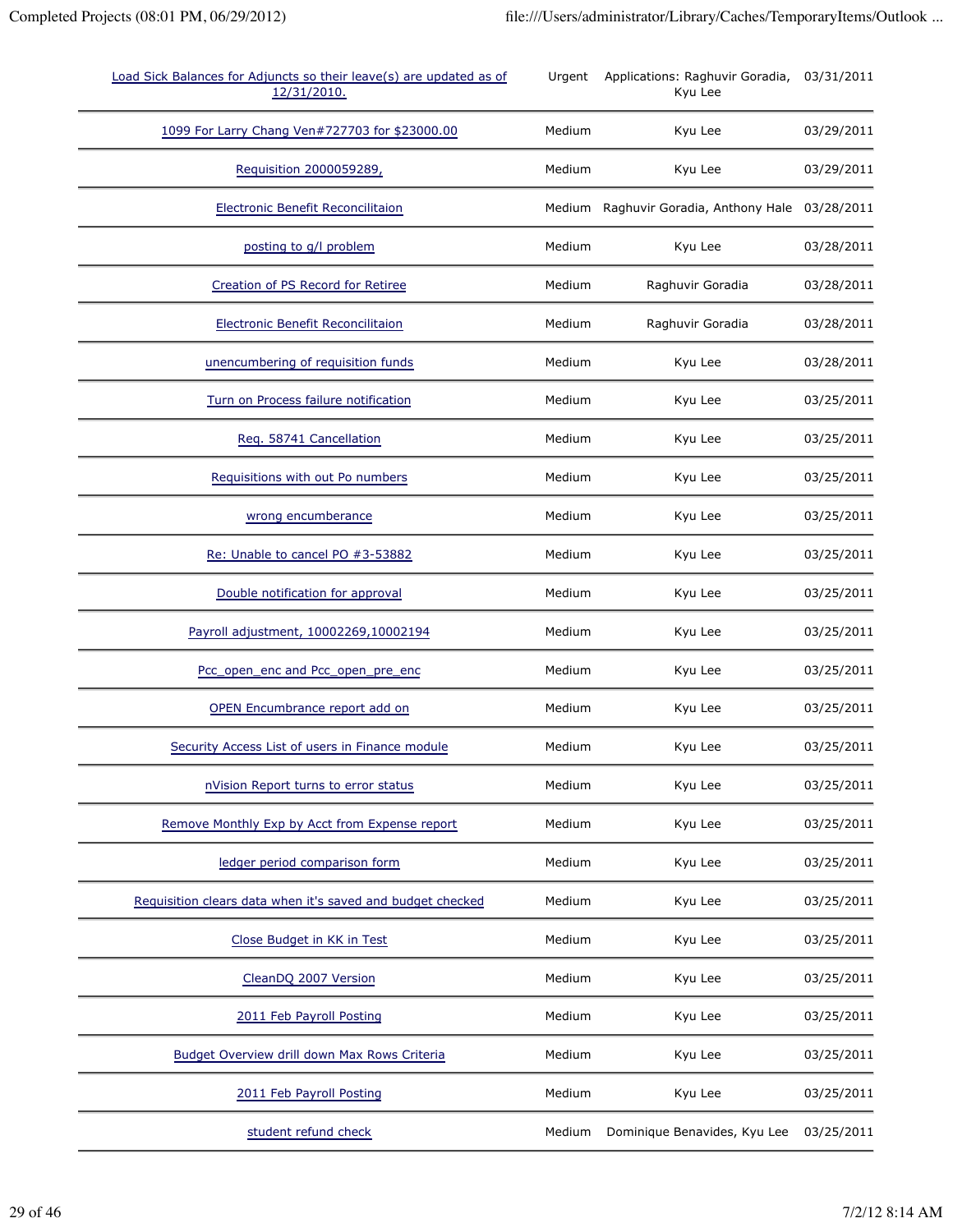| Laney ESL projector and Journalism printer part, 554 approval                               | Medium | Kyu Lee                      | 03/25/2011 |
|---------------------------------------------------------------------------------------------|--------|------------------------------|------------|
| 2011 Feb Payroll Posting                                                                    | Medium | Kyu Lee                      | 03/25/2011 |
| posting to g/l problem                                                                      | Medium | Kyu Lee                      | 03/25/2011 |
| Req/PO Origin switch                                                                        | Medium | Applications: Kyu Lee        | 03/25/2011 |
| <b>Prompt Access</b>                                                                        | Medium | Kyu Lee                      | 03/25/2011 |
| 1099 For Larry Chang Ven#727703 for \$23000.00                                              | Medium | Kyu Lee                      | 03/25/2011 |
| Trust Fund check printing system in PS                                                      | High   | Kyu Lee                      | 03/25/2011 |
| Update deductions and tax customization                                                     | High   | Kyu Lee                      | 03/25/2011 |
| 1099 for Larry Chang                                                                        | Medium | Kyu Lee                      | 03/24/2011 |
| Payroll Report of July-Sep '10 Calculated base for STRS (DB & CB), PERS &<br>WС             | Medium | Raghuvir Goradia             | 03/23/2011 |
| cannot update PO with new coding                                                            | Medium | Applications: Kyu Lee        | 03/22/2011 |
| <b>Budget Development Module (Discretionary, Non-Discretionary)</b>                         | High   | Kyu Lee                      | 03/22/2011 |
| Fringe expense on split payroll expense                                                     | High   | Raghuvir Goradia, Kyu Lee    | 03/22/2011 |
| <b>SAFE to GL</b>                                                                           | High   | Kyu Lee                      | 03/22/2011 |
| Payroll Pre-audit module                                                                    | Urgent | Kyu Lee                      | 03/22/2011 |
| MIS EB File error                                                                           | Medium | Gopaal Chandra               | 03/21/2011 |
| High School data issue: CDS Code & CEEB Code                                                | Medium | Gopaal Chandra               | 03/21/2011 |
| List of Active combo codes                                                                  | Medium | Kyu Lee                      | 03/21/2011 |
| Unable to cancel PO 3000053025                                                              | Medium | Kyu Lee                      | 03/21/2011 |
| Active Spring 2011 Laney College Student List                                               | High   | Gopaal Chandra               | 03/21/2011 |
| Missing PeopleSoft Record Mark N Fernandez #10171673                                        | Medium | Raghuvir Goradia             | 03/18/2011 |
| HR PeopleSoft Promt is too slow                                                             | Medium | Raghuvir Goradia             | 03/18/2011 |
| retro pay calculation due to reclassification; including a step increase and<br>swing shift | Medium | Raghuvir Goradia             | 03/18/2011 |
| complex pay calculation                                                                     | Medium | Raghuvir Goradia             | 03/18/2011 |
| Alameda Student Refunds                                                                     | Medium | Dominique Benavides, Kyu Lee | 03/18/2011 |
| PO / AP QUESTIONS                                                                           | Medium | Kyu Lee                      | 03/18/2011 |
| Urgent--requisition system is running slow                                                  | Medium | Kyu Lee                      | 03/18/2011 |
| No refund checks produced for Seung Lee & Gabriela Gonzales                                 | Medium | Kyu Lee                      | 03/18/2011 |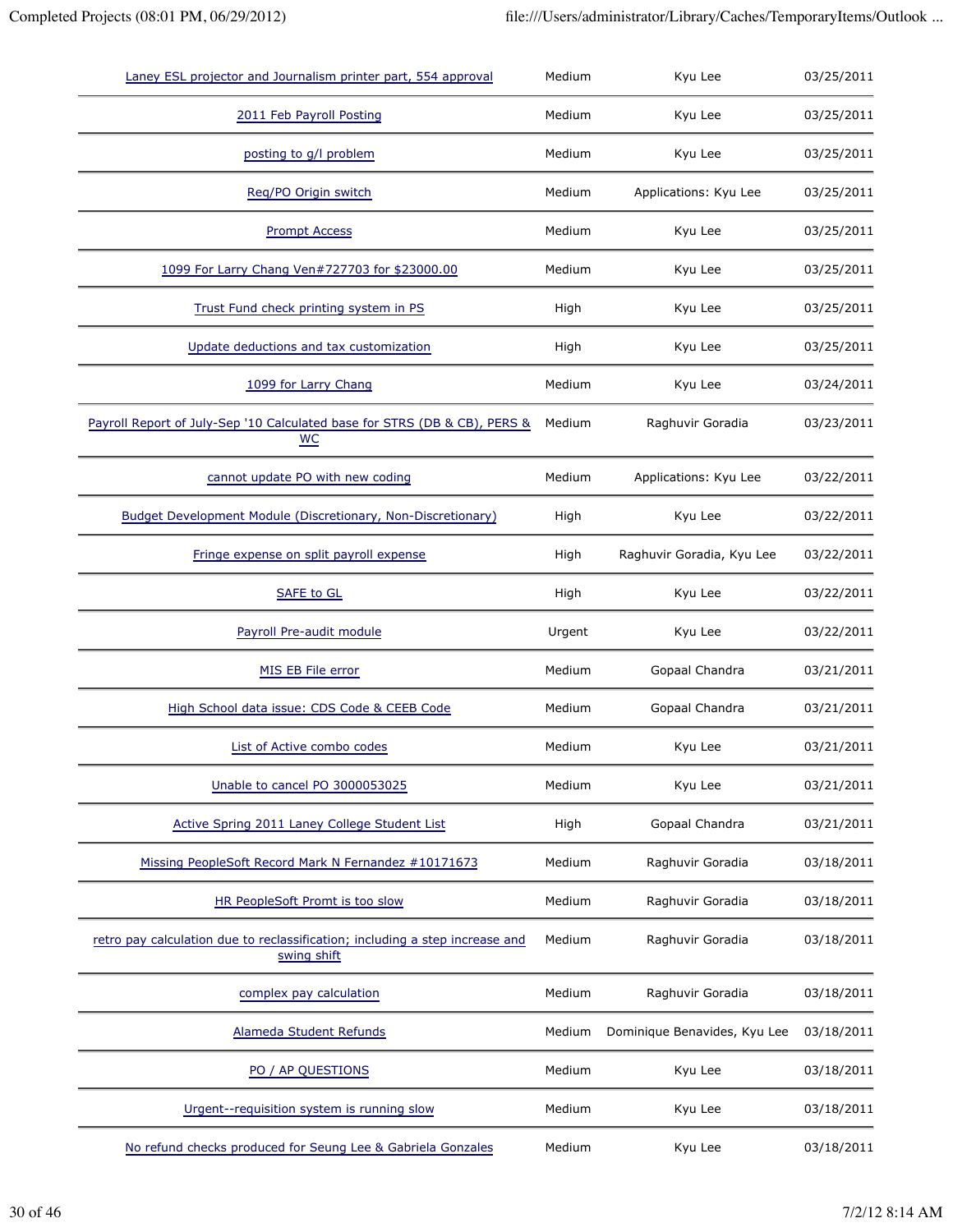| missing vouchers                                                                   | Medium | Dominique Benavides, Kyu Lee | 03/18/2011 |
|------------------------------------------------------------------------------------|--------|------------------------------|------------|
| Req # 52109                                                                        | Medium | Kyu Lee                      | 03/17/2011 |
| <b>AP Cash Allocation</b>                                                          | Medium | Kyu Lee                      | 03/16/2011 |
| Reg. #58130                                                                        | Medium | Kyu Lee                      | 03/16/2011 |
| Requisition 2000057953 has been Denied.                                            | Medium | Kyu Lee                      | 03/16/2011 |
| Budget un-encumberance                                                             | Medium | Kyu Lee                      | 03/16/2011 |
| Reg 2-58749                                                                        | Medium | Kyu Lee                      | 03/15/2011 |
| reg#54031, please cancel                                                           | Medium | Kyu Lee                      | 03/15/2011 |
| 2nd request re: Issue #2127                                                        | Medium | Kyu Lee                      | 03/15/2011 |
| 2nd request re: Issue #2127                                                        | Medium | Kyu Lee                      | 03/15/2011 |
| can't find requisition 2000058799 in Promt                                         | Medium | Kyu Lee                      | 03/15/2011 |
| Student Refund check didn't print                                                  | Medium | Dominique Benavides, Kyu Lee | 03/15/2011 |
| PCCSASAR.SQR program modification                                                  | Urgent | Gopaal Chandra               | 03/15/2011 |
| Make a crystal for MBPCC_BASIC_SAL                                                 | Medium | Kyu Lee                      | 03/14/2011 |
| PO # 3-53235                                                                       | Medium | Kyu Lee                      | 03/14/2011 |
| ASG PO for Peralta TV -po 3000053159                                               | Medium | Kyu Lee                      | 03/14/2011 |
| IT Switch for Peralta TV PO has a budget error                                     | Medium | Kyu Lee                      | 03/14/2011 |
| MIS SX errors with no XB rows.                                                     | Medium | Gopaal Chandra               | 03/11/2011 |
| Payroll to GL error list report and Payroll Journal status report                  | Medium | Kyu Lee                      | 03/11/2011 |
| <b>Requisition Defaults</b>                                                        | Medium | Kyu Lee                      | 03/11/2011 |
| <b>Promt Finance Access</b>                                                        | Medium | Kyu Lee                      | 03/11/2011 |
| 2009-2010 payroll adjustments Need                                                 | Medium | Kyu Lee                      | 03/11/2011 |
| See to increase max number for queries                                             | Medium | Kyu Lee                      | 03/11/2011 |
| Error message in Prompt                                                            | Medium | Kyu Lee                      | 03/11/2011 |
| Vendors not included in 1099 process                                               | Medium | Kyu Lee                      | 03/11/2011 |
| Payroll journal list query                                                         | Medium | Kyu Lee                      | 03/11/2011 |
| Sylvia-- access to vendor list                                                     | Medium | Kyu Lee                      | 03/11/2011 |
| problem on creating a reversal voucher for a stale dated check<br>voucher#00061472 | Medium | Kyu Lee                      | 03/11/2011 |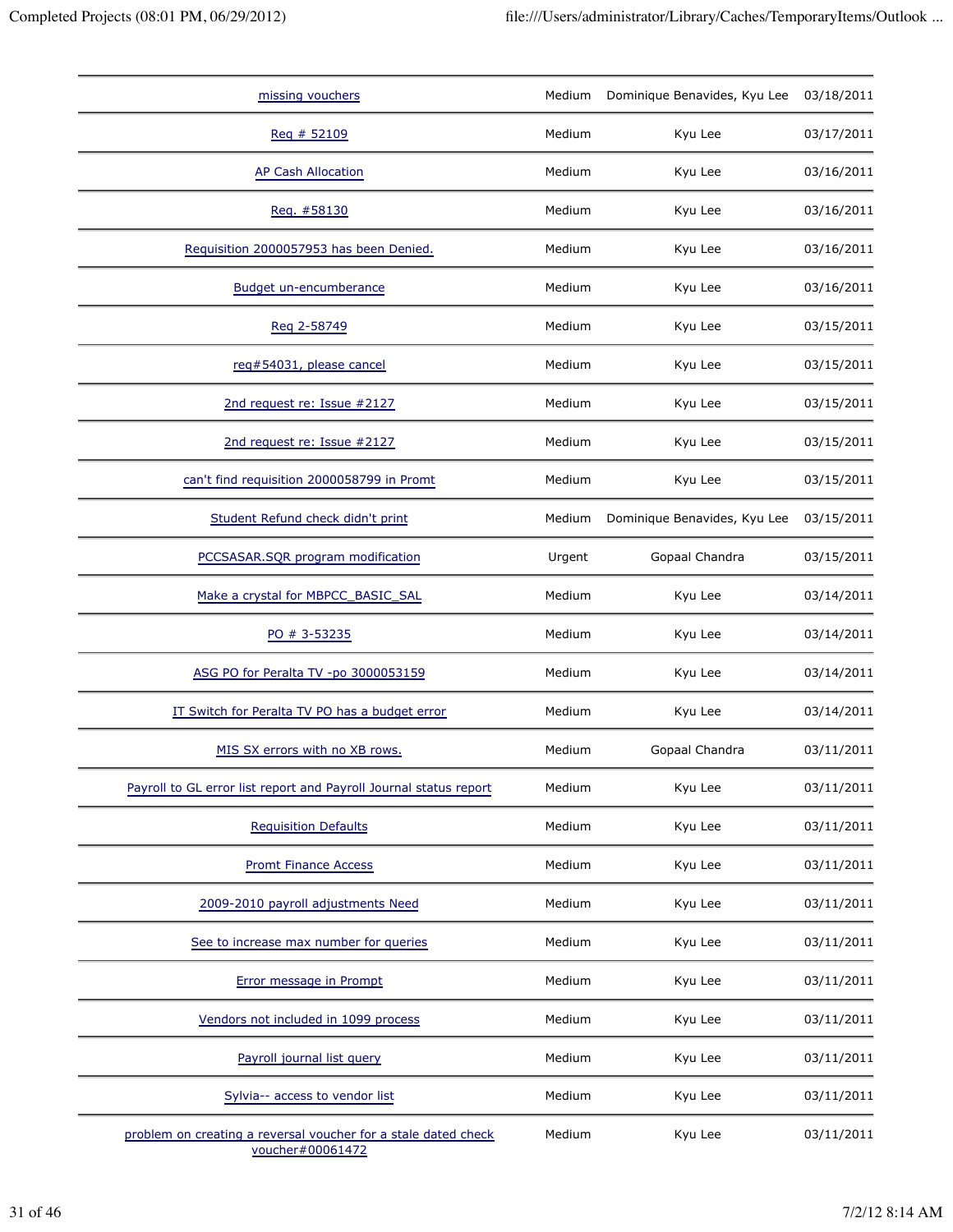| 9135 Direct Deposit Posting                                                                                   | Medium | Kyu Lee                                  | 03/11/2011 |
|---------------------------------------------------------------------------------------------------------------|--------|------------------------------------------|------------|
| error in batch tuition calculation SFPBCALC                                                                   | Medium | Dominique Benavides, Raghuvir<br>Goradia | 03/11/2011 |
| URGENT: Please Provide Requisition Access ASAP to Lin Marelick / Remove<br><b>Access to Lorraine Giordano</b> | Urgent | Kyu Lee                                  | 03/11/2011 |
| Requisition routing for approval, CC 165                                                                      | Medium | Kyu Lee                                  | 03/10/2011 |
| Requisition                                                                                                   | Medium | Kyu Lee                                  | 03/10/2011 |
| Journal Header Search                                                                                         | Medium | Kyu Lee                                  | 03/10/2011 |
| still getting requisition notices and now I can't review requisitions in<br>add/update reqs                   | Medium | Kyu Lee                                  | 03/10/2011 |
| Reg 2-56633                                                                                                   | Medium | Kyu Lee                                  | 03/10/2011 |
| 2-57762 Req in limbo                                                                                          | Medium | Kyu Lee                                  | 03/10/2011 |
| Voucher 69411 / PAR                                                                                           | Medium | Kyu Lee                                  | 03/10/2011 |
| Problem with requisitions                                                                                     | Medium | Kyu Lee                                  | 03/10/2011 |
| Access for Lin Marelick to Requisitions / Remove Access to Lorraine Giordano Medium                           |        | Kyu Lee                                  | 03/10/2011 |
| approved req not yet sourced to a PO                                                                          | Medium | Kyu Lee                                  | 03/10/2011 |
| Berkeley Student refunds pay cycle issue                                                                      | Medium | Kyu Lee                                  | 03/10/2011 |
| requisition 2-57297                                                                                           | Medium | Kyu Lee                                  | 03/09/2011 |
| 9XXX roll forward for 09-10                                                                                   | Medium | Kyu Lee                                  | 03/09/2011 |
| something I noticed about audit vs review actuals                                                             | Medium | Kyu Lee                                  | 03/09/2011 |
| The invisible budget code is back 801859-13514051400-000000                                                   | Medium | Kyu Lee                                  | 03/09/2011 |
| script for payroll, 9000                                                                                      | Medium | Kyu Lee                                  | 03/09/2011 |
| error on paygl02 EXS FEB 11                                                                                   | Medium | Kyu Lee                                  | 03/09/2011 |
| error when running paygl02 for PCA                                                                            | Medium | Kyu Lee                                  | 03/09/2011 |
| Training material for creating a journal                                                                      | Medium | Kyu Lee                                  | 03/09/2011 |
| run query                                                                                                     | Medium | Kyu Lee                                  | 03/09/2011 |
| Requisitions that need approval.                                                                              | Medium | Kyu Lee                                  | 03/09/2011 |
| Receiving Budget Error/Funding available in account                                                           | Medium | Kyu Lee                                  | 03/09/2011 |
| Receiving Budget Error/Funding available in account                                                           | Medium | Kyu Lee                                  | 03/09/2011 |
| Parity Pay Custom Cal Report Process                                                                          | Medium | Raghuvir Goradia                         | 03/09/2011 |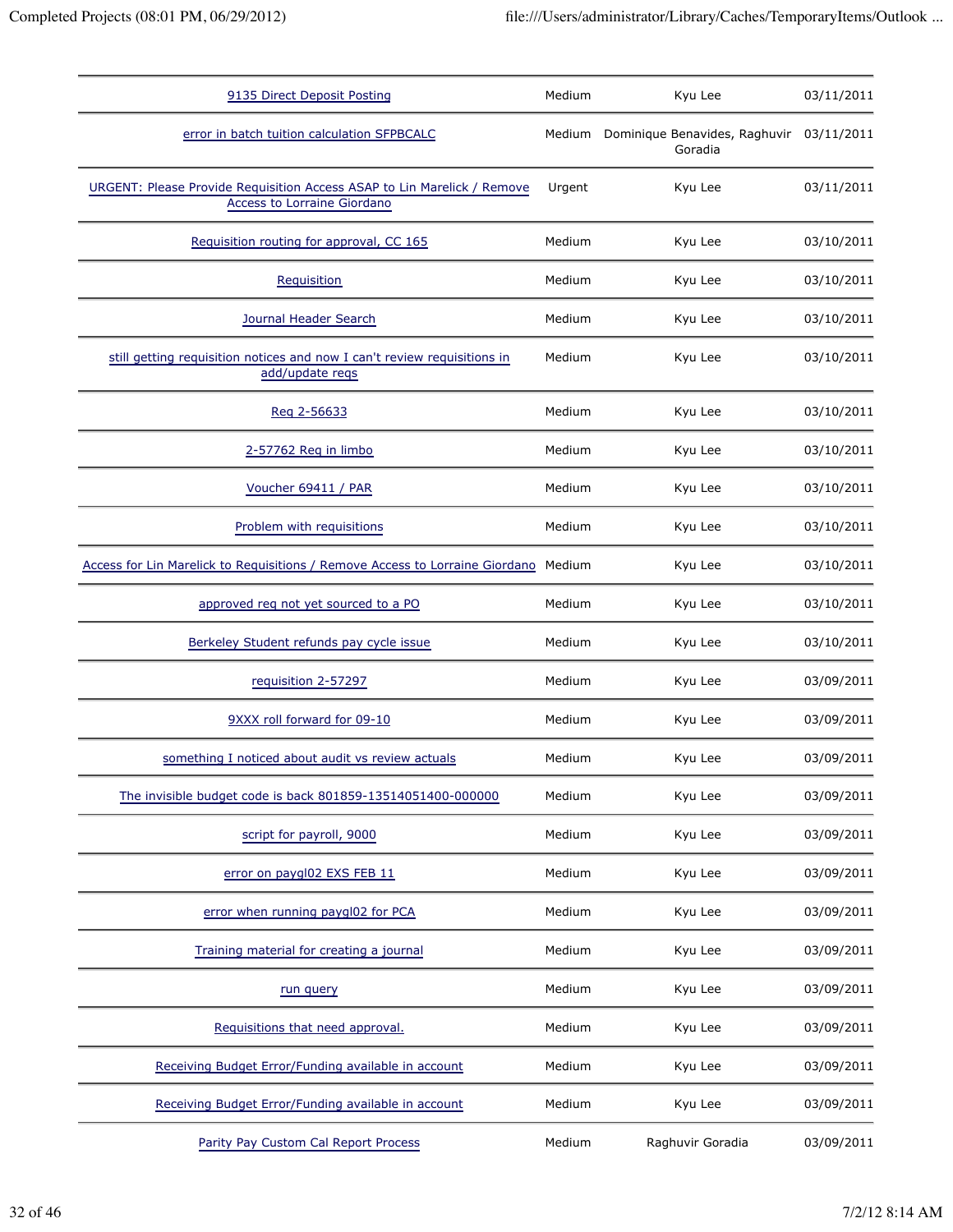| Department Budget Table "How to add a new Effective Dated row in an<br>existing Fiscal year" | Medium | Raghuvir Goradia                                           | 03/09/2011 |
|----------------------------------------------------------------------------------------------|--------|------------------------------------------------------------|------------|
| Query YPCC_DED_DIST_QRY                                                                      | Medium | Raghuvir Goradia                                           | 03/09/2011 |
| Account 01-552-4301-1-130630-0000-00                                                         | Medium | Kyu Lee                                                    | 03/09/2011 |
| Query to extract Overtime by Check Issue date and PayGroup                                   | High   | Raghuvir Goradia                                           | 03/09/2011 |
| MIS SM file error fixing                                                                     | High   | Gopaal Chandra                                             | 03/08/2011 |
| SCCACCCB.SQR modification in HRUAT                                                           | High   | Gopaal Chandra                                             | 03/08/2011 |
| MIS XB file extract program sccaccxb.sqr changes                                             | High   | Gopaal Chandra                                             | 03/08/2011 |
| cancelled regs - help?                                                                       | Medium | Kyu Lee                                                    | 03/07/2011 |
| <b>SEIU Annual Bargaining reports</b>                                                        | Medium | Raghuvir Goradia                                           | 03/06/2011 |
| <b>Query to Track LAR's</b>                                                                  | Medium | Raghuvir Goradia                                           | 03/06/2011 |
| <b>Manager Query</b>                                                                         | Medium | Raghuvir Goradia                                           | 03/06/2011 |
| Re-Vamp the LAR Report                                                                       | Medium | Raghuvir Goradia                                           | 03/06/2011 |
| SETID Error Combo Codes                                                                      | Medium | Kyu Lee                                                    | 03/04/2011 |
| promt system is slow and gets stuck on "processing"                                          | Medium | Raghuvir Goradia                                           | 03/04/2011 |
| How to account for Stale dated checks in Payroll                                             | Medium | Raghuvir Goradia                                           | 03/04/2011 |
| <b>SDI Account Assigned</b>                                                                  | Medium | Raghuvir Goradia                                           | 03/04/2011 |
| Combo code with SETID error                                                                  | Medium | Kyu Lee                                                    | 03/04/2011 |
| Pst payroll off cycle 2/28/2011                                                              | Medium | Kyu Lee                                                    | 03/04/2011 |
| Report on regs on each fund                                                                  | Medium | Kyu Lee                                                    | 03/04/2011 |
| <b>PeopleSoft Access</b>                                                                     | Medium | Kyu Lee                                                    | 03/03/2011 |
| 2000055813 approved before Merritt Business Manager                                          | Medium | Kyu Lee                                                    | 03/02/2011 |
| student refund checks not printed                                                            | Medium | Dominique Benavides, Kyu Lee                               | 03/02/2011 |
| exempt filing status employees report request                                                | Medium | Raghuvir Goradia                                           | 03/02/2011 |
| 2000057421 in pending cancellation                                                           | Medium | Kyu Lee                                                    | 03/02/2011 |
| Error Message-keeps repeating. I am unable to run my monthly reports and<br>queries.         | Medium | Raghuvir Goradia                                           | 03/02/2011 |
| Deduction code report                                                                        | Medium | Kyu Lee                                                    | 03/02/2011 |
| SR 3-2689553051: time out with sponsor refunds link                                          | Medium | Ramarao Anumula, Dominique<br>Benavides, Minh Lam, Kyu Lee | 03/02/2011 |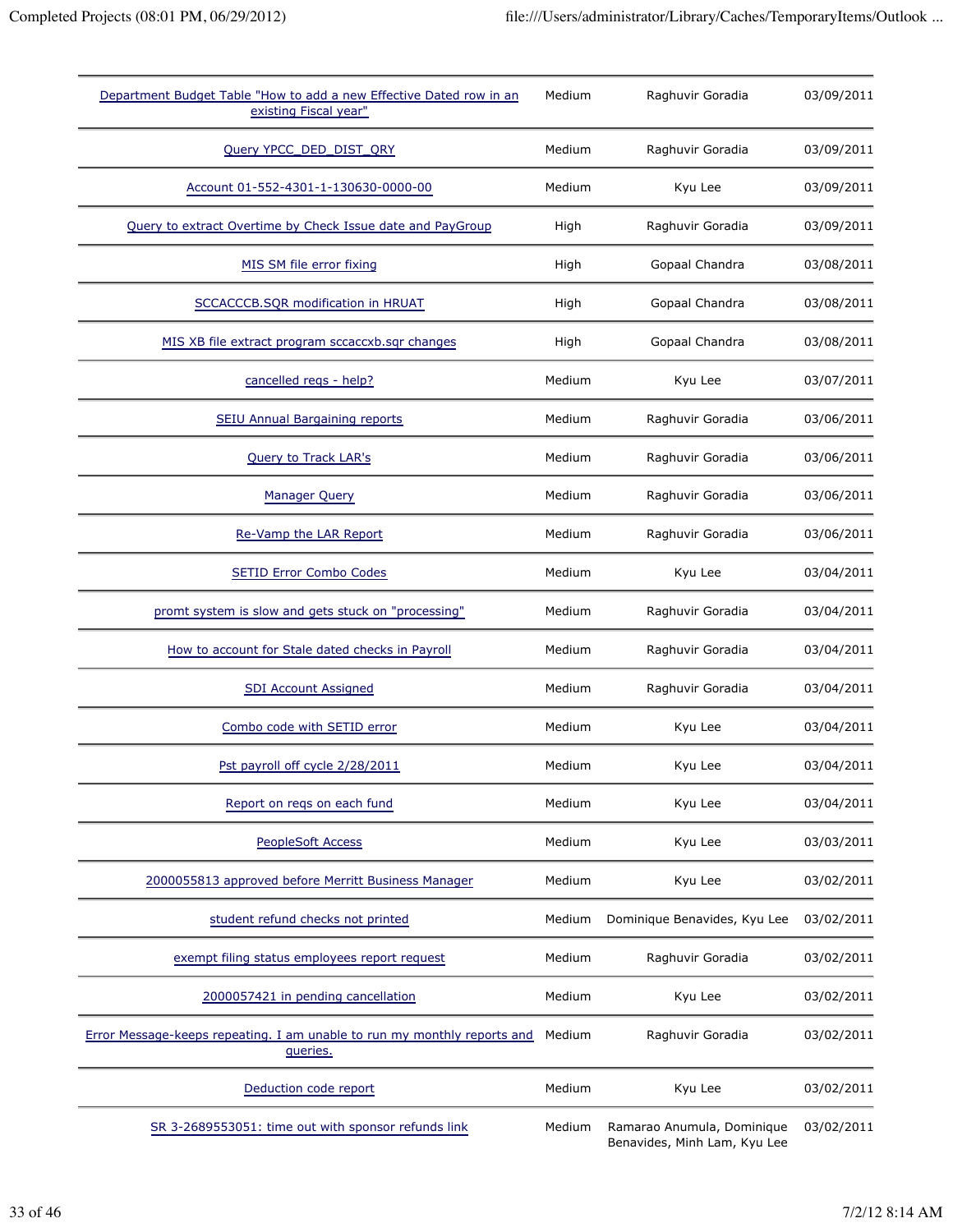| View all doesn't show in Milan's Journal Line page               | Medium | Kyu Lee          | 03/01/2011 |
|------------------------------------------------------------------|--------|------------------|------------|
| Prorata Paysheet create - deductions from EE records?            | Medium | Raghuvir Goradia | 02/23/2011 |
| Requisition                                                      | Medium | Kyu Lee          | 02/17/2011 |
| Push Reg to Purchasing                                           | Medium | Kyu Lee          | 02/17/2011 |
| Requisition 2-57174                                              | Medium | Kyu Lee          | 02/17/2011 |
| disencumber funds                                                | Medium | Kyu Lee          | 02/17/2011 |
| disencumber funds                                                | Medium | Kyu Lee          | 02/17/2011 |
| cancel encombrance                                               | Medium | Kyu Lee          | 02/17/2011 |
| Requisition 2-57174 issue=1911                                   | Medium | Kyu Lee          | 02/17/2011 |
| help with report running in promt                                | High   | Kyu Lee          | 02/17/2011 |
| REP for Feb 2011 is showing FHL RCL OCT 10                       | Medium | Raghuvir Goradia | 02/16/2011 |
| <b>FT Instructors</b>                                            | Medium | Raghuvir Goradia | 02/16/2011 |
| Report - YTD hours worked by hourly employees for all paid in PS | Medium | Raghuvir Goradia | 02/16/2011 |
| *** URGENT *** PRA Request CA Public Records Law                 | Medium | Raghuvir Goradia | 02/16/2011 |
|                                                                  |        |                  |            |
| <b>ERROR</b>                                                     | Medium | Kyu Lee          | 02/15/2011 |
| Reg ID 2000056687                                                | Medium | Kyu Lee          | 02/15/2011 |
| Please cancel requisition!                                       | Medium | Kyu Lee          | 02/15/2011 |
| <b>APPMNT Journal break down</b>                                 | Medium | Kyu Lee          | 02/11/2011 |
| Cancel rpo                                                       | Medium | Kyu Lee          | 02/11/2011 |
| <b>PROMPT</b> acess                                              | Medium | Kyu Lee          | 02/10/2011 |
| Req. to canc.                                                    | Medium | Kyu Lee          | 02/10/2011 |
| access to copy journal to Judy H. Yu                             | Medium | Kyu Lee          | 02/10/2011 |
| REQ 2000056287 not forwarding to manager's worklist              | Medium | Kyu Lee          | 02/10/2011 |
| Regs Not Forwarding to Manager's Worklist                        | Medium | Kyu Lee          | 02/09/2011 |
| <b>Budget Code Error</b>                                         | Medium | Kyu Lee          | 02/09/2011 |
| need help with a requisition error.                              | Medium | Kyu Lee          | 02/09/2011 |
| TAX960FD.sqr processes to Error                                  | High   | Raghuvir Goradia | 02/09/2011 |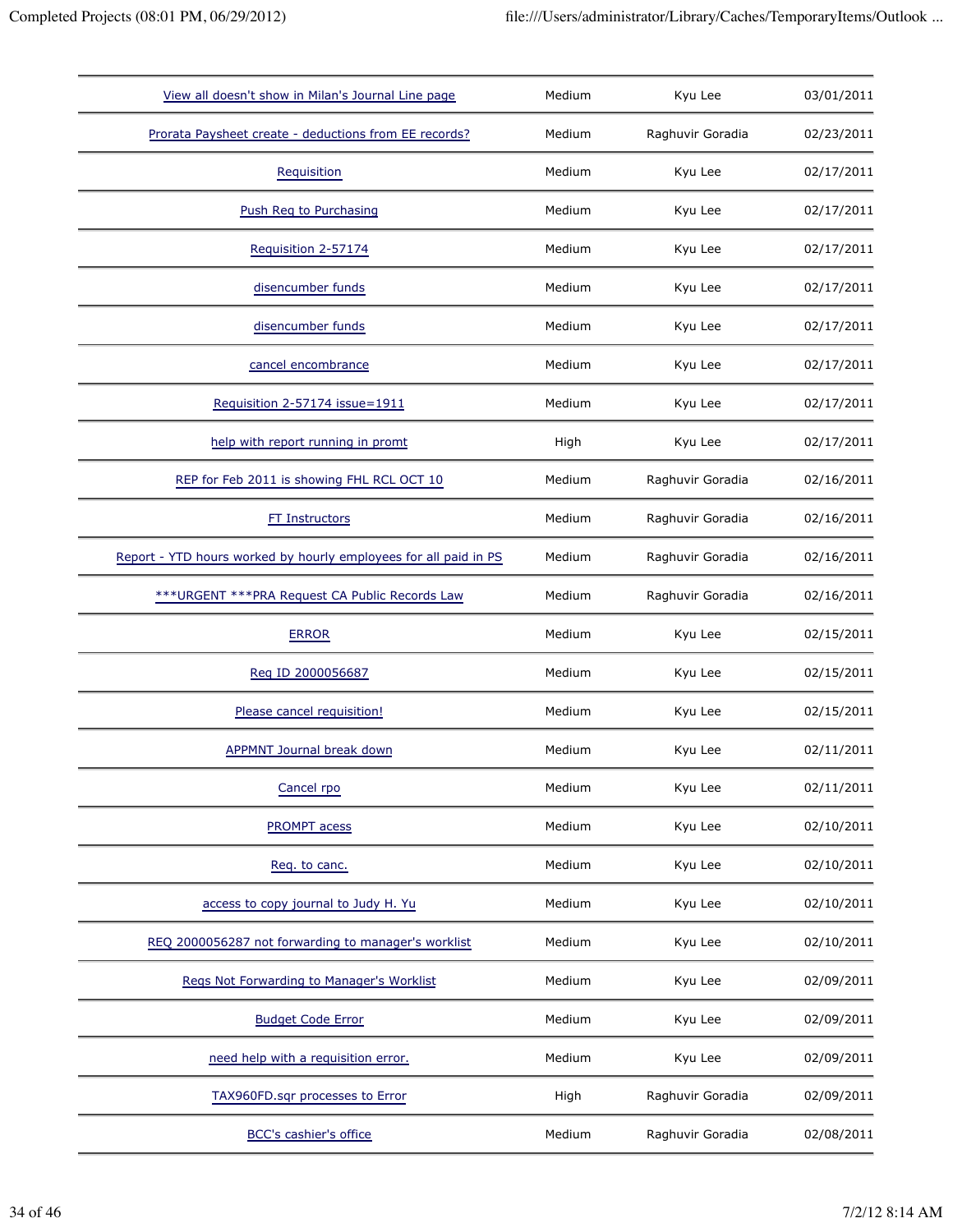| Employee doesn't show up on Reitree Report                                          | Medium | Raghuvir Goradia             | 02/08/2011 |
|-------------------------------------------------------------------------------------|--------|------------------------------|------------|
| 2000056170 cancel request                                                           | Medium | Kyu Lee                      | 02/07/2011 |
| SF Journal Schedule                                                                 | Medium | Kyu Lee                      | 02/07/2011 |
| need more access to review paycheck                                                 | Medium | Kyu Lee                      | 02/07/2011 |
| PO 3000052228 Budget Error                                                          | Medium | Kyu Lee                      | 02/07/2011 |
| Please print Employer copies 2010 W2 forms                                          | Medium | Raghuvir Goradia             | 02/07/2011 |
| Rapid Entry Paysheet (REP)                                                          | Medium | Raghuvir Goradia             | 02/07/2011 |
| problem with view log/ trace - PS                                                   | Medium | Raghuvir Goradia             | 02/07/2011 |
| Deduction Balances for an Employee                                                  | Medium | Raghuvir Goradia             | 02/07/2011 |
| Delete old REP for ADM 2006                                                         | Medium | Raghuvir Goradia             | 02/07/2011 |
| December Payroll Post                                                               | Medium | Kyu Lee                      | 01/31/2011 |
| worklist notices                                                                    | Medium | Kyu Lee                      | 01/31/2011 |
| need query written if there isn't already one - rush                                | Medium | Kyu Lee                      | 01/31/2011 |
| 2010 1098T                                                                          | High   | Dominique Benavides, Kyu Lee | 01/31/2011 |
| 2010 1099 Process                                                                   | High   | Kyu Lee                      | 01/31/2011 |
| Fringe benefit Mapping                                                              | Urgent | Kyu Lee                      | 01/31/2011 |
| Object codes needing set up for requisitions                                        | Medium | Kyu Lee                      | 01/28/2011 |
| Requisition 2000056114 not sourced                                                  | Medium | Kyu Lee                      | 01/28/2011 |
| Kyu Lee: request to change a project line from 0000 to 2379 on a requisition Medium |        | Kyu Lee                      | 01/28/2011 |
| I continue to get notices of requisitions to process                                | Medium | Kyu Lee                      | 01/28/2011 |
| Cancel PO #3000051277                                                               | Medium | Kyu Lee                      | 01/27/2011 |
| Please cancel PO 3000051626                                                         | Medium | Kyu Lee                      | 01/27/2011 |
| SF 26936, 26940, and 26935 not printed                                              | Medium | Dominique Benavides, Kyu Lee | 01/26/2011 |
| <b>PeopleSoft Tables</b>                                                            | Medium | Kyu Lee                      | 01/24/2011 |
| <b>Access to Prompt</b>                                                             | Medium | Kyu Lee                      | 01/24/2011 |
| Cancellation of Requisition & P.O.                                                  | Medium | Kyu Lee                      | 01/24/2011 |
| Research how to populate Budget amount in Dept Budget Earnings                      | High   | Kyu Lee                      | 01/24/2011 |
| Student Aging report                                                                | High   | Dominique Benavides, Kyu Lee | 01/21/2011 |
| Requisition workflow from Merritt                                                   | Medium | Kyu Lee                      | 01/20/2011 |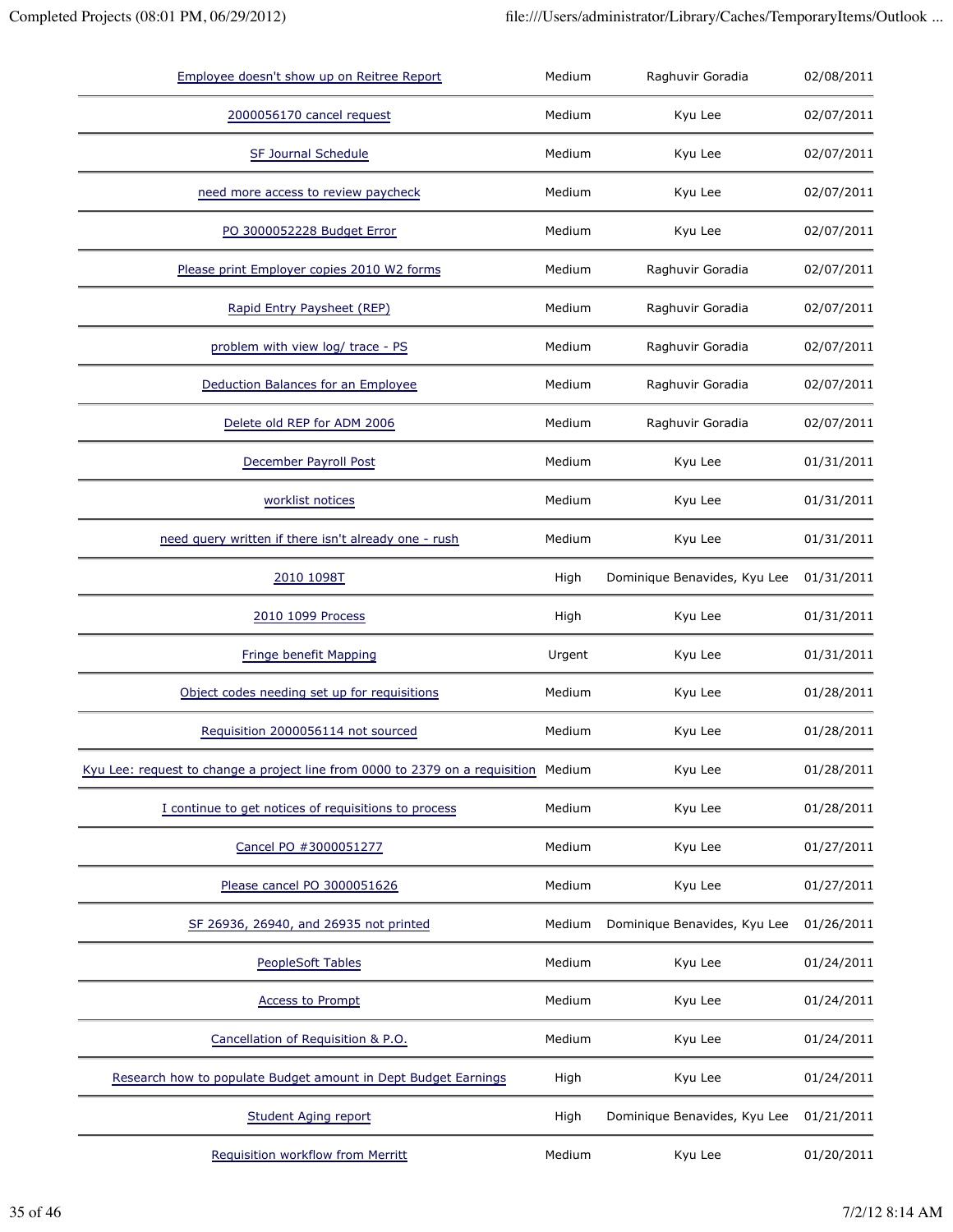| <b>Requisition Workflow from Merritt</b>                           | Medium | Kyu Lee                      | 01/20/2011 |
|--------------------------------------------------------------------|--------|------------------------------|------------|
| error in processing aging report                                   | Medium | Kyu Lee                      | 01/20/2011 |
| BATCH REFUND SWEEP - TO CLEAN UP INELIGIBLE CREDITS                | Medium | Kyu Lee                      | 01/20/2011 |
| 2011-01-19, BATCH REFUND SWEEP                                     | Medium | Dominique Benavides, Kyu Lee | 01/20/2011 |
| <b>Federal Compliance Testing-Audit</b>                            | Medium | Kyu Lee                      | 01/19/2011 |
| Payroll combination code rule violation for December 2010 Payroll  | Medium | Kyu Lee                      | 01/19/2011 |
| Locate report FIN0037                                              | Medium | Kyu Lee                      | 01/18/2011 |
| Error message on PROMPT when cancelling stale dated checks         | Medium | Kyu Lee                      | 01/18/2011 |
| <b>Chartfields Reports</b>                                         | Medium | Kyu Lee                      | 01/18/2011 |
| October Payroll Post                                               | Urgent | Kyu Lee                      | 01/18/2011 |
| VEN#725250, reissue 1099. Request to change vendor status- Wansley | Medium | Kyu Lee                      | 01/14/2011 |
| requisition                                                        | Medium | Kyu Lee                      | 01/14/2011 |
| <b>Requisition Split coding</b>                                    | Medium | Kyu Lee                      | 01/14/2011 |
| CANCEL VOUCHER 71310                                               | Medium | Kyu Lee                      | 01/13/2011 |
| 2000056529 budget error                                            | Medium | Kyu Lee                      | 01/13/2011 |
| reg's needing po's                                                 | Medium | Kyu Lee                      | 01/13/2011 |
| <b>Requisition</b>                                                 | Medium | Kyu Lee                      | 01/13/2011 |
| req# 2000056477 is not sourced                                     | Medium | Kyu Lee                      | 01/12/2011 |
| Purchase Order Details Report                                      | Medium | Kyu Lee                      | 01/12/2011 |
| <b>Requisition for Business Card</b>                               | Medium | Kyu Lee                      | 01/12/2011 |
| <b>November Payroll Post</b>                                       | Medium | Kyu Lee                      | 01/12/2011 |
| Trying to cancel 3000051192                                        | Medium | Kyu Lee                      | 01/12/2011 |
| Prompt access                                                      | Medium | Kyu Lee                      | 01/11/2011 |
| Sourcing Regs to PO                                                | Medium | Kyu Lee                      | 01/11/2011 |
| PO# 3-41248                                                        | Medium | Kyu Lee                      | 01/11/2011 |
| Urgent!!!! PO 3000050647 One Work Place has a budget error         | Medium | Kyu Lee                      | 01/11/2011 |
| <b>Requsition Help</b>                                             | Medium | Kyu Lee                      | 01/06/2011 |
| Requisition                                                        | Medium | Kyu Lee                      | 01/06/2011 |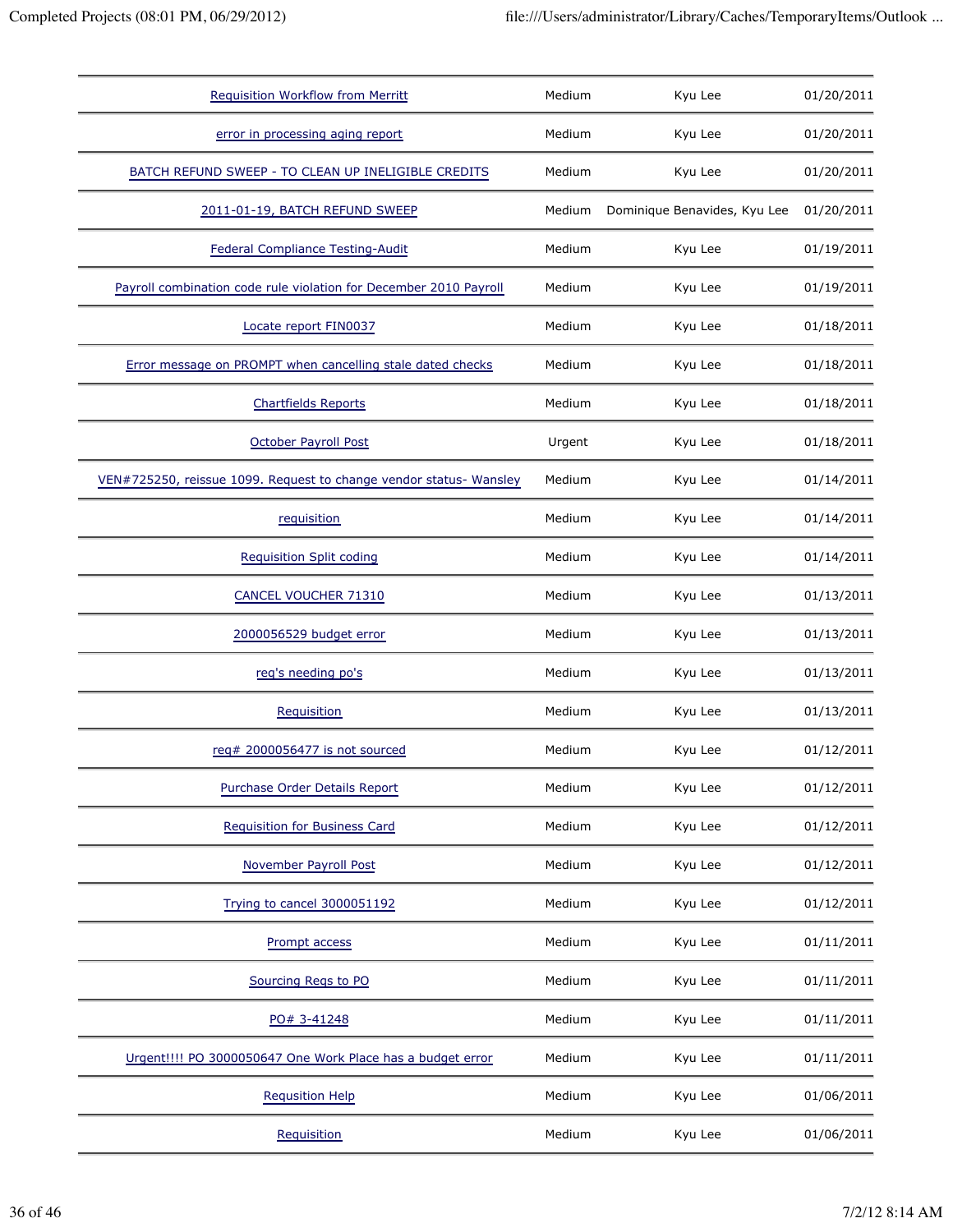| REQUISITION#2-5699                                                                    | Medium | Kyu Lee          | 01/06/2011 |
|---------------------------------------------------------------------------------------|--------|------------------|------------|
| PO# 3-52106                                                                           | Medium | Kyu Lee          | 01/06/2011 |
| <b>Year End Process</b>                                                               | Medium | Kyu Lee          | 01/06/2011 |
| 1st Level Approval for Req# 2-56514                                                   | Medium | Kyu Lee          | 01/05/2011 |
| <b>Promt-Finance Access</b>                                                           | Medium | Kyu Lee          | 01/04/2011 |
| equisition 2000054222.                                                                | Medium | Kyu Lee          | 01/04/2011 |
| Cancel Req 2000056171                                                                 | Medium | Kyu Lee          | 01/04/2011 |
| req #55930, Source PO                                                                 | Urgent | Kyu Lee          | 12/16/2010 |
| Vendor 604147 prints with duplicated address                                          | Medium | Kyu Lee          | 12/14/2010 |
| Voucher 70297 / PO 50386                                                              | Medium | Kyu Lee          | 12/14/2010 |
| Issues with saving information in Promt, Budget Process times out.                    | Medium | Kyu Lee          | 12/14/2010 |
| My PROMT account for preparing requisitions                                           | Medium | Kyu Lee          | 12/13/2010 |
| I am constantly receiving this error message when trying to save requisitions. Medium |        | Kyu Lee          | 12/13/2010 |
| Purchasing redicament                                                                 | Medium | Kyu Lee          | 12/13/2010 |
| Reg 55985                                                                             | Medium | Kyu Lee          | 12/13/2010 |
| PO 3000050665                                                                         | Medium | Kyu Lee          | 12/13/2010 |
| payroll journal entry                                                                 | Medium | Kyu Lee          | 12/09/2010 |
| <b>URGENT- # 55287</b>                                                                | Medium | Kyu Lee          | 12/09/2010 |
| <b>HRPAY Detail report</b>                                                            | Medium | Kyu Lee          | 12/08/2010 |
| access upgrades for Marie Kobase & MaryBeth Benvenutti                                | Medium | Kyu Lee          | 12/08/2010 |
| APVCHR journal breakdown                                                              | Medium | Kyu Lee          | 12/06/2010 |
| <b>PROMT</b>                                                                          | Medium | Kyu Lee          | 12/06/2010 |
| Cancelled Req. #2-55607                                                               | Medium | Kyu Lee          | 12/02/2010 |
| Hotel Shattcuk's invoice - REq#2-55808                                                | Medium | Kyu Lee          | 12/02/2010 |
| <b>Access For Prom</b>                                                                | Medium | Kyu Lee          | 12/02/2010 |
| Load benefit journal                                                                  | Medium | Kyu Lee          | 12/01/2010 |
| Run PCC_PY_DATA_ACCT_NO_ENC                                                           | Medium | Kyu Lee          | 12/01/2010 |
| missing prompt data from 11/05/10                                                     | Medium | Raghuvir Goradia | 11/30/2010 |
| <b>PeopleSoft Payroll Processing Accomodations</b>                                    | Medium | Raghuvir Goradia | 11/30/2010 |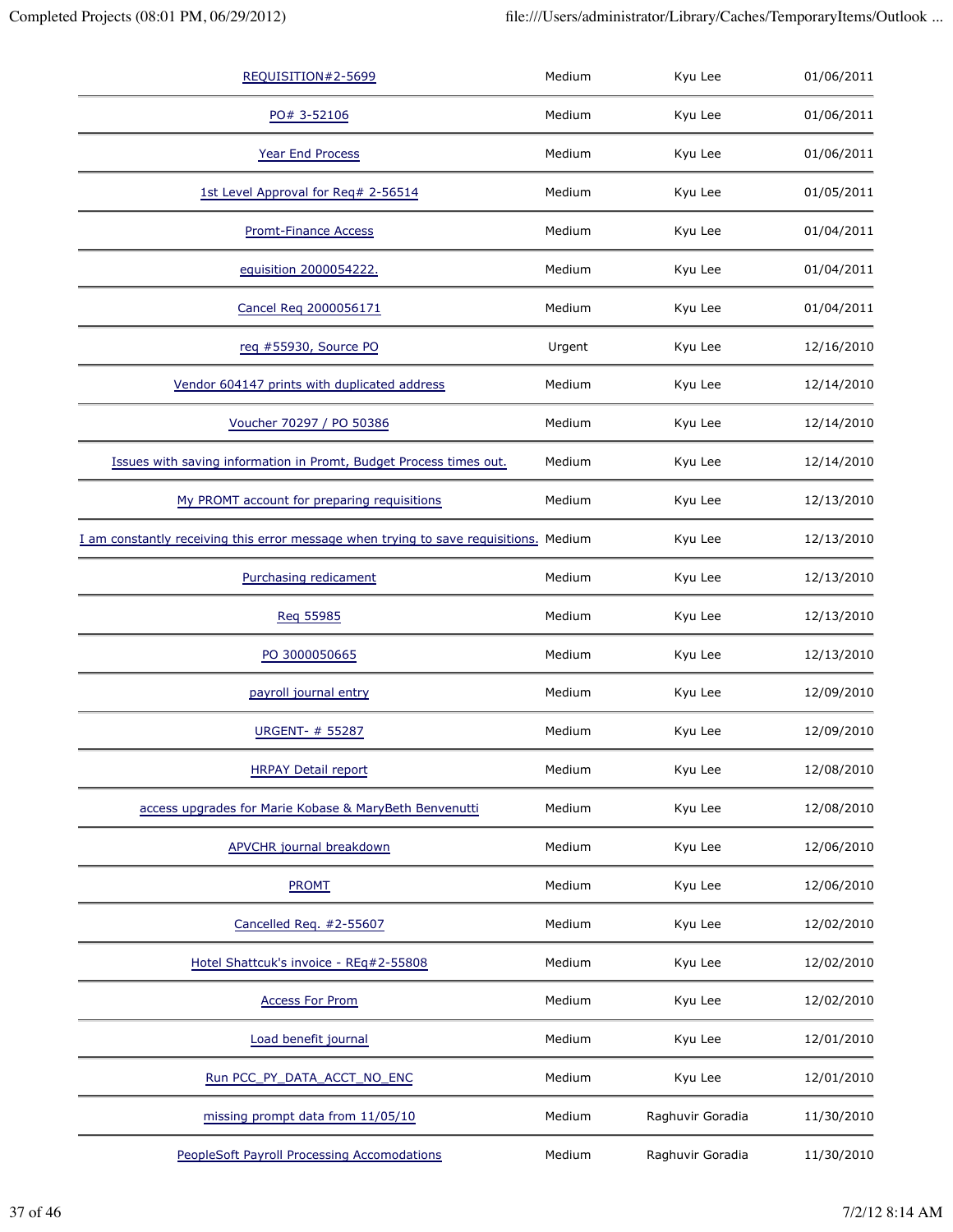| PeopleSoft Access - priority for Michelle Lenh                                                         | Medium | Raghuvir Goradia, Kit Hui | 11/30/2010 |
|--------------------------------------------------------------------------------------------------------|--------|---------------------------|------------|
| POs don't budget check                                                                                 | Medium | Kyu Lee                   | 11/29/2010 |
| Mike Lenehan's notification issue                                                                      | Medium | Kyu Lee                   | 11/23/2010 |
| budget upload                                                                                          | Medium | Kyu Lee                   | 11/22/2010 |
| Requisition 2000055309, KK sync                                                                        | Medium | Kyu Lee                   | 11/22/2010 |
| Unable to save requisitions in PROMT                                                                   | Medium | Kyu Lee                   | 11/22/2010 |
| Reg#2-54275                                                                                            | Medium | Kyu Lee                   | 11/22/2010 |
| Voucher 69570                                                                                          | Medium | Kyu Lee                   | 11/16/2010 |
| 1099 correction                                                                                        | Medium | Kyu Lee                   | 11/16/2010 |
| <b>Department Chair Access</b>                                                                         | Medium | Kyu Lee                   | 11/05/2010 |
| UPLOAD BUDGET JOURNAL                                                                                  | Medium | Kyu Lee                   | 11/04/2010 |
| Reg#2-54629                                                                                            | Medium | Kyu Lee                   | 11/02/2010 |
| FW: Budget error Req # 2000051880/ PO # 3000050585                                                     | Medium | Kyu Lee                   | 11/02/2010 |
| payroll adjustments                                                                                    | Medium | Kyu Lee                   | 11/02/2010 |
| teach us how to upload journal entries - Kyu needs someone one else to do it Medium                    |        | Kyu Lee                   | 11/02/2010 |
| Reversal voucher access                                                                                | Medium | Kyu Lee                   | 11/02/2010 |
| The Assignment process doesn't show DSPS and EOPS Students to be<br>scheduled for Appointments process | Urgent | Raghuvir Goradia          | 10/28/2010 |
| new codings                                                                                            | Medium | Kyu Lee                   | 10/27/2010 |
| Payment Information drill down access for Kanika Paris                                                 | Medium | Kyu Lee                   | 10/27/2010 |
| Budget Error for Measure A Form #710 for PO 3000049199                                                 | Medium | Kyu Lee                   | 10/27/2010 |
| Software Analyst hiring committee meeting                                                              | Medium | Kyu Lee                   | 10/27/2010 |
| <b>Chair Person Access</b>                                                                             | Medium | Kit Hui, Kyu Lee          | 10/27/2010 |
| Past Due June, July, Aug and Sept pmt Bay Area News Group Acct #2053193                                | Medium | Kyu Lee                   | 10/27/2010 |
| prelim ProRata, combo pre-audit                                                                        | Medium | Kyu Lee                   | 10/27/2010 |
| expense data for Brandon                                                                               | Medium | Kyu Lee                   | 10/27/2010 |
| Payroll Combo error                                                                                    | Medium | Kyu Lee                   | 10/27/2010 |
| Develop an App engine to update code for taxes in payroll                                              | Urgent | Kyu Lee                   | 10/27/2010 |
| Combo Code error                                                                                       | Medium | Kyu Lee                   | 10/26/2010 |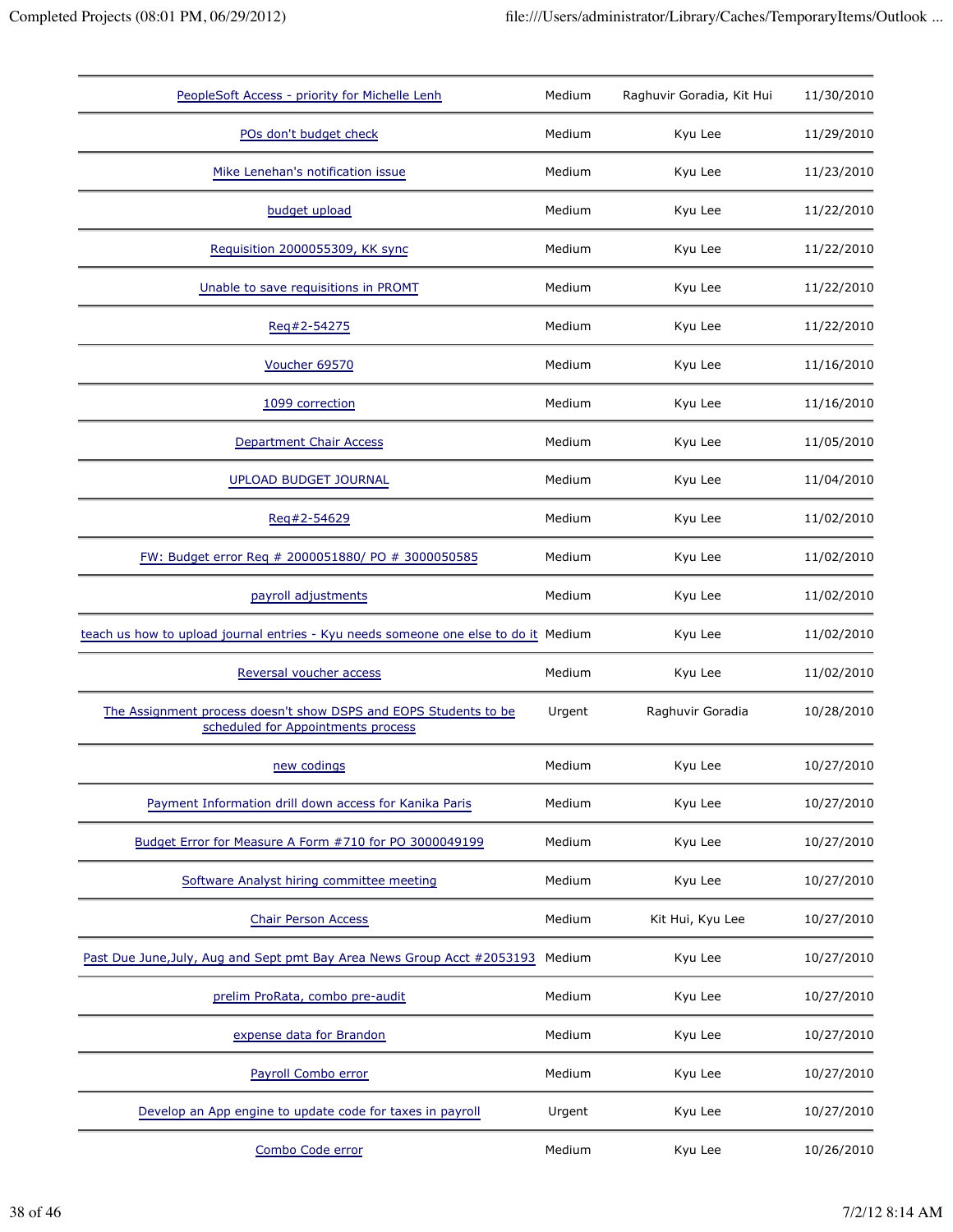| run a query for me                                    | Medium | Kyu Lee                      | 10/26/2010 |
|-------------------------------------------------------|--------|------------------------------|------------|
| journals where I clicked bypass budget check          | Medium | Kyu Lee                      | 10/26/2010 |
| Requisition #54995                                    | Medium | Kyu Lee                      | 10/26/2010 |
| 2000053177, Pre-encumbrance                           | Medium | Kyu Lee                      | 10/26/2010 |
| <b>Security Clearance Clarification</b>               | Medium | Kyu Lee                      | 10/21/2010 |
| Journal List                                          | Medium | Kyu Lee                      | 10/21/2010 |
| Voucher# 00067508                                     | Medium | Kyu Lee                      | 10/21/2010 |
| upgrade Sui Song's finance access                     | Medium | Kyu Lee                      | 10/21/2010 |
| <b>GL</b> interface                                   | Medium | Dominique Benavides, Kyu Lee | 10/21/2010 |
| Combo code error                                      | Medium | Kyu Lee                      | 10/21/2010 |
| <b>Un-Encumber Funds</b>                              | Medium | Kyu Lee                      | 10/21/2010 |
| <b>Procurement Reconciliation</b>                     | Medium | Kyu Lee                      | 10/21/2010 |
| <b>BTR</b> approvals                                  | Medium | Kyu Lee                      | 10/21/2010 |
| Chartfield combination error on project 2358          | Medium | Kyu Lee                      | 10/20/2010 |
| PO 50198 / Req 53626 / Sam Clar                       | Medium | Kyu Lee                      | 10/20/2010 |
| access to data warehouse                              | Medium | Kyu Lee                      | 10/20/2010 |
| Access to Run Query                                   | Medium | Kyu Lee                      | 10/19/2010 |
| <b>Reg Cancelation</b>                                | Medium | Kyu Lee                      | 10/19/2010 |
| Pls Cancel Regs. 51607 and 52918 in my queue          | Medium | Kyu Lee                      | 10/19/2010 |
| 2000053842 budget issue                               | Medium | Kyu Lee                      | 10/19/2010 |
| department budget changes                             | Medium | Kyu Lee                      | 10/19/2010 |
| access journals for Dominique Benavides               | Medium | Kyu Lee                      | 10/18/2010 |
| Report Request from Vincent Koo                       | Medium | Kyu Lee                      | 10/18/2010 |
| Ed Services/ IT Staff Meeting                         | Medium | Kyu Lee                      | 10/15/2010 |
| nVision mod for Susan Rinne                           | Medium | Kyu Lee                      | 10/15/2010 |
| <b>Budget Transfer access to David Betts</b>          | Medium | Kyu Lee                      | 10/11/2010 |
| Query Results - COE Upload vs HRPAY Revised 9.22.2010 | Medium | Kyu Lee                      | 10/11/2010 |
| invalid chartfield                                    | Medium | Kyu Lee                      | 10/11/2010 |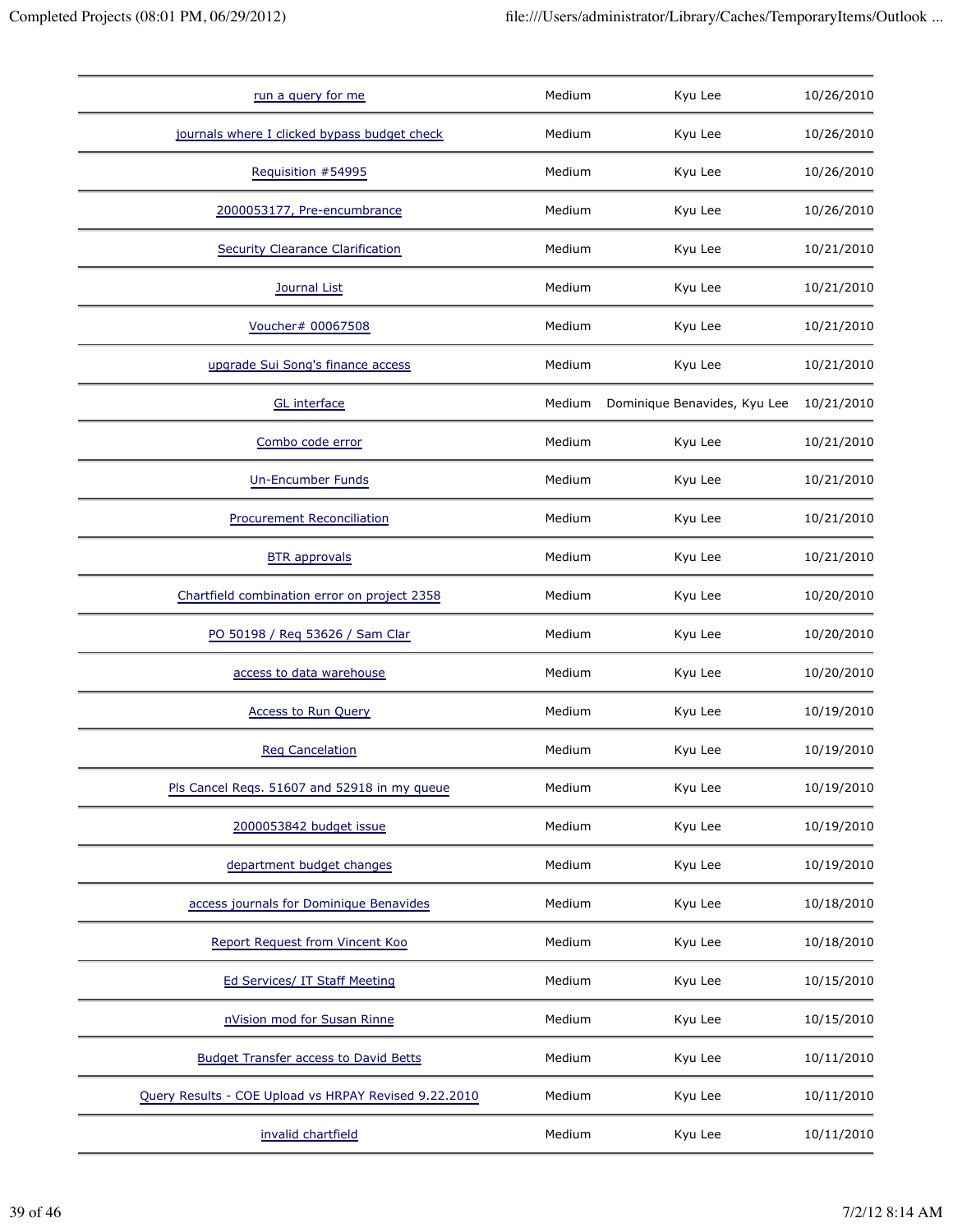| <b>Requisition Problem</b>                                              | Medium | Kyu Lee                      | 10/11/2010 |
|-------------------------------------------------------------------------|--------|------------------------------|------------|
| 2009-2010 payroll adjustments Need                                      | Medium | Kyu Lee                      | 10/11/2010 |
| Remove Budget Transfer from all but Ron Gerhard and Marybeth Benvenutti | Medium | Kyu Lee                      | 10/05/2010 |
| <b>Budget Transfer report link</b>                                      | Medium | Kyu Lee                      | 10/05/2010 |
| <b>Budget Overview Access</b>                                           | Medium | Kyu Lee                      | 10/04/2010 |
| REQ 200054477                                                           | Medium | Kyu Lee                      | 10/04/2010 |
| over charge tuition \$12,815.60 (fall 2009)                             | Medium | Dominique Benavides          | 10/04/2010 |
| RCL employee paycheck                                                   | Medium | Raghuvir Goradia             | 09/30/2010 |
| PCT 10009496 Payroll adjustment                                         | Medium | Kyu Lee                      | 09/27/2010 |
| new obj code/string- Journal won't post 20991                           | Medium | Kyu Lee                      | 09/24/2010 |
| Printer near copy machine                                               | Medium | Kyu Lee                      | 09/24/2010 |
| journal entry 20679                                                     | Medium | Kyu Lee                      | 09/24/2010 |
| <b>Credit Card Transaction report</b>                                   | Medium | Kyu Lee                      | 09/24/2010 |
| Chartfield combination error on project 2358                            | Medium | Kyu Lee                      | 09/24/2010 |
| Req. #2000053427 - Status Unknown                                       | Medium | Kyu Lee                      | 09/24/2010 |
| Open Accounts                                                           | Medium | Kyu Lee                      | 09/24/2010 |
| <b>IMPORTANT FW: cancelling requisitions</b>                            | Medium | Kyu Lee                      | 09/23/2010 |
| Payment details for FCMAT                                               | Medium | Kyu Lee                      | 09/23/2010 |
| Fringe Allocation break down by fund                                    | Medium | Kyu Lee                      | 09/22/2010 |
| PD_PAYROLL_BY_ACCOUNT, query issue                                      | Medium | Kyu Lee                      | 09/21/2010 |
| <b>PROMT Training</b>                                                   | Medium | Raghuvir Goradia, Kyu Lee    | 09/20/2010 |
| Berkeley studetn refund                                                 | Medium | Dominique Benavides, Kyu Lee | 09/20/2010 |
| Account code SETID issue                                                | High   | Kyu Lee                      | 09/20/2010 |
| <b>Budget upload in Finance</b>                                         | High   | Kyu Lee                      | 09/20/2010 |
| Which codes to Use                                                      | Medium | Raghuvir Goradia             | 09/17/2010 |
| <b>PERS Reporting</b>                                                   | Medium | Raghuvir Goradia             | 09/17/2010 |
| Positive Pay Report                                                     | Medium | Raghuvir Goradia             | 09/17/2010 |
| cannot save a requisition                                               | Medium | Kyu Lee                      | 09/17/2010 |
| FY budget expenditure report, by vendor, by year-                       | Medium | Kyu Lee                      | 09/17/2010 |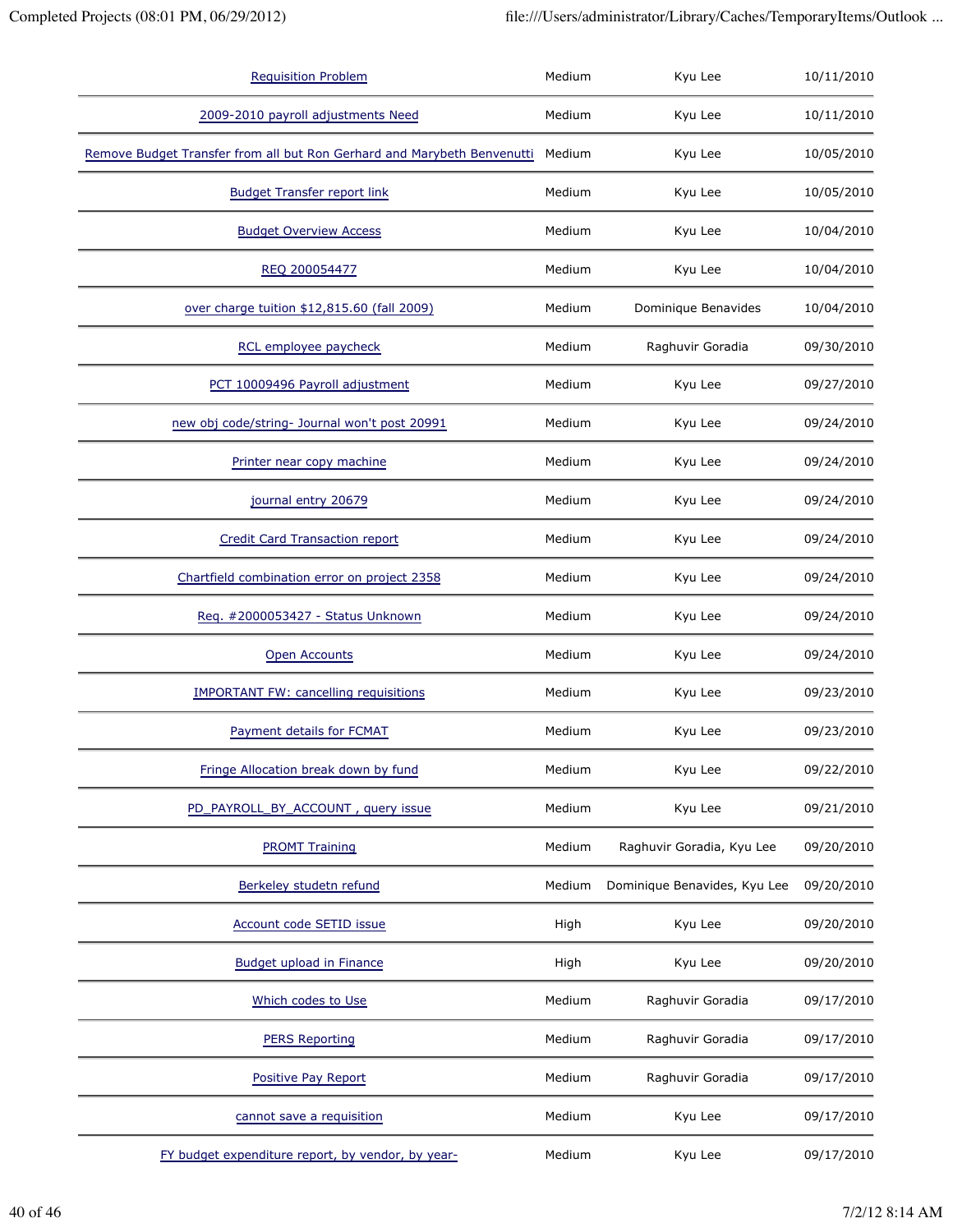| Daily cycle for stale dated checks                      | Medium | Kyu Lee                      | 09/17/2010 |
|---------------------------------------------------------|--------|------------------------------|------------|
| Checks print error                                      | Medium | Dominique Benavides, Kyu Lee | 09/17/2010 |
| missing voucher                                         | Medium | Dominique Benavides, Kyu Lee | 09/17/2010 |
| Error Msg in PROMT/No Budget Exists                     | Medium | Kyu Lee                      | 09/16/2010 |
| Second copy of an invoice                               | Medium | Kyu Lee                      | 09/15/2010 |
| Req. #53152                                             | Medium | Kyu Lee                      | 09/15/2010 |
| <b>REQ 53312</b>                                        | Medium | Kyu Lee                      | 09/15/2010 |
| Department SYNC in HR                                   | Medium | Kyu Lee                      | 09/14/2010 |
| Payroll details of Alexis, FY 2010                      | Medium | Kyu Lee                      | 09/13/2010 |
| access to finance data warehouse queries                | Medium | Kyu Lee                      | 09/13/2010 |
| Kaiser file sort                                        | Medium | Kyu Lee                      | 09/13/2010 |
| unposted g/l posted commitment controll                 | Medium | Kyu Lee                      | 09/13/2010 |
| <b>Approval of Requistions and Invoices</b>             | Medium | Kyu Lee                      | 09/13/2010 |
| Req. #53152                                             | Medium | Kyu Lee                      | 09/13/2010 |
| Payroll with errors                                     | Medium | Kyu Lee                      | 09/13/2010 |
| Salary Adjustment: 2009-10 CalWORKs Budget- Project 993 | Medium | Kyu Lee                      | 09/10/2010 |
| <b>Print Receipts</b>                                   | Medium | Dominique Benavides          | 09/10/2010 |
| Requisition not showing in manager's queue              | Medium | Kyu Lee                      | 09/10/2010 |
| A/P Worklist Queue                                      | Medium | Kyu Lee                      | 09/10/2010 |
| <b>Budget load Fund 63</b>                              | Medium | Kyu Lee                      | 09/09/2010 |
| <b>Budget load Fund 68</b>                              | Medium | Kyu Lee                      | 09/09/2010 |
| Manager's Approval for Requisitions Cost Center 133     | Medium | Kyu Lee                      | 09/09/2010 |
| cost center 126 second level approval                   | Medium | Kyu Lee                      | 09/08/2010 |
| Finance enhancements list                               | Medium | Kyu Lee                      | 09/07/2010 |
| List of employees have access to Journal Edit           | Medium | Kyu Lee                      | 09/07/2010 |
| Remove Ava's and Mike lenahan's journal edit access.    | Medium | Kyu Lee                      | 09/07/2010 |
| journal 17221                                           | Medium | Kyu Lee                      | 09/07/2010 |
| Salary query                                            | Medium | Kyu Lee                      | 09/07/2010 |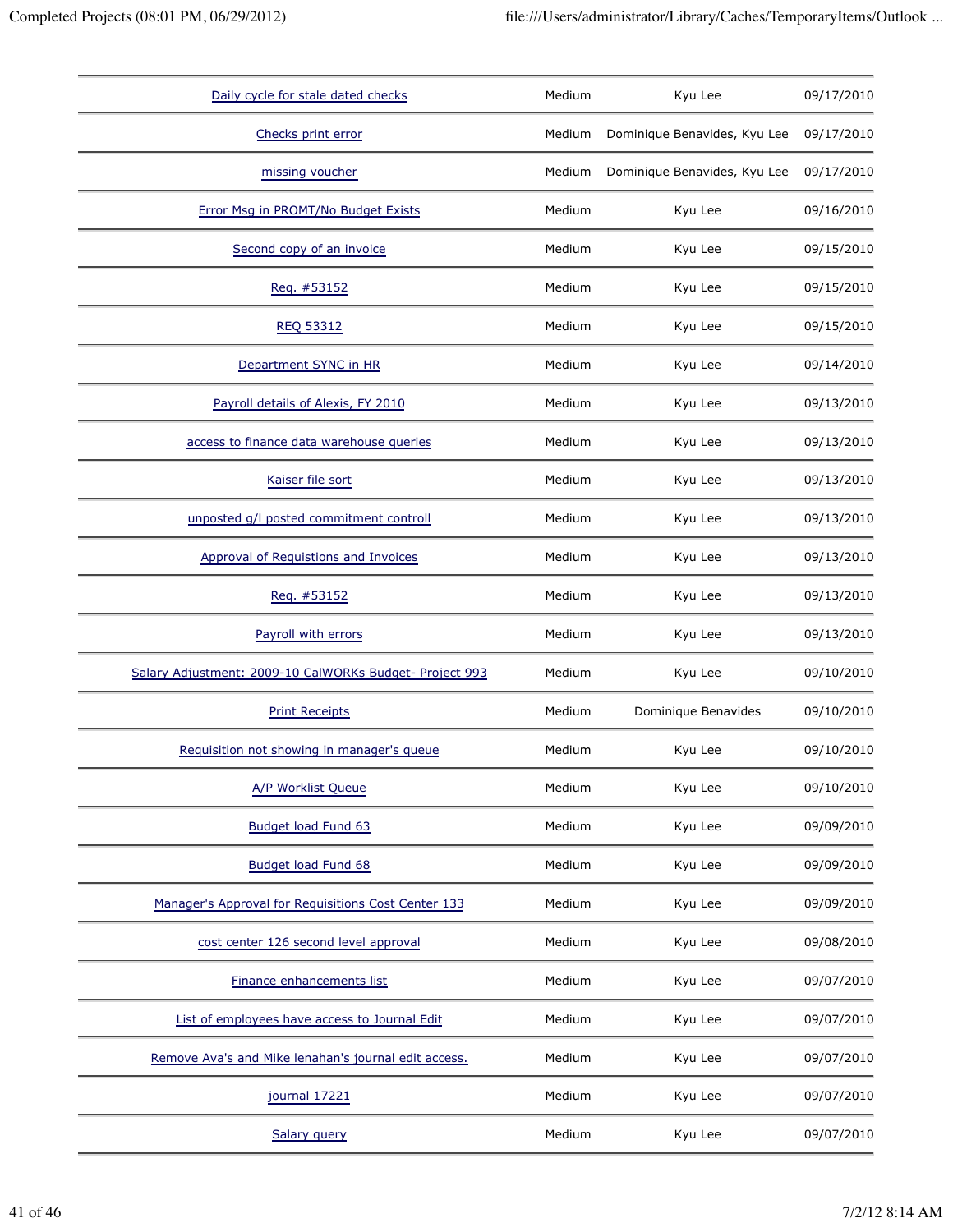| PO not sourced                                                                                             | Medium | Kyu Lee          | 09/07/2010 |
|------------------------------------------------------------------------------------------------------------|--------|------------------|------------|
| Revenue budget load                                                                                        | High   | Kyu Lee          | 09/07/2010 |
| Import revenue fund 11                                                                                     | Medium | Kyu Lee          | 09/03/2010 |
| <b>Budget Transfer journal report</b>                                                                      | Medium | Kyu Lee          | 09/03/2010 |
| Post journals reviewed                                                                                     | Medium | Kyu Lee          | 09/03/2010 |
| 9161 can't see SA                                                                                          | Medium | Kyu Lee          | 09/03/2010 |
| Financial Aid couty process                                                                                | Medium | Kyu Lee          | 09/03/2010 |
| Payroll adjustment, emplid 10000550                                                                        | Medium | Kyu Lee          | 09/03/2010 |
| AP weekly run                                                                                              | Medium | Kyu Lee          | 09/02/2010 |
| Budget code needs to be corrected on Department Budget in HR                                               | Urgent | Kyu Lee          | 09/02/2010 |
| AP Year End process                                                                                        | Urgent | Kyu Lee          | 09/02/2010 |
| Requisition Problems When Arthur Rosete Prepares CC:231 Requisitions                                       | Medium | Kyu Lee          | 09/01/2010 |
| Chartfield combination error on project 2358                                                               | Medium | Kyu Lee          | 09/01/2010 |
| Add Date of Hire to Current Query for Evaluations                                                          | Medium | Raghuvir Goradia | 09/01/2010 |
| <b>LTD Deduction</b>                                                                                       | Medium | Raghuvir Goradia | 09/01/2010 |
| give Ofelia access to copy journal                                                                         | Medium | Kyu Lee          | 09/01/2010 |
| Requisition Approval History Route                                                                         | Medium | Kyu Lee          | 09/01/2010 |
| Merritt gets old signature                                                                                 | Medium | Kyu Lee          | 09/01/2010 |
| Margaret Keeley's access and train                                                                         | Medium | Kyu Lee          | 09/01/2010 |
| <b>Promt is Slow</b>                                                                                       | Medium | Raghuvir Goradia | 08/31/2010 |
| AP voucher year end report                                                                                 | Medium | Kyu Lee          | 08/27/2010 |
| Meeting with Marybeth, Susan                                                                               | Medium | Kyu Lee          | 08/27/2010 |
| Cost Center 251 - new VPI Dr. Rebecca J. Kenney at College of Alameda                                      | Medium | Kyu Lee          | 08/27/2010 |
| Cancel a REQ                                                                                               | Medium | Kyu Lee          | 08/27/2010 |
| Payment detail report                                                                                      | Medium | Kyu Lee          | 08/25/2010 |
| Schedule Journal generator for SF to GL                                                                    | Medium | Kyu Lee          | 08/25/2010 |
| Jannett Jackson's worklist                                                                                 | Medium | Kyu Lee          | 08/25/2010 |
| Cash Balance deduction doesn't show on Payroll Register or Review Paycheck Medium<br>for employee 10003847 |        | Raghuvir Goradia | 08/25/2010 |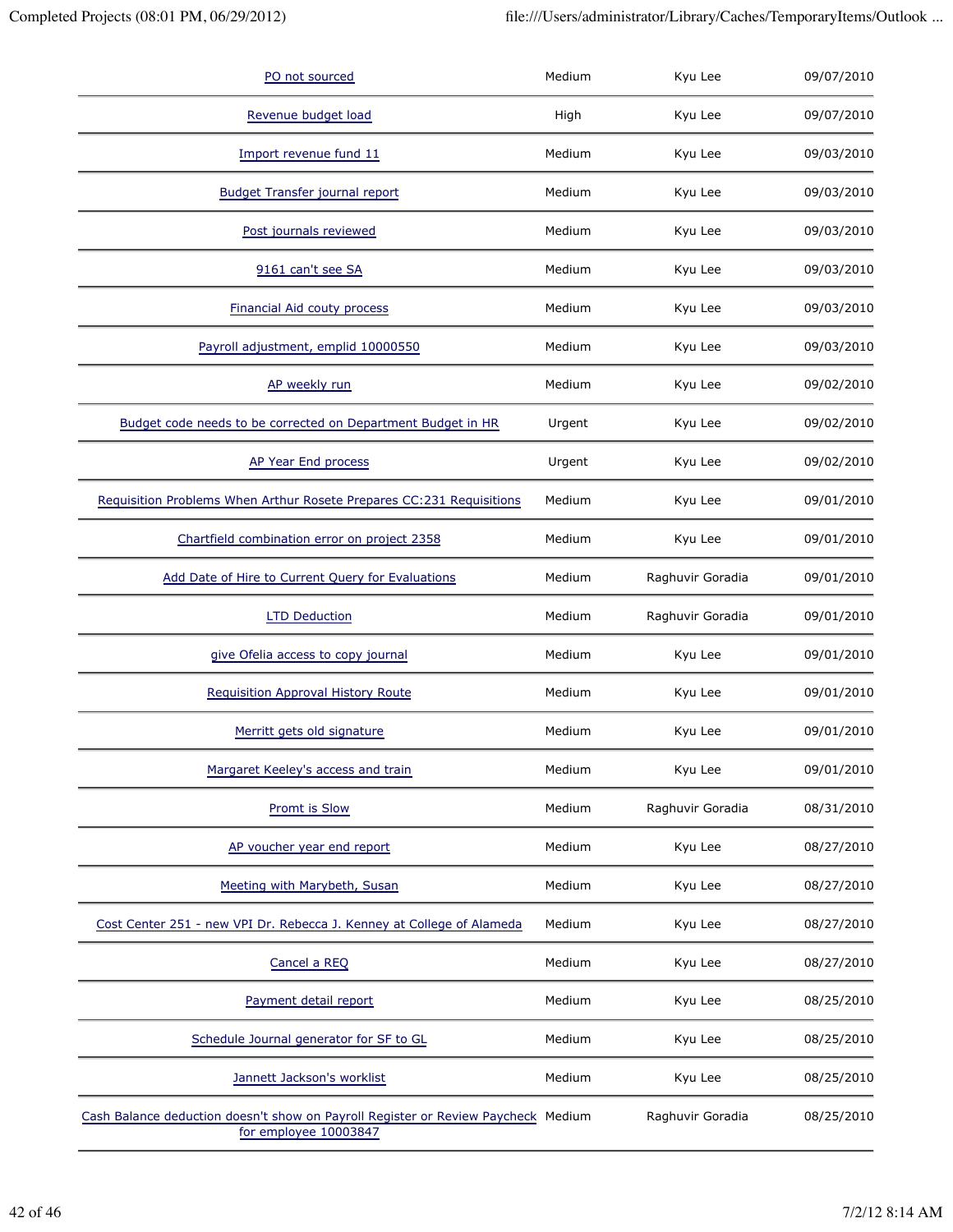| Reg. 53312                                                  | Medium | Kyu Lee             | 08/24/2010 |
|-------------------------------------------------------------|--------|---------------------|------------|
| Delete voucher                                              | Medium | Kyu Lee             | 08/24/2010 |
| Payroll Adjustment for Ayele Lemma                          | Medium | Kyu Lee             | 08/24/2010 |
| Trust Fund check printing issue                             | Medium | Kyu Lee             | 08/24/2010 |
| Department 255 workflow route                               | Medium | Kyu Lee             | 08/24/2010 |
| Cannot Locate Leave Plan in PeopleSoft                      | Medium | Raghuvir Goradia    | 08/23/2010 |
| Workflow route change for Jacob NG                          | Medium | Kyu Lee             | 08/20/2010 |
| 2010 Payroll Accurual journal import                        | Medium | Kyu Lee             | 08/20/2010 |
| Police Department transactions break down                   | Medium | Kyu Lee             | 08/20/2010 |
| Student Refund checks didn't print                          | Medium | Kyu Lee             | 08/20/2010 |
| <b>Meeting with Finance</b>                                 | Medium | Kyu Lee             | 08/20/2010 |
| PO list by Req requestor                                    | Medium | Kyu Lee             | 08/19/2010 |
| Trust fund check - Berkeley's new signature not implemented | Medium | Kyu Lee             | 08/19/2010 |
| Merritt Trust Fund check printed with incorrect signature   | Medium | Kyu Lee             | 08/19/2010 |
| query for Non PO cancellation and voids for FY 09-10        | Medium | Kyu Lee             | 08/19/2010 |
| Payroll Error Message                                       | Medium | Raghuvir Goradia    | 08/18/2010 |
| <b>Access</b>                                               | Medium | Kyu Lee             | 08/17/2010 |
| Data Warehouse                                              | Medium | Kyu Lee             | 08/17/2010 |
| Open Purchase Orders to date                                | Medium | Kyu Lee             | 08/17/2010 |
| <b>AP Weekly Cycle</b>                                      | Medium | Kyu Lee             | 08/17/2010 |
| Fringe Allocation Journal repost                            | Medium | Kyu Lee             | 08/17/2010 |
| benefit journals                                            | Medium | Kyu Lee             | 08/17/2010 |
| <b>Salary Query</b>                                         | Medium | Kyu Lee             | 08/17/2010 |
| Please Cancel Req. it can no longer be filled               | Medium | Kyu Lee             | 08/17/2010 |
| error on benefit reversal                                   | Medium | Kyu Lee             | 08/17/2010 |
| payment was applied to financial adj                        | Medium | Dominique Benavides | 08/17/2010 |
| Close PO                                                    | Medium | Kyu Lee             | 08/16/2010 |
| <b>PERS</b>                                                 | Medium | Raghuvir Goradia    | 08/16/2010 |
| Apprentice wage setup                                       | Medium | Raghuvir Goradia    | 08/16/2010 |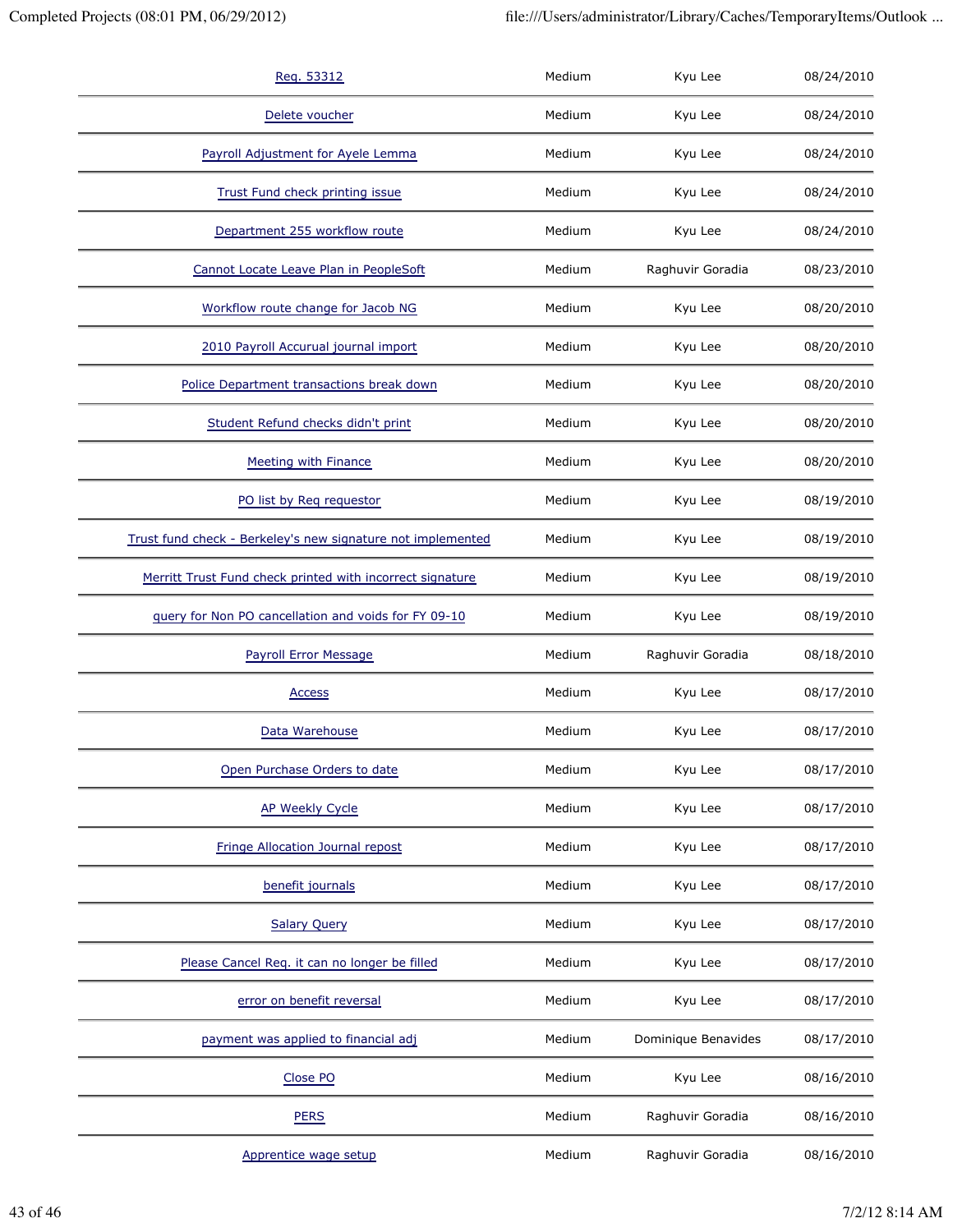| Can't Logon CS Resources                                                | Medium | Kit Hui, Kyu Lee             | 08/16/2010 |
|-------------------------------------------------------------------------|--------|------------------------------|------------|
| <b>RCA pay group</b>                                                    | Medium | Raghuvir Goradia             | 08/13/2010 |
| <b>Financial Aid Couty file</b>                                         | Medium | Dominique Benavides, Kyu Lee | 08/13/2010 |
| AP daily process for the previous year                                  | Medium | Kyu Lee                      | 08/12/2010 |
| access for Dettie DelRosario                                            | Medium | Kyu Lee                      | 08/12/2010 |
| access to build combination rules                                       | Medium | Kyu Lee                      | 08/12/2010 |
| Details of APCLS journals                                               | Medium | Kyu Lee                      | 08/12/2010 |
| 1101, 2102 don't match between KK and GL for Period 8,9,10 2010         | Medium | Kyu Lee                      | 08/12/2010 |
| Payroll Error report                                                    | Urgent | Kyu Lee                      | 08/12/2010 |
| P11, 2010-06 didn't come over                                           | Urgent | Kyu Lee                      | 08/12/2010 |
| AP daily cycle, Print check and copy                                    | Medium | Kyu Lee                      | 08/11/2010 |
| List of Journals with Budget header status V and header status with 'V' | Medium | Kyu Lee                      | 08/11/2010 |
| student refund checks                                                   | Medium | Dominique Benavides, Kyu Lee | 08/10/2010 |
| Payroll adjustment coding issue                                         | Medium | Kyu Lee                      | 08/10/2010 |
| Close PO                                                                | Medium | Kyu Lee                      | 08/10/2010 |
| <b>View Work List For Alice Marez</b>                                   | Medium | Kyu Lee                      | 08/10/2010 |
| close PO 3000046534 Cambium Complete and Paid                           | Medium | Kyu Lee                      | 08/10/2010 |
| <b>Fringe Allocation</b>                                                | Medium | Kyu Lee                      | 08/09/2010 |
| close PO 44618 and PO 44787                                             | Medium | Kyu Lee                      | 08/06/2010 |
| Apple file July 2010                                                    | Medium | Raghuvir Goradia             | 08/06/2010 |
| LGV Issue on June 30 PayCheck                                           | Medium | Raghuvir Goradia             | 08/04/2010 |
| RCL Off-Cycle Addtional Pay what Deductions needs to be taken?          | Medium | Raghuvir Goradia             | 08/04/2010 |
| Retirement Plan for Employee 10001003                                   | Medium | Raghuvir Goradia             | 08/04/2010 |
| guery for misc payroll ded                                              | Medium | Raghuvir Goradia             | 08/04/2010 |
| Access to Savings Plans on Base benefits (set up page)                  | Medium | Raghuvir Goradia             | 08/04/2010 |
| How to generate check register to send to county                        | Medium | Raghuvir Goradia             | 08/04/2010 |
| <b>SETID Error</b>                                                      | Medium | Kyu Lee                      | 08/04/2010 |
| Open Period Mass Update                                                 | Medium | Kyu Lee                      | 08/03/2010 |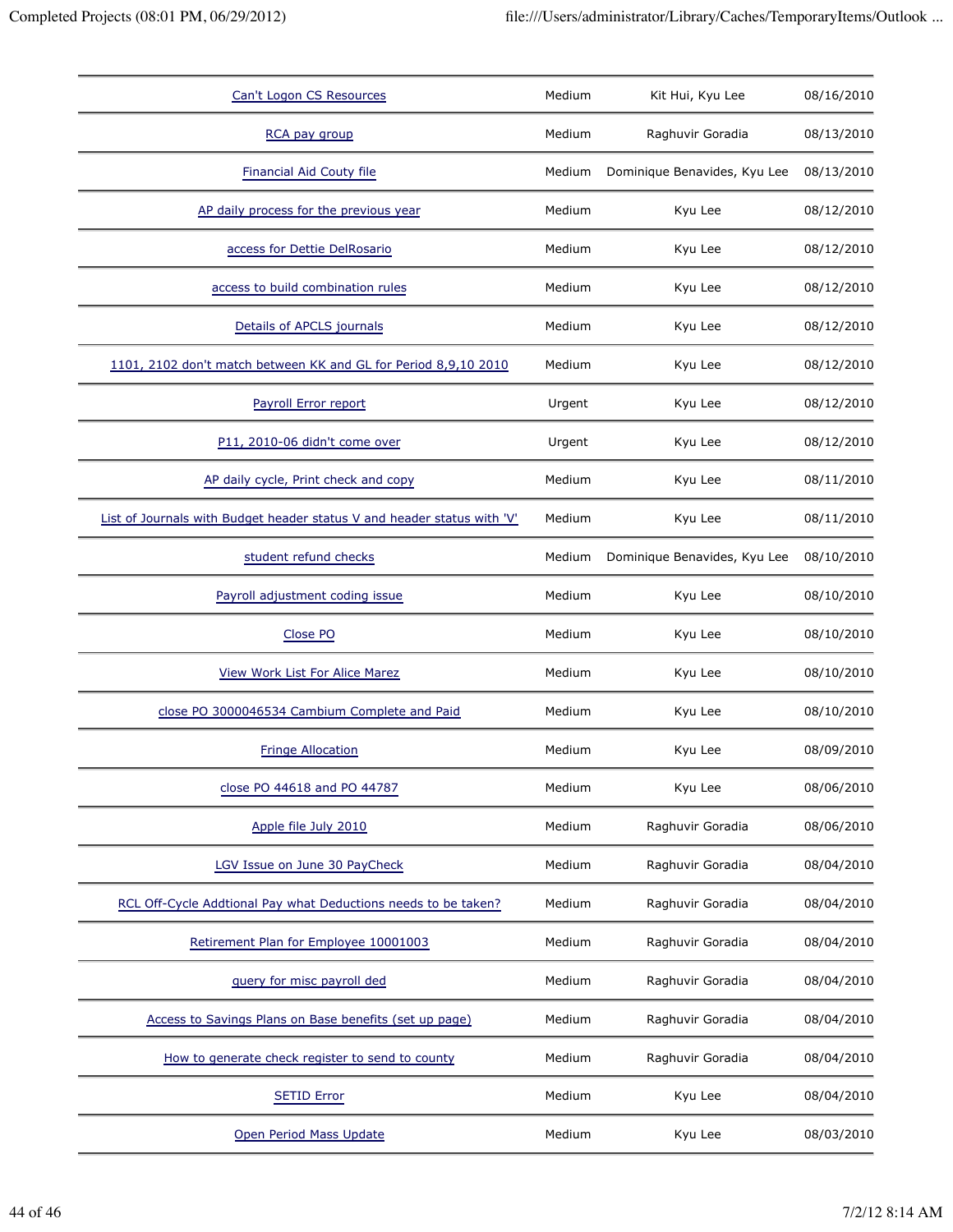| Reg# 2-53194                                         | Medium | Kyu Lee          | 08/03/2010 |
|------------------------------------------------------|--------|------------------|------------|
| Person with error, Payroll adjustment                | Medium | Kyu Lee          | 08/03/2010 |
| work list                                            | Medium | Kyu Lee          | 08/02/2010 |
| <b>Alvin Owens HR Access</b>                         | Medium | Kyu Lee          | 07/30/2010 |
| <b>Voucher Finalize</b>                              | Medium | Kyu Lee          | 07/30/2010 |
| Promt/PeopleSoft                                     | Medium | Kyu Lee          | 07/29/2010 |
| Payroll Adjustment 10004932                          | Medium | Kyu Lee          | 07/29/2010 |
| <b>VOUCHER 67230,67243</b>                           | Medium | Kyu Lee          | 07/29/2010 |
| Changing P.O. project numbers to 0938                | Medium | Kyu Lee          | 07/29/2010 |
| Manager Query ISSUE=413 PROJ=17                      | Medium | Raghuvir Goradia | 07/29/2010 |
| rolling positions in finance                         | Medium | Raghuvir Goradia | 07/29/2010 |
| Payroll Adjustment 10004861                          | Medium | Kyu Lee          | 07/29/2010 |
| <b>PROMT Access for Atlas</b>                        | Medium | Kyu Lee          | 07/29/2010 |
| Promt/PeopleSoft                                     | High   | Raghuvir Goradia | 07/29/2010 |
| Payment Status for Jason Zalinski Req 45775 PO 42155 | Medium | Kyu Lee          | 07/28/2010 |
| Req 53111                                            | Medium | Kyu Lee          | 07/28/2010 |
| Vouchers created in the new fiscal year              | Medium | Kyu Lee          | 07/27/2010 |
| <b>Budget OverView Access to Horace Graham</b>       | Medium | Kyu Lee          | 07/27/2010 |
| RE: Req 52704 / PO 48608 / John Pang                 | Medium | Kyu Lee          | 07/27/2010 |
| req#2000048893, please push fund back to the acct.   | Medium | Kyu Lee          | 07/27/2010 |
| Reversal Voucher for 00058869                        | Medium | Kyu Lee          | 07/26/2010 |
| Test environment for Vu                              | Medium | Kyu Lee          | 07/26/2010 |
| Budget Transfer Access to Ron Perez and Linda Garcia | Medium | Kyu Lee          | 07/26/2010 |
| Reopen 3-46243, 3-46242, 3-46244, & 3-46239          | Medium | Kyu Lee          | 07/26/2010 |
| budget check override for PO                         | Medium | Kyu Lee          | 07/23/2010 |
| <b>New Manager Training Session Binder</b>           | Medium | Kyu Lee          | 07/23/2010 |
| Stale dated checks processed with regular cycle      | Medium | Kyu Lee          | 07/23/2010 |
| Marie Hampton, the new buyer's PROMT profile         | Medium | Kyu Lee          | 07/22/2010 |
| reg 52931 denied                                     | Medium | Kyu Lee          | 07/21/2010 |